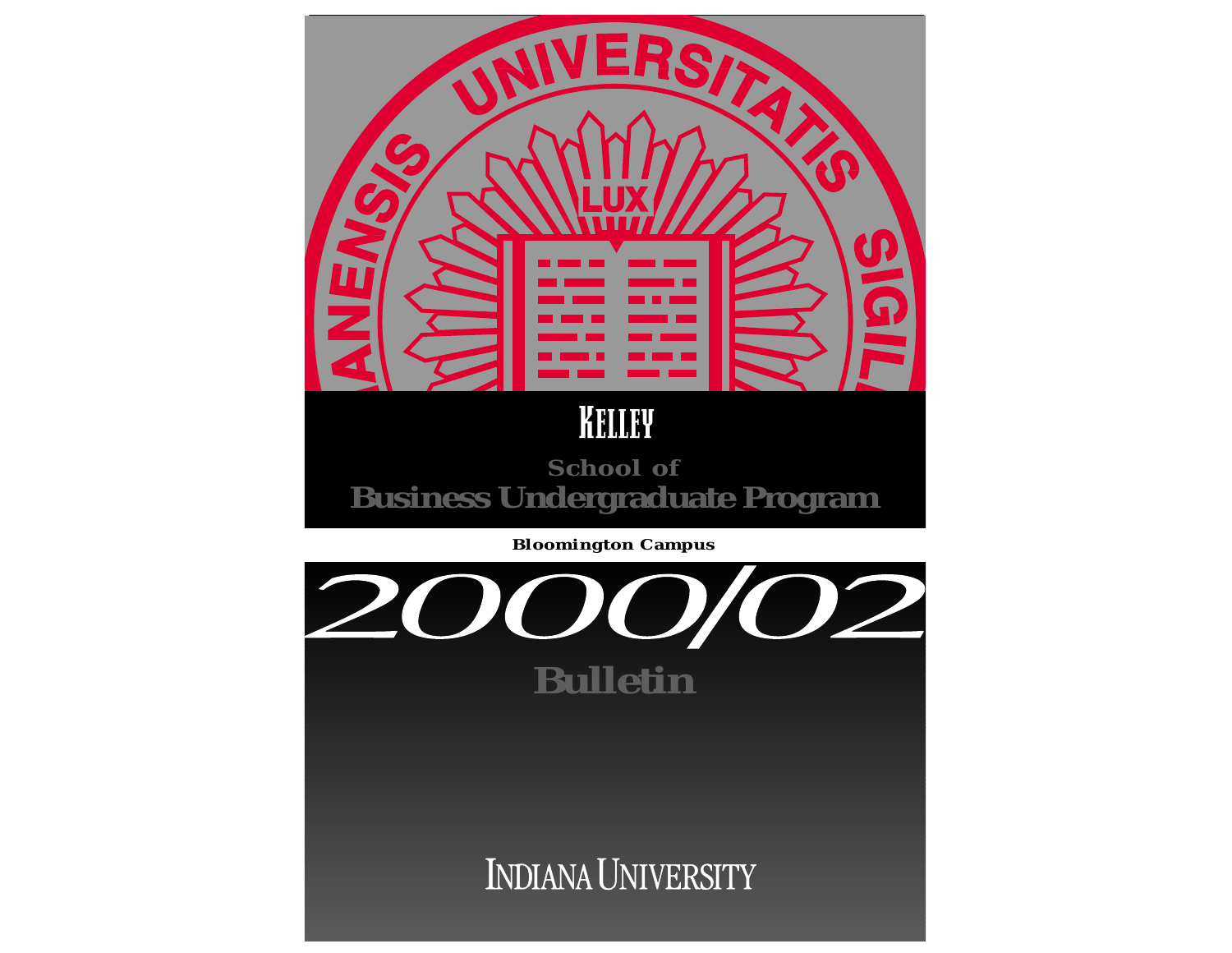### **Indiana University Bulletins**

You may want to explore other schools of Indiana University. The following is a complete list of our bulletins. Please write directly to the individual unit or campus for its bulletin.

### **Indiana University Bloomington**

College of Arts and Sciences Kelley School of Business1 School of Continuing Studies<sup>2</sup> School of Education<sup>1</sup> School of Health, Physical Education, and Recreation School of Journalism Division of Labor Studies School of Law—Bloomington3 School of Library and Information Science School of Music School of Optometry School of Public and Environmental Affairs<sup>3</sup> University Division4 University Graduate School

### **\*Indiana University–Purdue University Indianapolis**

\* School of Allied Health Sciences \* Kelley School of Business1 \* School of Continuing Studies2 \* School of Dentistry School of Education<sup>1</sup> School of Engineering and Technology (Purdue University) Herron School of Art School of Journalism \* Division of Labor Studies \* School of Law—Indianapolis3 School of Liberal Arts \* School of Medicine Military Science Program \* School of Nursing1 School of Physical Education \* School of Public and Environmental Affairs1 School of Science (Purdue University) \* School of Social Work

- \* University College
- University Graduate School

**Indiana University East (Richmond) Indiana University–Purdue University Fort Wayne Indiana University Kokomo Indiana University Northwest (Gary) Indiana University South Bend1 Indiana University Southeast (New Albany)** 



# KELLEY **School of Business Undergraduate Program**

**Bloomington Campus**

# 00/02 **Bulletin**

Indiana University is accredited by the North Central Association of Colleges and Schools (NCA) through the Commission on Institutions of Higher Education, 30 N. LaSalle Street, Suite 2400, Chicago, IL 60602-2504; 1-800-621-7440.

The Kelley School of Business is accredited by the American Assembly of Collegiate Schools of Business.

While every effort is made to provide accurate and current information, Indiana University reserves the right to change without notice statements in the bulletin series concerning rules, policies, fees, curricula, courses, or other matters.

<sup>&</sup>lt;sup>1</sup>Two bulletins are issued: graduate and undergraduate. Undergraduate information about the Schools of Business and Nursing at IUPUI is found in the IUPUI campus bulletin.

<sup>&</sup>lt;sup>2</sup> Bulletins on the General Studies Degree Program and the Independent Study Program are available from this school.

<sup>3</sup>There are two Indiana University schools of law. Be sure to specify whether you want a bulletin of the Bloomington or Indianapolis school.

<sup>4</sup>Available only to admitted University Division students.

<sup>\*</sup>IUPUI produces one campus bulletin including information about all schools listed here. Schools marked with an asterisk (\*) also produce separate bulletins.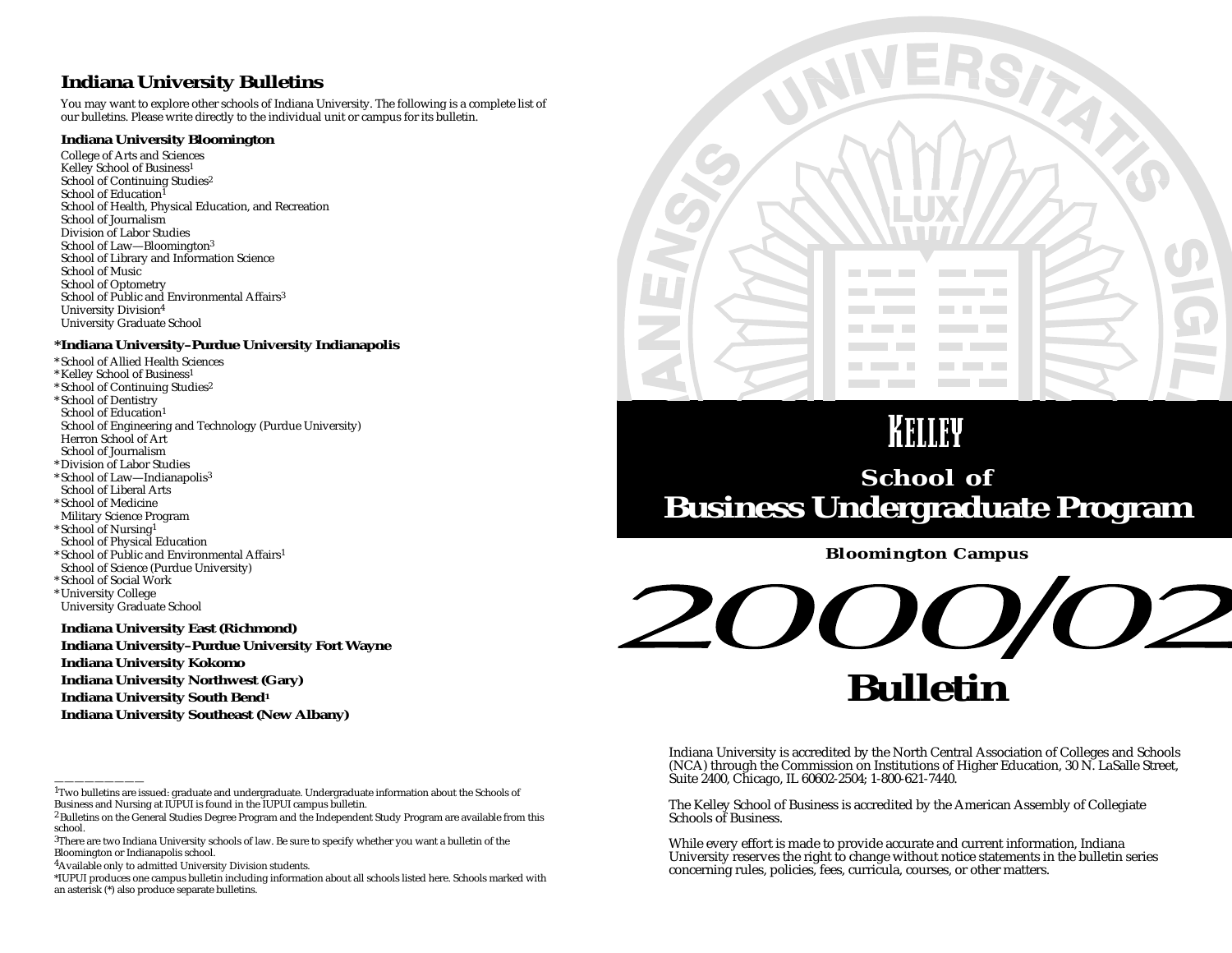### **Key to Course Codes**

| AFRO        | <b>Afro-American Studies</b>               |
|-------------|--------------------------------------------|
| AMST        | <b>American Studies</b>                    |
| ANTH        | Anthropology                               |
| AST         | Astronomy                                  |
| BIOL        | <b>Biology</b>                             |
| BUS         | <b>Business</b>                            |
| CHEM        | Chemistry                                  |
| <b>CMCL</b> | <b>Communication and Culture</b>           |
| CMLT        | <b>Comparative Literature</b>              |
| COAS        | <b>College of Arts and Sciences</b>        |
| <b>CSCI</b> | <b>Computer Science</b>                    |
| <b>ECON</b> | <b>Economics</b>                           |
| EDUC        | Education                                  |
| ENG         | English                                    |
| FINA        | <b>Fine Arts</b>                           |
| HIST        | History                                    |
| HON         | <b>Honors</b>                              |
| HPER        | Health, Physical Education, and Recreation |
| HPSC        | <b>History and Philosophy of Science</b>   |
| JOUR        | Journalism                                 |
| MATH        | Mathematics                                |
| MUS         | Music                                      |
| PHIL        | Philosophy                                 |
| PHYS        | <b>Physics</b>                             |
| POLS        | <b>Political Science</b>                   |
| PSY         | Psychology                                 |
| REL         | <b>Religious Studies</b>                   |
| SLAV        | <b>Slavic Languages and Literature</b>     |
| SOC         | Sociology                                  |
| SPEA        | <b>Public and Environmental Affairs</b>    |
| THTR        | Theatre and Drama                          |

#### **INDIANA UNIVERSITY BULLETIN**  OFFICIAL SERIES (USPS 262440) ISSN 0888-5338

Periodicals postage paid at Bloomington, Indiana. Published eighteen times a year (one time in February, March, June, November, and December; two times in April and May; three times in August, September, and October) by Indiana University from the Office of Publications, Poplars 721, 400 E. Seventh Street, Bloomington, IN 47405-3085. POSTMASTER: Send address changes to INDIANA UNIVERSITY BULLETIN MAIL ROOM, 300 N. Jordan, Bloomington, IN 47405-7700.

Vol. XCVIII, No. 4 Bloomington, Indiana April 21, 2000

### **Administration**

### **Indiana University**

MYLES BRAND, Ph.D., *President of the University* HERMAN B WELLS (1902-2000), A.M., LL.D., *Chancellor of the University*  KENNETH R. R. GROS LOUIS, Ph.D., *Vice President for Academic Affairs and Chancellor, Indiana University Bloomington* GERALD L. BEPKO, LL.M., *Vice President for Long-Range Planning and Chancellor, Indiana University–Purdue University Indianapolis* J. TERRY CLAPACS, M.B.A., *Vice President for Administration*  JUDITH G. PALMER, J.D., *Vice President and Chief Financial Officer* GEORGE E. WALKER, Ph.D., *Vice President for Research and Dean of the Graduate School*  CHRISTOPHER SIMPSON, M.A., *Vice President for Public Affairs and Government Relations* MICHAEL A. McROBBIE, Ph.D., *Vice President for Information Technology* CHARLIE NELMS, Ed.D., *Vice President for Student Development and Diversity* STEVEN A. MILLER, M.B.A., *Treasurer of the University*  DAVID J. FULTON, Ph.D., *Chancellor of Indiana University East* MICHAEL A. WARTELL, Ph.D., *Chancellor of Indiana University–Purdue University Fort Wayne*  RUTH J. PERSON, Ph.D., *Chancellor of Indiana University Kokomo* BRUCE W. BERGLAND, Ph.D., *Chancellor of Indiana University Northwest*  KENNETH L. PERRIN, Ph.D., *Chancellor of Indiana University South Bend*  F. C. RICHARDSON, Ph.D., *Chancellor of Indiana University Southeast and Chancellor Liaison*

### **Bloomington Campus**

KENNETH R. R. GROS LOUIS, Ph.D., *Vice President for Academic Affairs and Chancellor, Indiana University Bloomington* MOYA L. ANDREWS, Ed.D., *Vice Chancellor for Academic Affairs and Dean of the Faculties* MAYNARD D. THOMPSON, Ph.D., *Vice Chancellor and Dean for Budgetary Administration and Planning*  DONALD R. HOSSLER, Ph.D., *Vice Chancellor for Enrollment Services* RICHARD N. McKAIG, Ed.D., *Vice Chancellor for Student Affairs and Dean of Students*  JEAN C. ROBINSON, Ph.D., *Dean for Women's Affairs* GLORIA J. GIBSON, Ph.D., *Associate Vice Chancellor for Multicultural Affairs*  JULIE KNOST, J.D., *Director, Office of Affirmative Action* MARY ELLEN ANDERSON, M.S., *Director of Admissions*  R. GERALD PUGH, Ed.D., *Registrar* 

### **Kelley School of Business**

DAN DALTON, Ph.D., *Dean* BRUCE JAFFEE, Ph.D., *Associate Dean for Academics* R. JEFFERY GREEN, Ph.D., *Associate Dean for Research and Operations* ROGER SCHMENNER, Ph.D., *Associate Dean for Indianapolis Programs* C. RANDALL POWELL, Ph.D., *Assistant Dean for Company Relations and Director, Business Placement* CAMDEN C. DANIELSON, M.A., *Director of Kelley Executive Partners* MARC DOLLINGER, Ph.D., *Chairperson of the Undergraduate Program* DANIEL SMITH, Ph.D., *Chairperson of the M.B.A. Program* JOHN W. HILL, Ph.D., *Chairperson of Graduate Programs in Accounting* JAMES WIMBUSH, Ph.D., *Chairperson of the Doctoral Program*

Indiana University chose to print this bulletin with soy-based ink on recycled paper, both of which are more environmentally sound than traditional printing materials. You can make another sound choice. Please recycle this bulletin.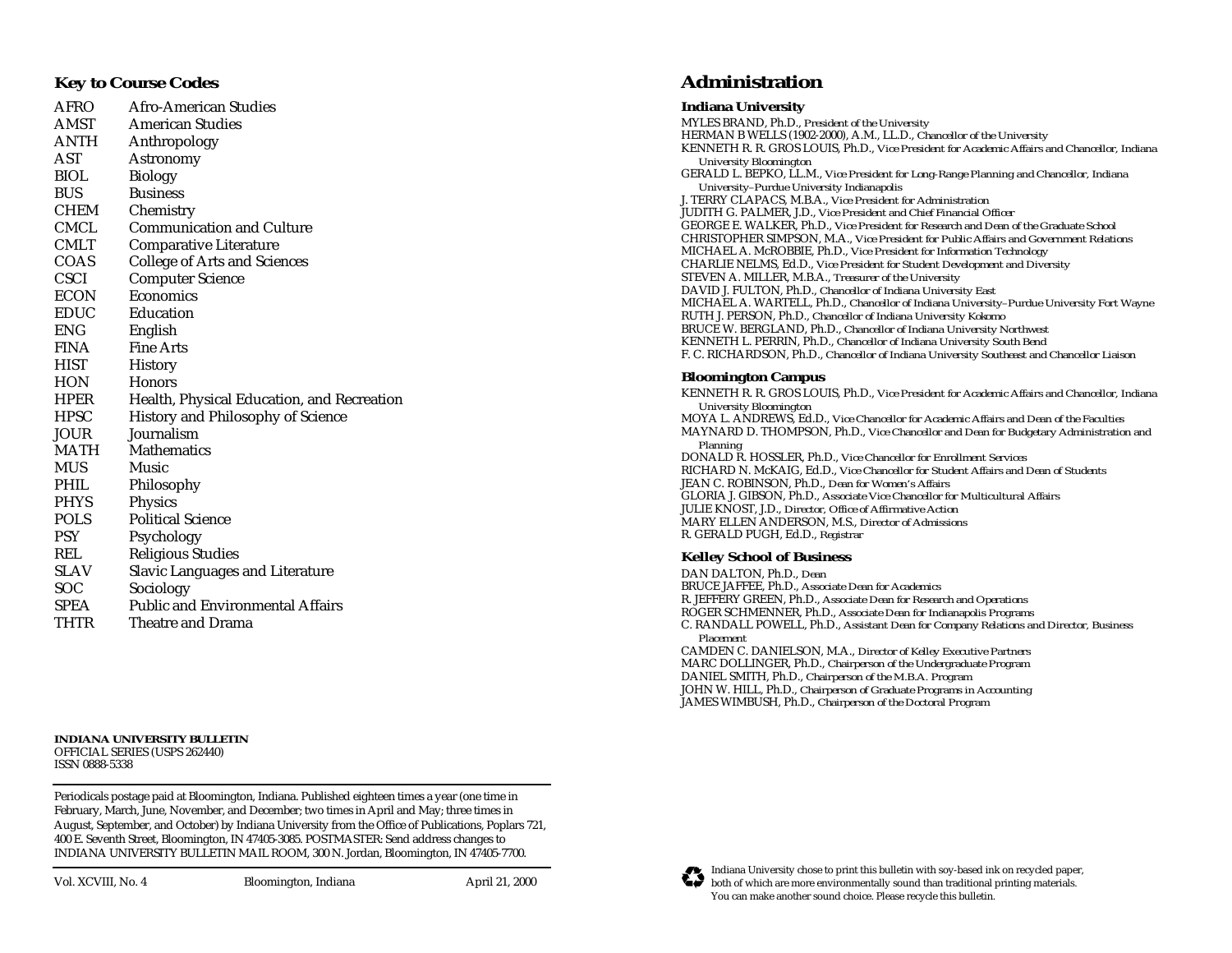### **Contents**

### **1 Kelley School of Business**

- 1 Mission of the School
- 2 Shared Values
- 4 Services and Facilities 4 Academic Advising
- 4 Placement
- 
- 4 Business/SPEA Library Development of the
- Kelley School of Business
- 5 Organization of the School
- 6 Student Organizations
- 8 Opportunities, Awards, and Scholarships

## **9 Undergraduate Program**

- 9 Objectives of the Program<br>9 Admission Requirements
- 9 Admission Requirements<br>12 Policies Governing the Ur
- 12 Policies Governing the Undergraduate Program
- 12 Transfer Students
- 12 Transfer of Credit
- 12 Transfers from Other Colleges and Universities
- 12 Transfers from Junior and Community Colleges
- 12 Transfers from Other Indiana
	- University Campuses
- 13 Credit for Independent Study by
- Correspondence
- 13 Credit by Self-Acquired Competency<br>13 Grading System
- 13 Grading System<br>13 Grade Point A
- 13 Grade Point Average<br>13 FX Policy
- 13 FX Policy **Audit**
- 
- 14 Pass/Fail Option
- 14 Incompleted Courses<br>14 R Grade (deferred gra 14 R Grade (deferred grade)<br>14 Withdrawals
- Withdrawals
- 15 Scholastic Standards
- 15 General Scholarship Rule
- 15 Academic Standing
- Probation
- 15 Dismissal
- 15 Readmission
- 15 Academic Misconduct
- 15 Honor Code
- 15 Academic Regulations<br>15 Class Standing
- 15 Class Standing<br>15 Semester Load
- Semester Load
- 15 Addition of Classes
- 15 Business Courses Numbered 300–499
- 16 The Integrative Core Experience<br>16 X420 Business Career Planning a X420 Business Career Planning and
- Placement
- 
- 16 Physical Education Courses<br>16 ROTC Courses ROTC Courses
- 16 Graduation
- 16 Senior Residence Requirement<br>16 Degree Applications
- 16 Degree Applications<br>16 Statute of Limitations
- **Statute of Limitations**

### **17 Bachelor of Science in Business**

17 Degree Requirements

- 17 Course Requirements<br>17 General-Education Co
- 17 General-Education Core Courses
- 19 Basic Business and Economics **Requirements**
- 20 Business Concentrations and Departments

1

The Kelley School of Business provides a personally and professionally transforming

This mission charges the Kelley

• Enroll accomplished men and women of great promise, character,

 Preserve our tradition of an innovative, relevant, and challenging curriculum;

 Integrate our curriculum across disciplines, with an immersion in enabling technologies and awareness of the global environment of business;

 Provide a strategic perspective to our students in which we focus on

and leadership ability;

diversity, and integrity.

School of Business to

•

•

•

exploring complex problems, decision-making under uncertainty, taking

• Attract, develop, and retain outstanding faculty and professional staff who provide excellence in teaching, outreach, and rigorous research;

• Foster a productive environment of learning, collaboration, and mutual respect among our students, faculty, staff, community, and corporate

• Sustain and expand our national and international linkages with corporate and academic partners that provide productive synergies for the Kelley

• Continue to facilitate career services and employment opportunities for our

• Nurture lifelong, sustained excellence in our students, facilitated by a nexus of corporate relationships and more than 70,000 alumni worldwide;

• Instill a spirit of innovation and entrepreneurship that embraces the opportunities to adapt and excel in an environment shaped by dynamic

experience for the global information age in an environment of innovation,

**Kelley School of Business**

**Mission of the School**

*Dean Dan Dalton*

partners;

students;

change.

School of Business;

responsibility, and leadership;

• Commit to diversity in all its dimensions;

- 20 Department of Accounting and
	- Information Systems
	-
- 20 Accounting<br>21 Computer In **Computer Information Systems**
- 21 Department of Business Economics and Public Policy
- 21 Business Economics and Public Policy<br>22 Department of Business Law
- 22 Department of Business Law<br>22 Legal Studies
- 22 Legal Studies<br>22 Department of F
- 22 Department of Finance<br>22 Finance Track
- Finance Track
- 23 Real Estate Track
- 23 Department of Management<br>23 Entrepreneurship
- 23 Entrepreneurship<br>23 International Stud
- **International Studies**
- 24 Management
	- Management of Not-for-Profit **Organizations**
- 25 Department of Marketing<br>25 Marketing
- 25 Marketing<br>25 Marketing-
- 25 Marketing—Distribution Management<br>25 Department of Operations and
	- Department of Operations and Decision Technologies
	-
- 25 Business Process Management<br>26 Production/Operations Management 26 Production/Operations Management<br>26 Special Opportunities
- Special Opportunities
- 
- 26 Honors Program<br>26 Overseas Study P
- 26 Overseas Study Programs<br>27 Optional Arts and Sciences 27 Optional Arts and Sciences Minors<br>27 Minor in Business
	- **Minor in Business**
- 28 Minor in Entrepreneurship and Small Business Management
- 28 Business Foundations Certificate Program
- 29 Second Bachelor's Degree

- **30 Undergraduate Courses 2000-2002** 30 Accounting and Information Systems
- - 30 Accounting<br>32 Computer In
	- 32 Computer Information Systems<br>33 Business Economics and Public Po 33 Business Economics and Public Policy<br>34 Business Law

41 Operations and Decision Technologies<br>43 General and Honors Courses General and Honors Courses **45 Kelley School of Business Faculty**

- **Business Law**
- 35 Finance
- 37 Real Estate
- 37 Management<br>39 Internations

45 Faculty Emeriti 46 Faculty<br>52 Professi

Professional Staff **53 Indiana University**

- International Studies
- 39 Marketing 41 Transportation Management<br>41 Operations and Decision Techn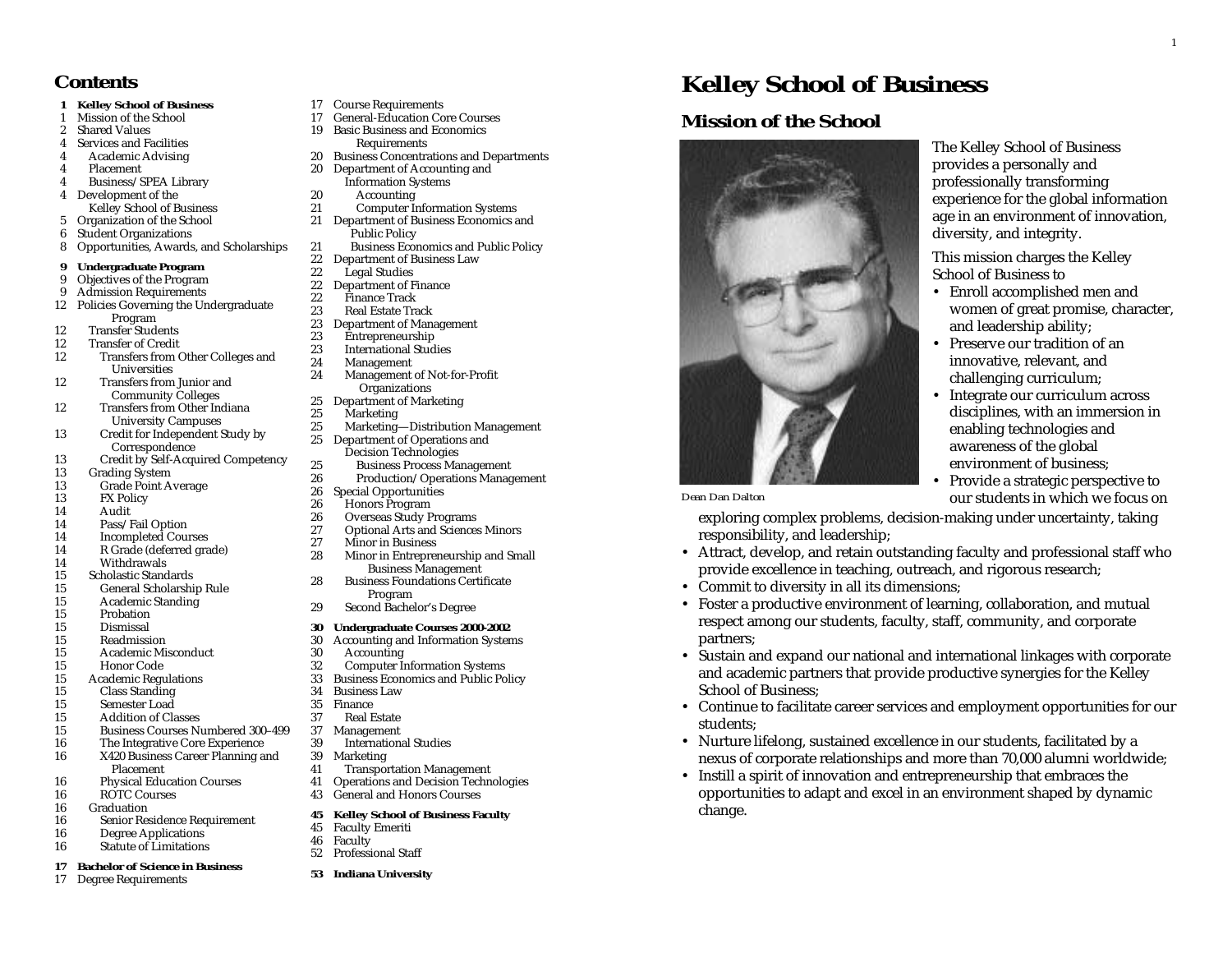### **Shared Values**

Critical to the school's success is its distinctive culture. Certain key values and widely shared beliefs shape the essential character of the school and thereby become important criteria for basic decisions.

### **Quality Emphasis**

The school seeks to meet its goals with distinction and to do so consistently. This principle requires insight into its areas of competence, the aspirations of the faculty and staff, and the availability of resources. The school's research and teaching activities emphasize this demand for quality as well.

### **Proactive Change**

Change in any organization is driven ultimately by the long-term forces that shape the body of constituencies it was created to serve. Business organizations constantly undergo change; the rate may vary, but the environment is always dynamic. The school is committed not only to responding to change via research mix and curriculum emphases, but to anticipating basic changes as well.

### **Integrative Programs**

The school attracts faculty who have a broad understanding of business enterprises and a capacity for configuring and interrelating business functions. This capacity is demonstrated in the school's academic programs, which emphasize the interdependence of business functions, provide a solid grounding in the liberal arts, and recognize the importance of breadth of understanding to overall organizational success.

### **Programmatic Approach to Education**

The school strives to make the degree process a special experience for its students. Every effort undertaken contains a carefully planned and coordinated set of activities. The school's degree programs are more than just a set of requirements. Support activities such as admissions, overseas study opportunities, extracurricular activities, placement counseling, and faculty involvement in student activities provide additional value to course work.

### **Balance and Diversity**

The school consciously seeks to achieve breadth in its curriculum, pedagogy, and faculty and student composition. Diversity of viewpoint and background is encouraged. Heterogeneity, in lieu of regimentation, is nurtured. The school recognizes the need to provide students and faculty with a rich, balanced context for the study of business and a learning environment that is conducive to the lively exchange of ideas and intellectual stimulation necessary for productive, independent scholarship. The issue of cultural diversity is increasingly being addressed in the courses at the undergraduate level.

### **Citizenship**

Good citizenship is valued strongly in the school. Citizenship involves more than fulfilling formal academic requirements. It encompasses participation in multiple roles, a willingness to serve, and a commitment to perform activities that sustain the broader life of the school as an institution. Citizenship is manifested in both respect for individual rights and acknowledgment of individual responsibilities to the institution.

### **Collegiality**

A spirit of collegiality is a hallmark of the school. It is grounded in the faculty's inherent respect for each other and for students as individuals. The goal is to maximize the development of the specific abilities and potential each student brings to the institution. The school's organizational matrix sustains this value through mutual trust and demonstrates it through adherence to the principle of faculty governance of the school.



*Kelley School of Business, Tenth Street entrance*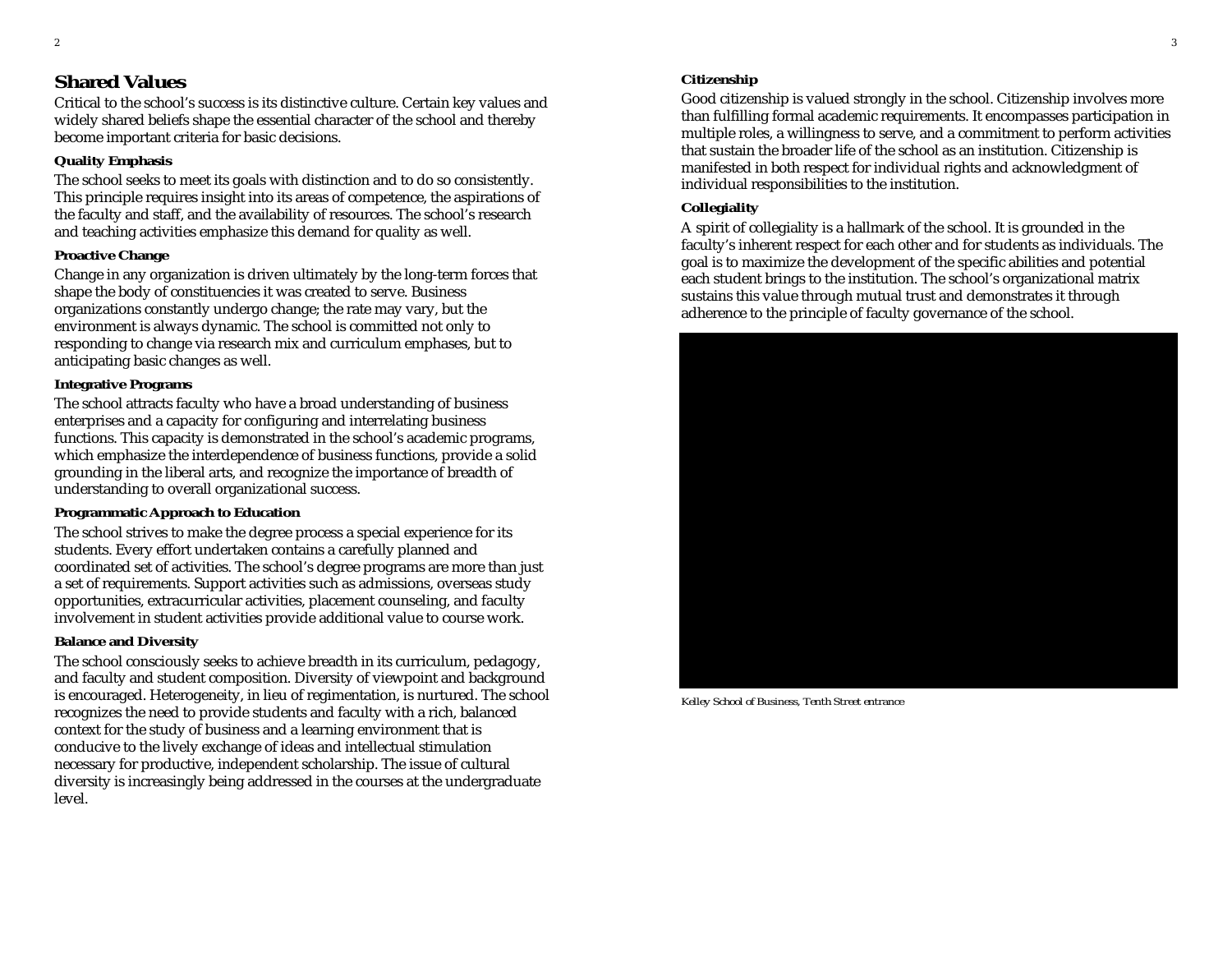### **Services and Facilities**

**Academic Advising** All undergraduate business students have the opportunity to work with academic advisors. The advisors have offices in the Kelley School of Business and are available to help students with course selection, general and special problems related to their business programs, and the selection of a concentration, such as accounting or finance. (See the section in this bulletin entitled "Business Concentrations" for a complete listing of concentrations.)

### **Placement**

*Director:* C. Randall Powell, Ph.D. *(The Ohio State University, 1973)*

*Senior Associate Director:* R. Gordon Smith, M.A. *(University of Illinois, 1969)*

*Associate Directors:* Cecelia Coleman, B.S. *(University of Wisconsin, 1982);* Cynthia Rex, Ph.D. *(Indiana University, 1993);* Tom Tomasula, M.B.A. *(University of Michigan, 1995);* Scott Zanger, Ph.D. *(Indiana University, 1993)*

The Business Placement Office, located in Kelley School of Business P100, is a meeting ground for all Indiana University undergraduates seeking business careers and for business organizations wishing to employ college graduates. All seniors on the Bloomington campus who want to interview through the Business Placement Office must successfully complete the 2 credit hour business course X420 Business Career Planning and Placement during their senior year. For all seniors and alumni of the university interested in business careers, every effort is made to assist in the evaluation of personal career potentials, to determine where individual skills can be best used, and to help organize job campaigns. Each year several hundred companies send representatives to the Kelley School of Business to interview prospective graduates with business career aspirations. Other firms provide information regarding opportunities of interest to both students and alumni. The Business Placement Office coordinates the recruiting programs, makes information available regarding all job openings brought to its attention, and refers qualified students and interested alumni to companies that do not interview locally. Placement services are provided at those Indiana University campuses that have fouryear programs.

### **The Business/School of Public and Environmental Affairs (SPEA) Library**

*Librarian:* Michael Parrish, M.A.L.S. *(Indiana University, 1962) Associate Librarian:* Nels Gunderson, M.L.S. *(Indiana University, 1977)*

The Business/SPEA Library has been a leader in the introduction of electronic access to information. Students enjoy the speed and convenience of information retrieval through the Internet and on-line systems that link index and abstract databases and provide fulltext images and printouts.

Among the systems now available at the Business/SPEA Library are Dow Jones News/Retrieval, Business Dateline, Investext, ABI/Inform, CD/Corporate, Econlit, Global Access, Reuters, Lexis/Nexis, Bloomberg, RDS Big Suite, CDA, Prism, and Kalorama.

In addition to its electronic resources, the library has a collection of nearly 200,000 volumes, to which 8,000 new additions are made annually, and it subscribes to more than 1,000 journals.

### **Development of the Kelley School of Business**

The beginning of business education at Indiana University dates back well over a century. The first Indiana University catalog, 1830-31, included political economy in the curriculum. From this first course, throughout the remainder of the century, there developed a Department of Political Economy, later referred to as the Department of Economics and Social Science. From early courses in these areas grew what is now referred to as the ''core program'' of study in the Kelley School of Business.

In 1902 several business courses were introduced and listed in the university catalog. A two-year ''commercial course,'' preceded by two years of precommerce work in liberal arts, was established. In 1904 the first business catalog, referred to as the commercial course number, was published. These commerce courses constituted the last two years of a fouryear course of study leading to a baccalaureate degree. The first two years were spent completing a precommerce requirement and included all the required courses of the liberal arts curriculum of that period.

Thus was established more than three-quarters of a century ago the pattern of building a program of professional education for business upon a liberal arts base—a pattern maintained throughout the years and currently emphasized in the education of the American businessman and businesswoman. In 1920 a separate School of Commerce and Finance was

organized. The school became a member of the American Assembly of Collegiate Schools of Business in 1921 and, in 1933, was renamed the School of Business Administration and placed under the direct control of its own faculty. In 1938 the title of the school was shortened to the School of Business.

The Junior Division (now the University Division) of the university was established for all first-year students in 1942. After that, enrollment in the School of Business did not included freshmen until 1995, when the Direct Freshman Admission Program began. (See page 10.) Graduate course work in business administration, first authorized in 1936, expanded rapidly after World War II. Programs for the degrees of Master of Business Administration and Doctor of Business Administration were instituted in 1947. In 1961 the designation of the area of study formerly referred to as the Graduate Division of the School of Business was changed to the Graduate School of Business. With the reorganization of the university in November 1974, the School of Business began operating at two campuses—Bloomington and Indianapolis.

Although business courses were offered as early as 1916 on the Indianapolis campus, a degree was not available there until the M.B.A. program was launched in 1962. The bachelor's degree in business became available at the Indianapolis campus following the 1969 merger of Indiana University with Purdue

University in the city. Beginning in 1969, a divisional structure emerged in Indianapolis with an assistant chairperson at its head. In 1969-70 complete undergraduate degree programs for four major areas in business, as well as three two-year certificate programs, were offered.

In 1997 E.W. Kelley, an undergraduate alumnus of the Indiana University School of Business, donated \$23 million to assist the school with its mission to be the premier business program in the nation. Because of the generosity of the gift, the IU School of Business was renamed in his honor to the Kelley School of Business.

### **Organization of the School**

The school's resident faculty, composed of more than 170 members, is its basic governing body. The various programs and curricula, as well as all major policy considerations, are reviewed and approved periodically at meetings of the entire resident faculty. Administrative support for the school is provided by the Office of the Dean, by a chair in each of the school's seven academic departments, and by a chair of each of the academic programs. The Academic Council administers Kelley School of Business policy. The council is made up of those administrators mentioned above with the addition of two elected faculty representatives. Additionally, <sup>a</sup> number of committees appointed by the dean recommend to the faculty various



*About 23,000 interviews are scheduled each year through the Business Placement Office.*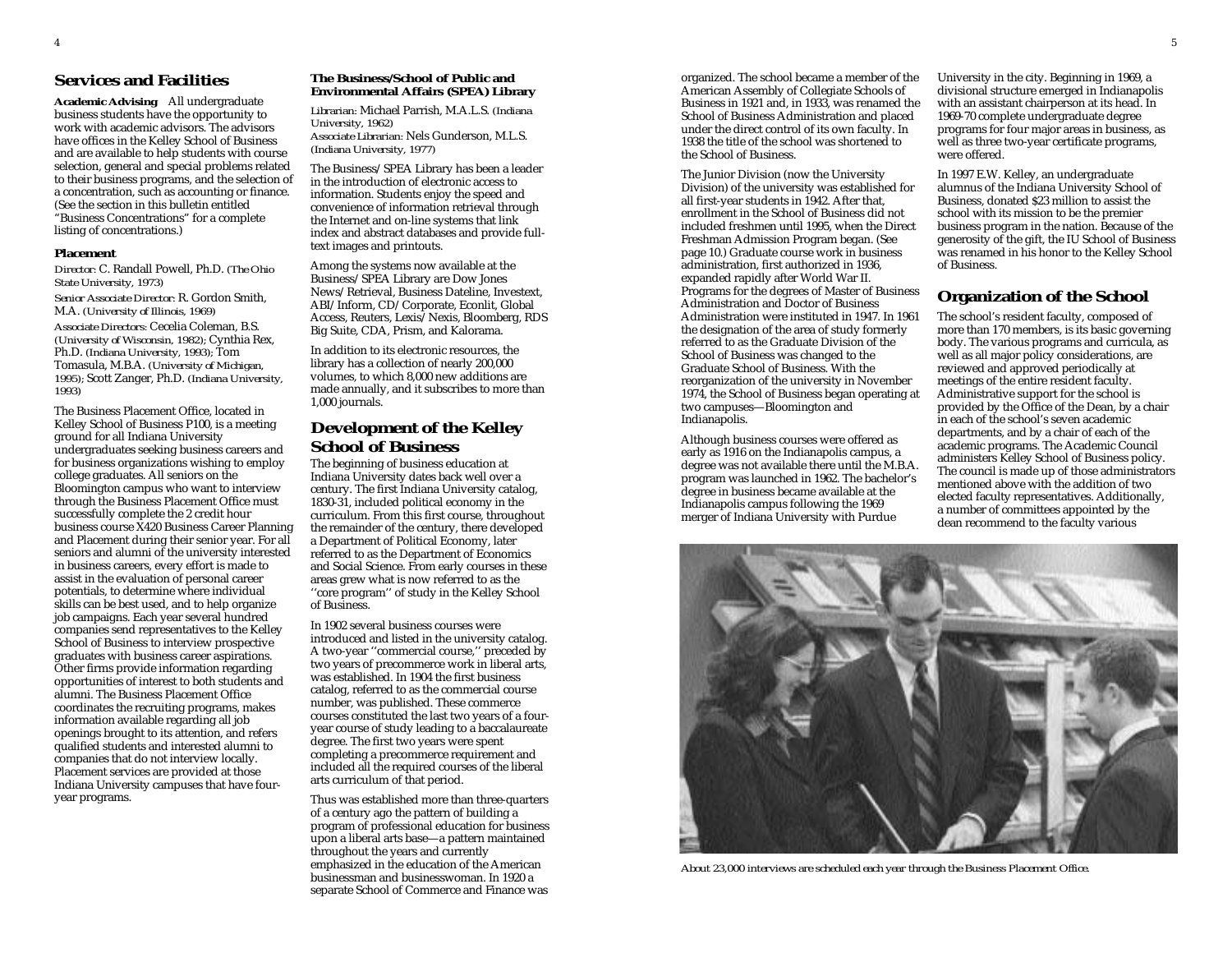academic and operating policies. At various times, these committees are also assigned specific administrative responsibilities.

The school's administration manages its programs on both the Bloomington and Indianapolis campuses. The Office of the Dean consists of the dean, the associate dean for academics, the associate dean for professional programs, and the associate dean for research and operations. Administrative support for instructional programs is provided by five organizational units: the School of Business Undergraduate Program Office (Bloomington and Indianapolis), the M.B.A. Office (Bloomington), the Office for the M.B.A./Career Integrated Program (Indianapolis), the Doctoral Program (Bloomington), and the Office of the Director of Kelley Executive Partners (Bloomington and Indianapolis). Assistance with admissions, student counseling and advising, and degree certification are provided by professional staff members assigned to each of these organizational units.

### **Student Organizations**

The faculty of the Kelley School of Business recognizes that student organizations may contribute greatly to the programs of the school. Some of these organizations are honorary, recognizing outstanding performance. Of primary importance is Beta Gamma Sigma, the national honorary business fraternity. Other organizations enable students to develop their interests in various fields through extracurricular programs. Some of the organizations named below have active chapters on the Bloomington campus.

The faculty expects students to participate in the many extracurricular activities and events sponsored by undergraduate student organizations as a way of developing the leadership skills and professional maturity that cannot be taught in the classroom. The school supports its undergraduate organizations and strongly urges academically successful students to become active members of one or more of the following organizations.

**Accounting Club** The IU Accounting Club maintains a close relationship among Indiana accounting students, alumni, accounting faculty, and practicing accountants. Members provide numerous services to the community and university, including free income tax services, tutors in accounting subjects, audits of student organizations, and scholarships to accounting students. Members meet for discussions, panel presentations, and lectures by speakers from prominent businesses and accounting firms. Membership is open to all students.

**AIESEC** This club promotes internationalism, sending students abroad as well as bringing international students to the United States.

**Alpha Iota Delta** Alpha Iota Delta is the national honorary fraternity for students and faculty in the broadly defined decision sciences. Students who excel in their academic program in computer information systems, operations management, or closely aligned fields are invited to seek membership in this prestigious organization. The purposes of the organization are to confer distinction for academic excellence in the decision sciences; to promote the tools, concepts, and methodologies of the decision sciences; and to promote interest in the development of the decision sciences. Gamma Chapter was founded at Indiana University in 1992.

**Beta Alpha Psi** Graduate and undergraduate accounting majors of high scholastic standing who have demonstrated qualities of integrity and leadership are eligible for membership in the Beta Alpha Chapter of Beta Alpha Psi, the national professional accounting fraternity. The purposes of this fraternity are to instill a desire for continuing self-improvement, to foster high moral and ethical standards, to encourage and give recognition to scholastic and professional excellence, to cultivate a sense of responsibility and service, to promote the collegiate study of accounting, and to provide opportunities for association among its members and practicing accountants.

**Beta Gamma Sigma** Undergraduate membership in this national scholastic honorary business fraternity is restricted to the upper 7 percent, or fewer, of the senior class and the upper 5 percent, or fewer, of the junior class. Graduate students pursuing the M.B.A. degree are eligible for membership and may qualify for election. All successful doctoral degree candidates are eligible for membership if not previously admitted.

**Computer Information Systems Club** This association for computer information systems majors informs members of career opportunities through professional activities.

**Delta Sigma Pi and Alpha Kappa Psi** These national professional fraternities for students enrolled in schools of business foster the study of business in universities, encourage scholarship, promote closer affiliation between the business world and students, and further the development of high standards of business ethics.

**Diversity in Business** Membership is open to all Indiana University students. The purpose of the organization is to provide a support structure for business students with common

concerns and objectives. Professionals from the corporate sector are frequent guest speakers.

**Finance Club** This is an organization of undergraduate students interested in careers in finance. The program includes meetings with prominent people in banking, brokerage, investments, and other phases of finance, as well as trips to financial institutions in larger cities.

**International Business Association** Open to all students, the association addresses the international aspects of business enterprise. Representatives from multinational firms are frequent guests.

**Marketing Club** All students majoring in marketing are eligible to join this organization, which is affiliated with the American Marketing Association. Its objectives are to further the individual welfare of its members; to acquaint them with practical situations in marketing; to foster marketing research in advertising, retailing, and sales; and to promote fellowship among marketing students and faculty. Outside speakers frequently address the club.

**National Association of Business Economists** This organization for business economists sponsors guest speakers and discussions of past and current economic issues with fellow students and faculty.

**Rho Epsilon** This professional real estate fraternity provides real estate administration students and others interested in the area with an opportunity to participate in a nationwide professional fraternity. The fraternity sponsors activities that foster closer working relations among students, faculty members, and business executives in this field.

**Sigma Iota Epsilon** This professional management fraternity is open to all majors. Members must have sophomore standing and a 3.3 minimum grade point average. The goal of the chapter is to enhance the educational experience and personal development of members.

**Student Retail Association** The mission of the Student Retail Association (SRA) is to encourage and heighten interest in and awareness of retailing career opportunities and how they apply to all business majors, and to counter any stereotypes students may have about retail. The SRA gives students the opportunity to examine the industry first-hand through application, presentations, and networking opportunities.

**Toastmasters** The goal of this organization is to provide a mutually supportive and positive learning environment in which every member has the opportunity to develop communication and leadership skills, which in turn promote self-confidence and personal growth. Members' communication skills are developed by engaging in a series of prepared speeches and impromptu activities at meetings. The club is open to all undergraduate students regardless of major.

**Women in Business** Membership is open to all women at Indiana University, both undergraduate and graduate, who have an interest in exploring business career possibilities and preparing for entry into the business world.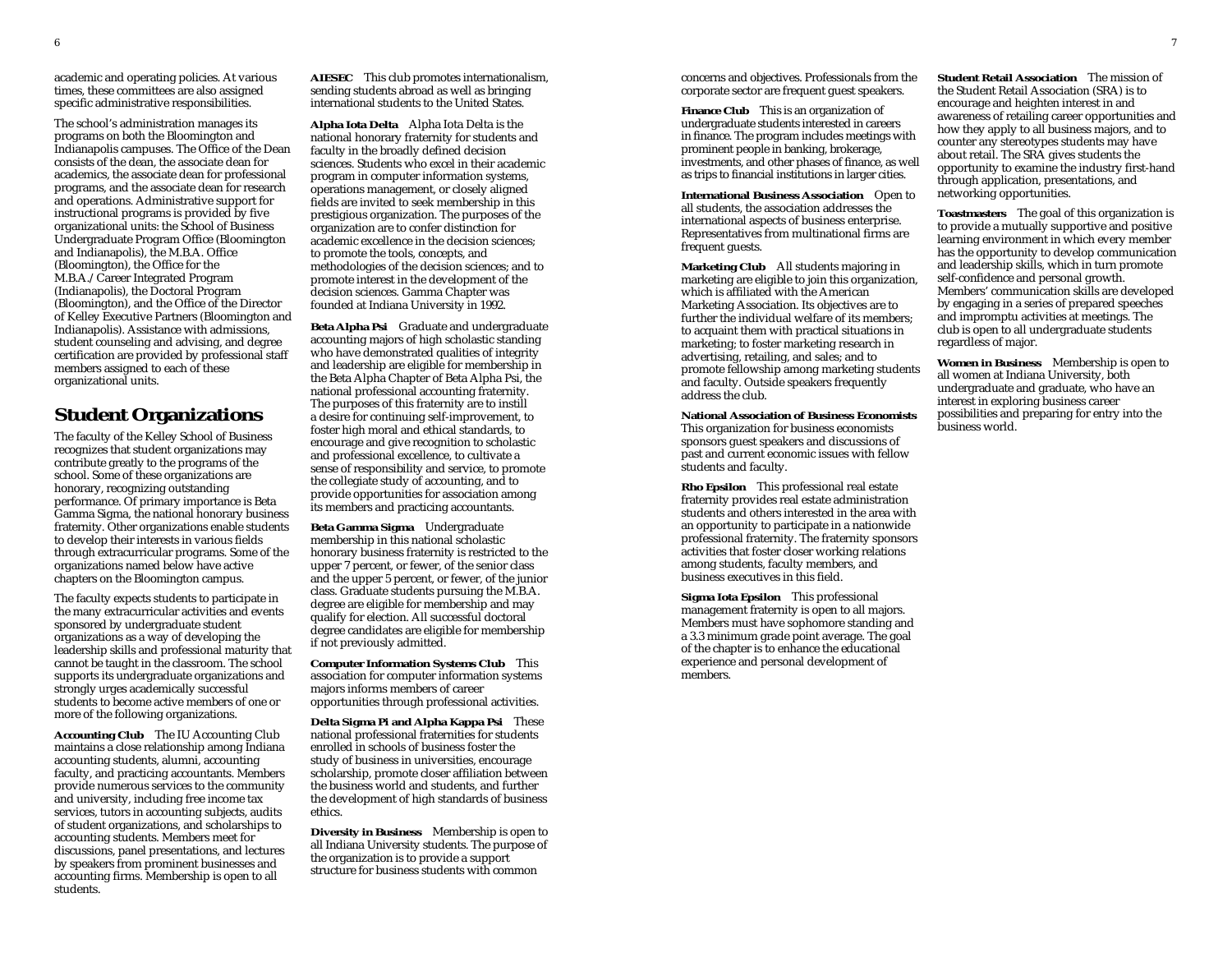### **Opportunities, Awards, and Scholarships**

#### **Civic Leadership Development**

Civic Leadership Development (CLD) provides opportunities for business undergraduates to participate in community service, learn the value of community involvement, and develop practices of good citizenship and leadership. The Kelley School of Business is dedicated to offering students a seamless education—one that begins with high-quality academics and flows naturally into experiences that enhance the curriculum. Students have the opportunity to gain valuable experience and recommendations. CLD prepares students as leaders and as citizens.

CLD offers many opportunities to work with nonprofit organizations. Participation ranges from short-term projects to mini-internships, to internship experiences. CLD also offers unique leadership opportunities as selected students assist with the administration of the program.

CLD includes Alternative Spring Break (ASB). Each spring students travel to designated communities to provide requested assistance. Services deal with a range of social issues and focus on a variety of tasks. Students gain new perspective as they meet and work with other business students in a new setting.

CLD was selected by the John Templeton Foundation for inclusion in *The Templeton Guide: Colleges that Encourage Character Development.*

Please visit the CLD Web site (*www.kelley.iu.edu/civic*) or contact the director, Helen Ingersoll, hingerso@indiana.edu.

### **Scholarships**

Scholarships available through the Kelley School of Business are based on academic achievement and/or financial need. Eligible candidates must be certified as students in the Kelley School of Business. Ordinarily, a student transferring from another institution must complete at least one semester of fulltime study at Indiana University in order to be considered for a scholarship. For further information, please contact the Undergraduate Program Office in the Kelley School of Business or visit our Web site at www.kelley.iu.edu/ugradweb/.

Financial need is determined by the Office of Student Financial Assistance, Franklin Hall 208. To apply for most types of financial aid, students should complete a Free Application for Federal Student Aid (FAFSA), plus submit a Financial Aid Transcript (FAT) from any college or university previously attended. Information about these forms and about financial aid procedures is available by calling (812) 855-0321.

**Dean's Honor List** All undergraduate students in the Kelley School of Business with a semester grade point average of 3.5 or higher are recognized on the Dean's Honor List. Students whose names appear on the Dean's Honor List after either a semester or summer session are honored on Founders Day in the spring semester.

**Academic Distinction** Academic distinction for excellence in scholarship is awarded at Commencement to a limited number of students graduating in business with the degree Bachelor of Science. The number so honored will not exceed 10 percent of the graduating class in the school for that year. Graduates whose grade point averages are in the highest 1 percent and who complete at least 60 credits at Indiana University are graduated with ''highest distinction"; those whose grade point averages are in the next highest 4 percent and who complete at least 60 credits at Indiana University are graduated with ''high distinction"; and the remaining 5 percent who complete at least 60 credits at Indiana University are graduated with ''distinction.'' Graduates receiving these honors have them so noted on their diplomas and in the Commencement program and are eligible to wear the cream and crimson *fourragère* at Commencement. Notations in the Commencement program are tentative pending completion of all course work. Students must complete their final semester with a grade point average sufficient to warrant the diploma and transcript notation of academic distinction.

# **Undergraduate Program**

The Undergraduate Program of the Kelley School of Business provides opportunities for breadth of education as well as for a reasonable amount of specialization. As a member of the American Assembly of Collegiate Schools of Business, the school subscribes to the principle that a significant portion of a student's academic program should be in general-education subjects. The general-education aspects of the program are complemented by study in the basic areas of business and economics. The application of this principle promotes a balanced program of study while it enables a student with an interest in a professional area of business to specialize in that field.

In addition, all undergraduate programs include courses that ensure the development of a basic understanding of the principles and practices involved in the management of business firms in the dynamic economic, social, and political environment of the world today. Four interrelated, rigorous junior-level courses in marketing management, operations management, financial management, and strategic management, known collectively as the *integrative core*, are required of all business majors. (These courses are F301, J301, M301 and P301.)

Consideration is given also to basic trends that are likely to shape the pattern of the business world in the years ahead. The basic course X201 Technology is required of all business students. Beyond these basic requirements, students are given an opportunity to pursue studies from a wide variety of subject areas.

Honors courses are available to students with outstanding records. A number of internship and overseas study programs are also available to students with specialized professional interests.

To develop leadership skills and a sense of social responsibility, students are strongly encouraged to participate in one or more of the several hundred student organizations and clubs at Indiana University. Special emphasis is placed on volunteerism and the personal benefits derived from community service.

Upon attaining senior standing, students enjoy additional opportunities and privileges. Their range of elective courses is wider than at any other stage of the program. Special opportunities are provided for discussion and counsel with senior members of the faculty. Courses at the senior level ensure widespread participation by students in the solution of case studies, projects, and special problems drawn from the contemporary business scene. Also, seniors typically hold offices in professional

student organizations, which affords them exceptional extracurricular opportunities. The business courses X220 Career Perspectives and X420 Business Career Planning and Placement prepare students for selecting careers and for the transition to the world of business. These courses also help them to locate and select the employment opportunities that hold the greatest promise for them.

### **Objectives of the Program**

Graduates of the Undergraduate Program of the Kelley School of Business at Indiana University should

- have a general knowledge and appreciation of human accomplishments in the physical sciences, arts, humanities, and social sciences;
- possess a broad-based knowledge of business and the business firm and the role each business plays in society;
- understand the national, international, political, social, and economic environment that affects a firm's operations;
- be able to articulate their thoughts orally and in writing and be computer literate;
- have a sensitivity to and appreciation of ethical issues;
- possess an appreciation of the opportunities and problems of managing complex organizations;
- have the skills and capability to work effectively with others in the completion of joint tasks;
- possess the ability to find and formulate problems, think analytically, and recommend solutions to problems;
- have the understanding and expertise needed to function effectively in an advanced technological environment.

In summary, the graduates of the Undergraduate Program of the Kelley School of Business should acquire an education that will serve them throughout their careers in business and not one that is targeted toward entry-level positions.

### **Admission Requirements**

There are three categories of admission, defined as Direct Freshman Admission, Option I, and Option II. To be considered for either Option I or Option II admission, students must be admitted to Indiana University, and complete at least 26 credit hours of college-level work, including required admission courses. Application forms may be obtained through the Kelley School of Business Undergraduate Program World Wide Web site: http://www.kelley.iu.edu/ugradweb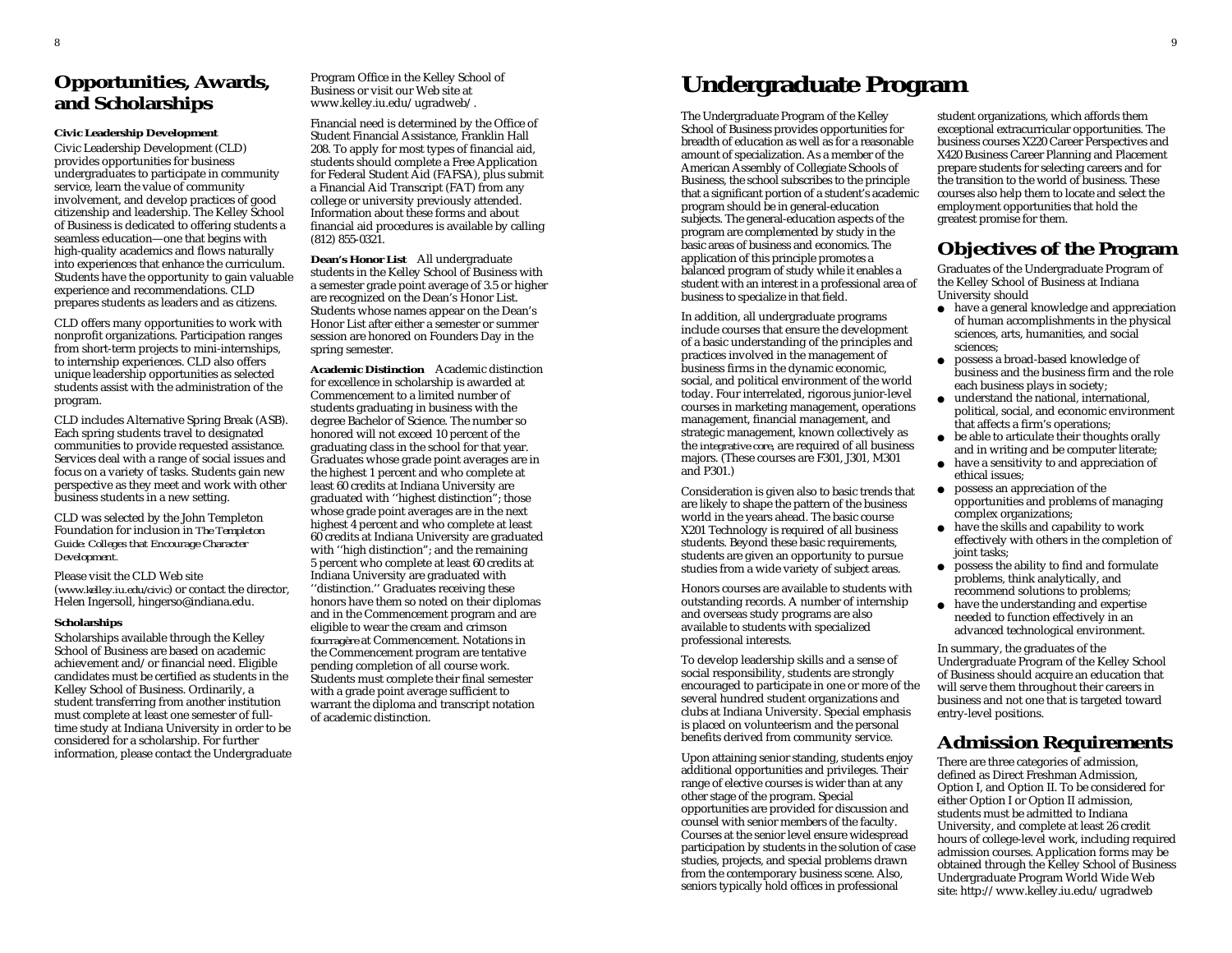### **Direct Freshman Admission**

Select students may be offered the opportunity to enter the Kelley School of Business as freshmen. These students must have a minimum SAT score of 1300 or an ACT score of 30 and be in the top 10 percent of their high school graduating class. Offers of direct admission will be sent to students approximately one month after they are admitted to IU Bloomington. Students must have listed an intention to major in business on their applications for admission to IU to be considered for direct admission.

### **Option I Admission Criteria**

To be considered for admission under Option I, students must meet the following requirements:

- 1. **Begin classes at any campus of Indiana University during the 1993 summer sessions or later.**
- 2. **Complete 26 credit hours of college course work that counts toward graduation.** This course work may be taken at Indiana University or at another accredited institution offering a comparable program. (Students with more than 26 credit hours who apply for admission to the Kelley School of Business *for the first time* may do so using the Option I admission criteria.)
- 3. **Complete the English composition requirement** (ENG W131 or equivalent). A grade of C or higher is required.
- 4. **Successfully complete at least three of the following courses:**

BUS K201 The Computer in Business<sup>1</sup> BUS X100 Introduction to Business (optional course for the business degree requirement) MATH M118 Finite Mathematics

MATH M119 Brief Survey of Calculus I For admission purposes, the three highest grades achieved in the courses listed above will be used to compute the applicant's admission grade point average. (If only three of the four courses are taken, the admission decision will be based upon the grades achieved in those three courses. A minimum grade of C is required in BUS K201.) Grades in prerequisites for the integrative core (including A100, A201, and A202) and general grade trends will also be evaluated in the admissions decision.

5. **Submit an application by the required deadline.** Application deadlines are April 1 for fall semester and November 1 for spring semester. (Grades for all course work required for fall admission must be recorded on the applicant's IUB transcript by July 10.)2

Each application is reviewed individually. Applicants will be evaluated initially on grades in both the prerequisite courses and their other classes. Additional factors include course work taken and grade trends. Admission to the Kelley School of Business is selective.

### **Option II Admission Criteria**

Students who enrolled at any Indiana University campus prior to summer 1993 or who have been denied admission based upon Option I admission criteria are eligible to apply according to the following criteria:

- 1. **Complete 56 credit hours of college course work that counts toward graduation**. This course work may be taken at Indiana University or at another accredited institution offering a comparable program. 2. **Successfully complete the following nine**
- **prerequisite courses:**
	- BUS A100 Basic Accounting Skills BUS A201-A202 Introduction to Financial Accounting and Introduction to Accounting II BUS L201 Legal Environment of Business
	- ECON E201 Introduction to Microeconomics and E202 Introduction to Macroeconomics ECON E370 Introduction to Statistical
	- Theory in Economics and Business MATH M118 Finite Mathematics MATH M119 Brief Survey of Calculus I
- 3. **Complete the following five skills courses with a grade of C or above in each course:** ENG W131 Elementary Composition
	- (or equivalent) BUS K201 The Computer in Business1 BUS X201 Technology

BUS X204 Business Communications1 CMCL C121 Public Speaking

- 4. **Successfully complete BUS X220 Career Perspectives.**
- 5. **File an application by April 1 for fall admission or November 1 for spring admission.**

Applicants applying under Option II will be evaluated primarily upon the grade point average achieved in the nine prerequisite courses listed in section 2 above. Other factors include recent grade trends and overall academic performance.

**<sup>1</sup> No course substitutions are permitted for BUS K201 or X204 (X206 for accounting majors). <sup>2</sup> These dates are firm.**

\_\_\_\_\_\_\_\_\_\_\_\_\_\_\_\_\_\_\_\_\_\_\_\_\_

### **Computer Recommendations**

The Kelley School of Business does not currently require undergraduate students to have a computer. However, a number of undergraduate programs within the school are moving toward the use of networked (wired/plug-in) classrooms over the next 3-4 years. Additionally, all undergraduate residence halls are wired for network connectivity, so a computer is a wise investment that will prove to be invaluable at IU. Those who plan to purchase a new computer need to consider whether a desktop or notebook computer will meet their needs. Notebook computers are extremely portable and may even allow individuals to connect to the IU network in various academic buildings, however, this kind of convenience comes at a significantly higher price. Notebook computers typically cost around \$2,200 - \$3,000. The same level of technology in a desktop system will run about \$1,200 - \$1,700. The Kelley School of Business encourages undergraduate students to consider purchasing a decent desktop system for no more than \$1,700.

The majority of faculty, students, and staff in the Kelley School of Business use computers that are IBM compatible. For that reason, we recommend purchasing an IBM compatible computer. Students interested in using an Apple/Macintosh computer should plan on being self-sufficient for software and printing.

For general advice regarding the purchase of <sup>a</sup> computer, contact the University Information Technology Services (UITS) Support Center at 812-855-6789 or send e-mail to *ucshelp@indiana.edu*. The UITS Support Center is in the Indiana Memorial Union room M084 and is open M-F, 9am - 6pm. Additionally, if you have questions specific to the Kelley School of Business computing environment, please contact Jim Anderson in Technology Services (BU131) at 812-855-4247 or send e-mail to *jbanders@indiana.edu*.

You can find our latest recommendations on new computer purchases or information on ordering notebook computers from our schoolapproved vendor on our website (www.kelley.iu.edu/ugrad).



Photo by Joe Myers

*The Business/SPEA Library offers students comfortable study space as well as the latest books, periodicals, and computer research resources.*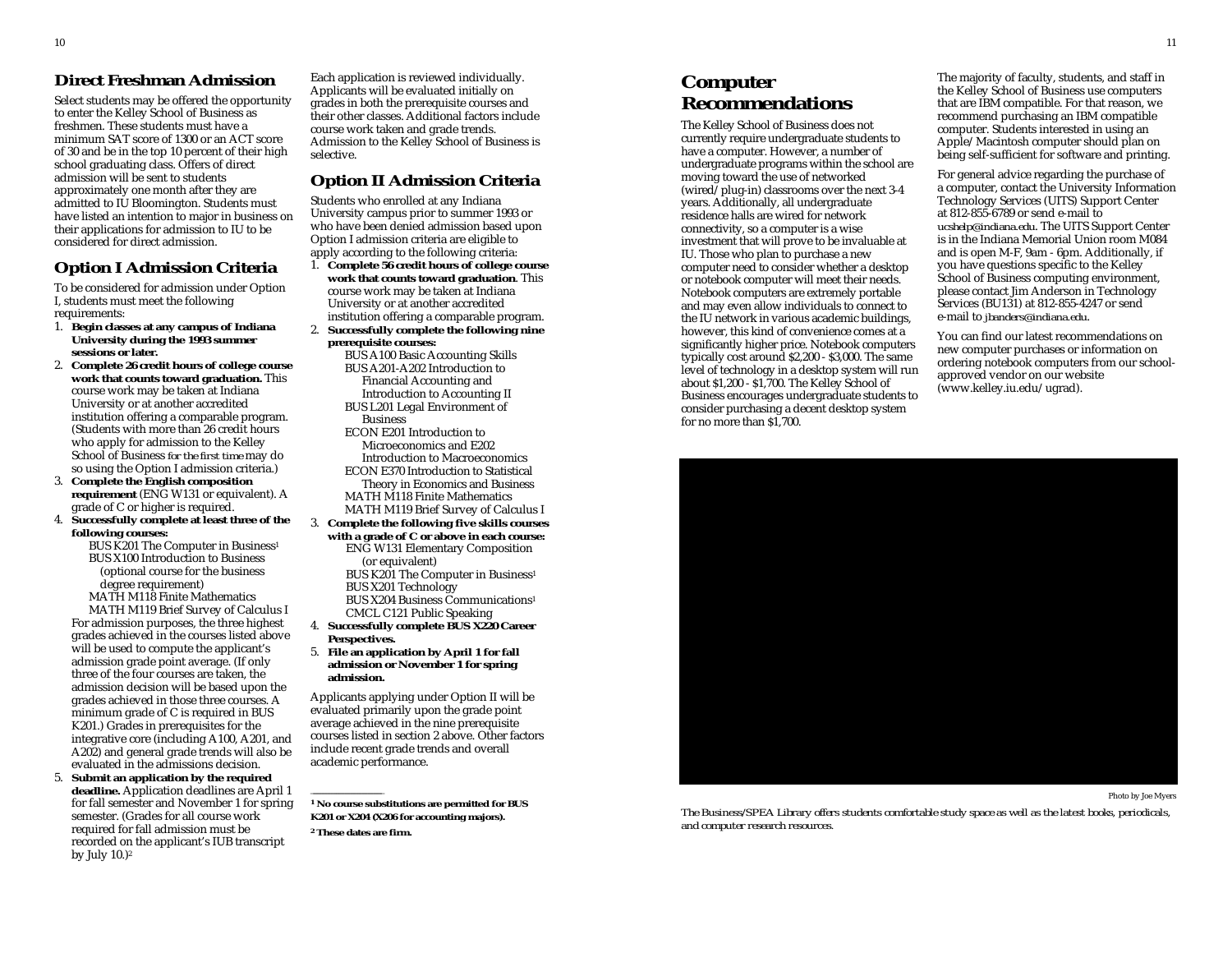### **Policies Governing the Undergraduate Program**

### **Transfer Students**

Students wishing to transfer to the Kelley School of Business should have a clear understanding of our business policies and expectations, so that they can make wellinformed decisions regarding their education. Our goal is to ensure that students who do decide to transfer plan well and have adequate preparation for success in our programs.

Transfer students must apply and be admitted to Indiana University and enroll through the University Division for at least their first semester on campus. Transfer students are eligible to apply for business admission after they have completed a minimum of one semester on the Bloomington campus and all business admission courses. Strong academic performance during the first semester(s) on the Bloomington campus is a significant factor in admission decisions for transfer students. Transfer students are not guaranteed the availability of needed courses during their first semester.

Transfer students need to understand that changing schools during the course of an undergraduate program often requires an additional one, two, or more semesters of course work. Students transferring during the first four semesters are less likely to need as much additional time as those transferring during the last four semesters. Therefore, we do not recommend transfer after the first four semesters of undergraduate work.

The Kelley School of Business offers a curriculum that challenges students to master key concepts in the business field and to enhance their skills in using these concepts to confront current-day issues. Faculty and staff devote much time and effort providing a highquality education, and students must respond with a similar commitment to be successful in our programs. Students interested in a transfer should carefully consider this as part of their transfer decision.

### **Transfer of Credit**

### **Transfers from Other Colleges and Universities**

Acceptance of credit from other institutions will be determined by the Indiana University Office of Admissions. The applicability of credit toward degree requirements in the Kelley School of Business will be determined by the school.

• Credits in business course, at the lowerdivision level (freshman, 100; sophomore, 200) that are accepted for transfer are usually accepted for specific course equivalency.

- Courses in upper-division business subjects (junior, 300; senior, 400) may not be taken outside the Bloomington campus. If an upper-division business course was taken before enrolling in the Kelley School of Business, it will be considered for review only if taken at a four-year institution that is accredited by the American Assembly of Collegiate Schools of Business (AACSB). If the institution is not accredited, credit in upper-division courses accepted for transfer will be accepted as undistributed credit that counts toward electives.
- • Upper-division business courses taken in the freshman or sophomore year at fouryear institutions will be accepted as undistributed credit.

Students appealing for transfer credit for upper-division courses must submit an *Appeal Petition* to the Undergraduate Program Office—with syllabi, course text information, and contact hours attached—within 30 days of the beginning of their first semester on campus. Results of the appeal may take two to three months. Business courses taken elsewhere, after a student has enrolled at IUB, will not be accepted.

The total number of credits accepted for transfer from a four-year institution is limited to a maximum of 90 credit hours. Course grades from other institutions are not transferred; only credit hours earned in a course are recorded. Evaluation of credit is completed after a student is admitted to the university.

### **Transfers from Junior and Community Colleges**

The total number of credits accepted for transfer from a junior college or a community college is limited to a maximum of 60 credit hours.

Upper-division business courses taken at twoyear institutions will be accepted as undistributed credit and will count only as business electives.

### **Transfers from Other Indiana University Campuses**

The Kelley School of Business wants students interested in transferring to Bloomington from other IU campuses to have a clear understanding of Kelley School of Business policies and expectations, so that they can make well-informed decisions regarding transfer. We want to ensure that transfer students plan well and have adequate preparation for success in our programs.

Students who wish to transfer to the Kelley School of Business at Bloomington from another IU campus are required to meet the same admission requirements to the school as students from other institutions. Students

transferring from another IU campus must complete an Inter-Campus Transfer Request and enroll through the University Division for their first semester on the Bloomington campus. Inter-Campus Transfer students are eligible to apply for admission to business after they have completed at least one Bloomington semester and all of their business admission courses. Strong academic performance during the first Bloomington semester(s) is a significant factor in Inter-Campus transfer admission decisions.

The residential nature of the Bloomington campus makes the academic culture on this campus different from that of most other IU campuses. The Bloomington Kelley School of Business has traditional programs with high faculty expectations, stringent curricular rigor, and a competitive student body. The flexibility of academic demands and scheduling found on many IU urban campuses is not present on the Bloomington campus. Students considering a transfer to IUB should take this issue into consideration. Even when course titles and course numbers are the same, there may be great differences in both the content and the rigor of courses taken on other campuses. Since transferring late in an academic program disrupts the continuity of an educational program, we do not recommend transfer after four semesters.

Students who expect to earn the bachelor's degree in business from IU's Bloomington campus must complete the last 30 credit hours of the degree program in Bloomington. The integrative core BUS F301, J301, M301, and P301 must be taken on the Bloomington campus or the Indianapolis campus to ensure integration.

Other 300- and 400-level business courses may not be transferred from IU campuses without approval of the IUB Business Undergraduate Program Office.

#### **Credit for Independent Study by**

**Correspondence** The Kelley School of Business does not recommend any academic work be taken through independent study. The school will accept a maximum of two courses (6 credit hours) by correspondence study to count toward the degree requirements. However, because of their basic importance in the degree program, business courses may *not* be taken by correspondence study to satisfy admission or degree requirements or as business electives. In addition, the following non–business courses (or their equivalents) may not be taken by correspondence study for admission or degree purposes: MATH M118, M119; ECON E201, E202, E370; CMCL C121; or courses used to fulfill a business concentration requirement.

NOTE: All correspondence courses taken in the final semester to fulfill degree requirements must be completed three weeks prior to the end of a regular semester.

**Credit by Self-Acquired Competency** The Kelley School of Business does not award academic credit on the basis of self-acquired competency. However, the school will give examinations for credit in specific courses if the chairperson of the department offering the course believes that a student's experience gives the student a reasonable chance of passing the examination. To be eligible to take a credit examination, the student must be regularly enrolled at Indiana University.

The school will *not* accept the transfer of credit for business course work from other institutions if the credit was awarded on the basis of self-acquired competency.

For non-business courses, the school will accept credit for *specific* courses awarded on the basis of self-acquired competency by other baccalaureate degree-granting units of Indiana University and by other institutions accredited by the North Central Association of Colleges or comparable regional associations.

The Kelley School of Business will not accept general (nonspecific) self-acquired competency credit awarded by any other division/school of Indiana University or by other institutions.

### **Grading System**

The official grading system of the university and the equivalent grade point values are as follows:

| $A+$ or $A$ 4.0 |                        |
|-----------------|------------------------|
| $A$ - 3.7       |                        |
| $B+$ 3.3        |                        |
| $B$ 3.0         | $D_{\text{max}} = 1.0$ |
|                 | $D-$ 0.7               |
|                 | $F$ 0.0                |

No grade points are assigned for the following grade symbols: I (incomplete), NC (no credit), NR (no report filed by instructor), P (passing), R (deferred), S (satisfactory), W (withdrawn).

**Grade Point Average** The cumulative grade point average (GPA) is computed by dividing the total number of grade points earned by the total number of credit hours completed in which grades of A through F are earned.

The GPA is based only upon course work taken at Indiana University. Credit earned at another institution may be applied toward degree requirements, but the grades earned at other institutions will not be calculated in the Indiana University cumulative grade point average.

**FX Policy** The Kelley School of Business will calculate FX grades as F's for internal purposes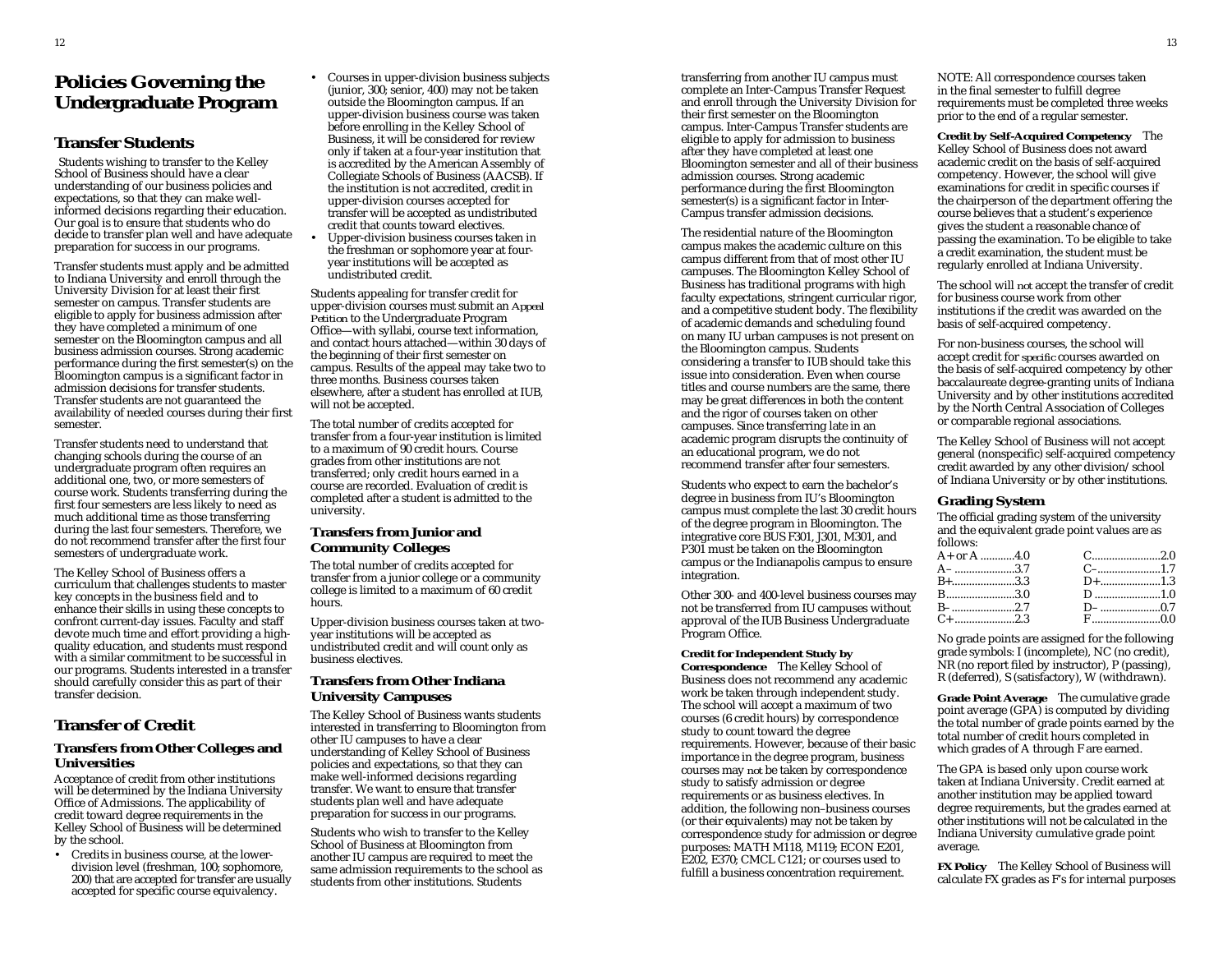and degree requirements. This calculation will apply to admission, graduation, and all categories of academic standing. A student may use the FX option (retake a failed course) for purposes of the university transcript as stated in the *Schedule of Classes*. Petitions for the approval of FX grades are available at the information window of the Undergraduate Program Office in the Kelley School of Business.

**Audit** The Kelley School of Business does not allow students to audit business courses.

**Pass/Fail Option** Students in the Kelley School of Business may elect to take a maximum of *two* courses under the Pass/Fail option in an academic year. The procedure and deadline for declaring this option may be found in the *Schedule of Classes*. Special regulations affecting the Pass/Fail option for Kelley School of Business students are as follows:

- 1. Only one course each semester or one course for an entire summer may be taken under the Pass/Fail option.
- 2. Kelley School of Business students may *not* take any *busines*s course Pass/Fail. In addition, the Pass/Fail option may *not* be used for any course that satisfies an admission or a general-education requirement or the student's concentration requirement.
- 3. A grade of P is not counted in the grade point average; a grade of F is included. Grades of P cannot be changed to any other letter grade.

**Incompleted Courses** A temporary grade of Incomplete (I) on the transcript indicates that the course work completed is satisfactory but that the entire course has not been completed. A grade of I may be assigned only if the student is not in attendance during the last 25 percent of an academic term and the instructor has reason to believe that the absence was beyond the student's control. Otherwise, the instructor shall assign a grade of F.

It is the instructor's responsibility to specify the work to be done to remove the I grade and the period of time allowed for completion. Incomplete grades will be automatically changed to  $\overline{F}$ 's after one calendar year unless the course instructor has submitted a grade earlier. The instructor, however, may require the I to be removed in a period of less than one year. Upon satisfactory completion of the work within the time allowed, the I will be removed and the earned grade recorded. In special circumstances, the director of the Undergraduate Program may authorize that a grade of I be changed to a grade of W (withdrawn). **A student who has received a grade of Incomplete should** *not* **register for the course a second time, but should arrange**

#### **with the instructor to have the I grade changed to a letter grade upon completion of requirements.**

**R Grade** The R grade (deferred grade) on the final report indicates the nature of the course is such that the work of the student can be evaluated only after two or more terms. Courses in which an R grade is assigned will be announced as deferred grade courses in the *Schedule of Classes*.

**Withdrawals** The grade of W (withdrawn) is given automatically to the student who withdraws from courses during the first seven weeks of a regular semester or during the first three weeks of a summer session. For those courses only meeting eight weeks, please refer to the *Schedule of Classes.* The grade will be recorded on the date of withdrawal. The deadline for withdrawal from courses with an automatic grade of W may be found in the *Schedule of Classes*.

In general, no withdrawals are permitted after the deadline. Exceptions to this policy are made only for urgent reasons related to extended illness or equivalent distress. The desire to avoid a low grade is not an acceptable reason for withdrawal from a course.

In order to withdraw from a course after the automatic withdrawal period, Kelley School of Business students must complete a petition form and submit it to the Petitions Committee through the Undergraduate Program Office in the Kelley School of Business. Non-business students enrolled in business courses must petition their own school. Students must provide written documentation supporting the petition. The Petitions Committee will give the instructor of the course the opportunity to comment on the petition. A *minimum* of 10 days is required for the Petitions Committee to determine approval or disapproval of a petition. If the petition is approved, the student will be assigned an automatic grade of W. If the petition is not approved, the student has two options: (1) remain in the course and receive whatever grade is earned, or (2) withdraw from the course with a grade of F regardless of the student's current grade in the course.

A student may *not* withdraw from individual courses during the last three weeks of a regular semester or the last two weeks of summer session. Only withdrawal from all courses will be permitted during this period. In the case of withdrawal from all subjects, a student must be passing the course(s) on the date of withdrawal to qualify for a grade of W. In any course that the student is failing on the date of withdrawal, the grade assigned will be F.

Students who withdraw from *all* courses during a semester (withdrawal from the

university) must contact the Office of Student Advocates, Franklin Hall 206, to complete the withdrawal process.

### **Scholastic Standards**

**Minimum Grades** The Kelley School of Business requires a grade of C or higher in all Integrative Core prerequisite courses. A grade of C is also required in *each* of the four courses that comprise the Integrative Core. Many concentrations within the school also have minimum grade requirements. Please see a business advisor for current minimum grade requirements.

Students may repeat each course *once* to achieve the required grade. If after the second attempt the grade of  $\tilde{C}$  is not met, the student must see a business advisor to repeat the course again.

**General Scholarship Rule** Any student who does not possess the necessary preliminary training or who lacks other qualifications may be required by the Committee on Admissions and Probation to enroll in such courses as the committee may designate or to take other corrective action. The committee may review a student's records at any time and take whatever action seems necessary for the student's best interest or for the best interest of the school.

Upon the recommendation of the General Probation Committee, and with the approval of the dean of the Kelley School of Business, any student whose work is unsatisfactory or whose conduct is unethical may be dismissed from the Kelley School of Business.

**Academic Standing** A student is considered to be in good standing when his or her grade point average is  $2.0\left(\overrightarrow{C}\right)$  or higher for the last semester's course work and when his or her cumulative grade point average is at least 2.0.

**Probation** A student is on *general academic probation* following any full-time enrollment period in which he or she fails to attain a minimum grade point average of 2.0 (C). A student is on *critical probation* and may be subject to restricted enrollment or dismissal whenever his or her cumulative grade point average falls below 2.0 or has been below 2.0 in three full-time enrollment periods.

**Dismissal** At the discretion of the General Probation Committee, students may be dismissed from the Kelley School of Business if their cumulative grade point average falls below 2.0 (C) or if a student fails to meet the terms of his or her probation contract.

**Readmission** The Committee on Admissions and Probation considers petitions from students who have been dismissed. In such cases, petitions must be submitted at least *30 days* prior to the semester or summer session in which the student wishes to be readmitted.

**Academic Misconduct** Indiana University and the Kelley School of Business expect students to

follow the fundamental principles of academic integrity in the pursuit of learning. Academic integrity requires that students take credit only for ideas and efforts that are their own. Violation of these principles is considered an act of misconduct.

Academic misconduct is defined in the *Code of Student Rights, Responsibilities, and Conduct*. The penalties and procedures that apply when academic misconduct occurs are stated in the code. The policy on academic misconduct is also printed each semester in the *Schedule of Classes*.

The Kelley School of Business strictly follows the guidelines stated in the *Code of Student Rights, Responsibilities, and Conduct*. In addition, the school may also consider it appropriate to remove the student from the course involved and to assign a grade of F.

#### **Prerequisites for Business Courses**

Prerequisites for business courses are enforced at the point of registration. Students must have on their IU transcript or be currently enrolled in the prerequisites exactly as printed in the *Schedule of Classes.* Otherwise, students should consult with an advisor before registration in order to obtain a prerequisite waiver for the course in which they want to enroll.

**Honor Code** The Indiana University Kelley School of Business Honor Code provides an opportunity for students to actively shape their future behaviors, values, and lifestyles. This student-written code proclaims a commitment to ethical principles and fair academic competition and unifies students by a set of values that holds honesty and integrity in the highest regard. The Kelley School of Business Student Ethics Committee works with faculty and students to ensure that the standards of the honor code are upheld.

#### **Academic Regulations**

**Class Standing** Class standing is determined by the total number of credit hours completed for graduation. The following credit hours are required: senior, 86 or more; junior, 56-85; sophomore, 26-55; freshman, fewer than 26.

**Semester Load** A typical academic load is 12 to 17 credit hours per semester, with the average load being 15 credit hours. Students who expect to carry more than 17 credit hours a semester should have a cumulative grade point average of 3.0 (B) or higher or have attained a grade point average of 3.0 (B) during the previous full semester.

**Addition of Classes** No course may be added after the first two weeks of a full semester or the first week of a summer session unless the instructor of the class recommends that an exception be made to this policy and there is seating room according to the fire code.

### **Business Courses Numbered 300-499**

Enrollment in business courses numbered 300-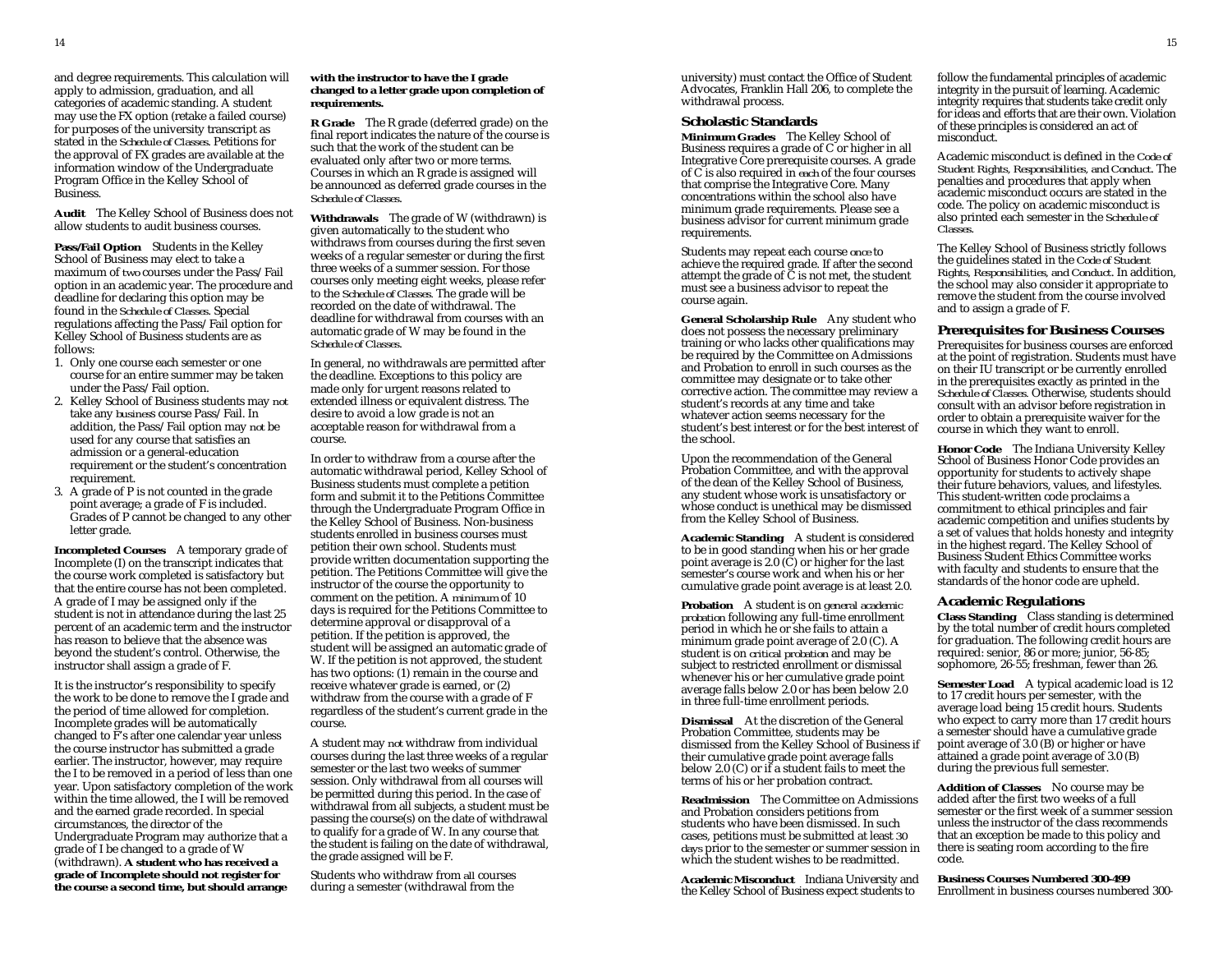499 is limited to the following students:

- 1. Kelley School of Business students.
- 2. Non–business students who are planning to complete a minor in business or a Business Foundations Certificate.
- 3. Non–Kelley School of Business students who are registered for degree programs requiring specific business courses (such programs include apparel merchandising and interior design, health administration, journalism, sports marketing and management, and telecommunications). Enrollment will be permitted only in *required* business courses. Prerequisites must be fulfilled for admission to business courses.
- 4. Other students with specific permission of the department offering the course (departments may choose to declare certain courses as ''open enrollment'' courses).

**The Integrative Core Experience** Students who expect to earn the Bachelor of Science in Business from the Bloomington campus must complete the courses in the business integrative core (BUS J301, F301, M301, and P301) on the Bloomington or Indianapolis campus.

#### **The Integrative Core**

During their junior year, Kelley School of Business students enroll in the Integrative Core semester, which is designed to make students aware of the extensive interdependence of business functions. The Integrative Core program consists of four 300 level Business courses in Finance, Marketing, Operations, and Strategic Management (F301, M301, P301 and J301). Each course must be completed with a C or higher. Students attend each of these classes and work in teams throughout the semester on projects requiring the application of skills from each of these areas. The semester culminates in a comprehensive case study exercise.

To be eligible for this junior-level experience, students must successfully complete 15 prerequisite courses: W131, C121, X204, K201, X201, A100, A201, A202, L201, E201, E202, E370, M118, M119, and X220 (**all with a grade of C or higher**). Students must also complete an *I-Core Certification Application* the semester before registering for the Integrative Core. Applications are available at www.kelley.iu.edu/ugradweb/. Applications are open from September 15 to October 15 for students registering for spring I-Core. Applications for both summer and fall I-Core open February 15 and close March 15.

The Integrative Core courses must be taken concurrently on the Bloomington or Indianapolis campuses in order to meet Kelley School of Business degree requirements. Students with questions regarding I-Core should meet with an academic advisor in the Kelley School of Business.

### **X420 Business Career Planning and**

**Placement** All students in the Kelley School of Business are required to register with the Business Placement Office. In order to use the facilities of the Business Placement Office, students must enroll in BUS X420 Business Career Planning and Placement (2 cr.). Students in the Kelley School of Business are required to satisfactorily complete the course, even if they choose not to use the placement services of the Business Placement Office. Students in other schools or divisions of the university must have senior standing to enroll in BUS X420.

**Physical Education Courses** A maximum of 4 credit hours of physical education courses (HPER courses with the prefix ''E") may be applied toward the 124 credit hour total required for graduation.

**ROTC Courses** Indiana University grants academic credit for ROTC courses offered by the Departments of Aerospace Studies and Military Science. Credits earned for ROTC courses will be counted toward the degree requirements as elective credits.

#### **Graduation**

**Senior Residence Requirement** Students who expect to receive the B.S. degree in business from Indiana University Bloomington must complete the last 30 credit hours of course work toward the degree program on the Bloomington campus.

**Degree Applications** Candidates for the B.S. degree in business must submit an application with the recorder's office in the Kelley School of Business. Applications are available on the Kelley School of Business World Wide Web site (www.kelley.iu.edu/ugradweb/). Application deadlines are October 1 for December graduation, November 1 for May graduation, and February 1 for June or August graduation. Failure to file by the deadline may delay the official date of graduation.

Credits for all course work, except that of the current semester, must be recorded on the candidate's Indiana University transcript at least one month prior to the date of graduation.

**Statute of Limitations** Candidates for the B.S. degree in business have the right to complete the degree requirements specified by the bulletin in effect at the time they entered Indiana University, provided: (1) the required courses are available and (2) no more than eight calendar years have elapsed since the date of entry.

In the event that the required courses are not available or that more than eight years have elapsed, students must apply to the Undergraduate Program Office in the Kelley School of Business to have their programs updated to meet the degree requirements currently in effect.

# **Bachelor of Science in Business**

### **Degree Requirements**

To be awarded the Bachelor of Science in Business degree, students must take the following steps:

- 1. Complete a minimum of 124 credit hours. Of this number, at least 48 credit hours must be in business and economics courses; a minimum of 62 credit hours must be in courses other than business and economics.
- 2. Complete the specific degree requirements of the Kelley School of Business as listed below.
- 3. Complete the last 30 credit hours of the degree program at Indiana University Bloomington.

NOTE: With prior written approval, students may take a maximum of 6 non–business credit hours of the final 30 credit hours at another IU campus, at another institution of higher education, or by correspondence study through the Indiana University Independent Study Program. To request approval, students must complete a petition form, available from the Undergraduate Program Office in the Kelley School of Business, and then submit the form to the Petitions Committee through the Undergraduate Program Office.

- 4. All 300- and 400-level business courses must be taken on the Bloomington campus. Any exceptions must be approved by the director of the Undergraduate Program. This requirement applies to the core curriculum and business courses listed for each curricular concentration.
- 5. Be in good academic standing with a minimum cumulative grade point average of 2.0 (C) in all course work taken at Indiana University. In addition, *all* business courses must be completed with a minimum cumulative grade point average of 2.0 (C). Grades of A, B, C, D, F, and FX are included in the cumulative grade point average.
- 6. File a degree application at www.kelley.iu.edu/ugradweb/ by the required deadline. Students who expect to graduate in December should file a degree application before October 1. Students whose intended graduation date is May should file a degree application before November 1, and those students with an intended graduation date of June or August should file an application before February 1.

Students in the Kelley School of Business are responsible for understanding and for meeting the degree requirements. Approval for any

exceptions or modifications in the degree requirements must be *in writing* and may be granted only by the director of the Undergraduate Program.

Students who would like assistance in planning an academic program or clarification of degree requirements may consult an academic advisor in the Kelley School of Business.

### **Course Requirements**

The course work required for the B.S. degree in business consists essentially of three parts:

- General-Education Core Courses
- Basic Business and Economics Requirements
- Business Concentrations

### **General-Education Core Courses**

### **(62 credit hours)**

Kelley School of Business majors must complete 62 credit hours of general-education core courses outside of business and economics course work.<sup>1</sup>

### **I. Communications (8-9 credit hours)**

ENG W131 Elementary Composition or an approved English composition option  $(2-3 \text{ cr.})^2$ 

CMCL C121 Public Speaking (3 cr.)3

BUS X204 Business Communications (3 cr.) (For accounting majors, Bus X206 Listening Dynamics in Business (2 cr.) is *required* rather than X204.)

(A minimum grade of C is required in all courses taken to fulfill the communications requirement.)

<sup>1</sup> For accreditation purposes, the Kelley School of Business is prohibited from allowing economics courses to count in the social sciences component of the general-education core courses. <sup>2</sup> The following substitutions have been approved for ENG W131 (3 cr.): AFRO A141-A142 (4-4 cr.); ENG L141-L142 (4-4 cr.); ENG W110 (3 cr.); ENG W170  $(3 \text{ cr.})$ ; or two semesters of ENG W143  $(1-1 \text{ cr.})$ combined with any two of the following courses: CMLT C145 (3 cr.), CMLT C146 (3 cr.), SLAV R145 (3 cr.), SLAV R146 (3 cr.). When two-course sequences are listed, both must be taken to fulfill the requirement. Credit is not given for both A141 and L141, or for both A142 and L142. Credit is not given for both W110 and W131, or for both W110 and W143.

<sup>3</sup> Communication and Culture C130, C223, C228, or C225, or Theatre T115 or T120 may be substituted for C121.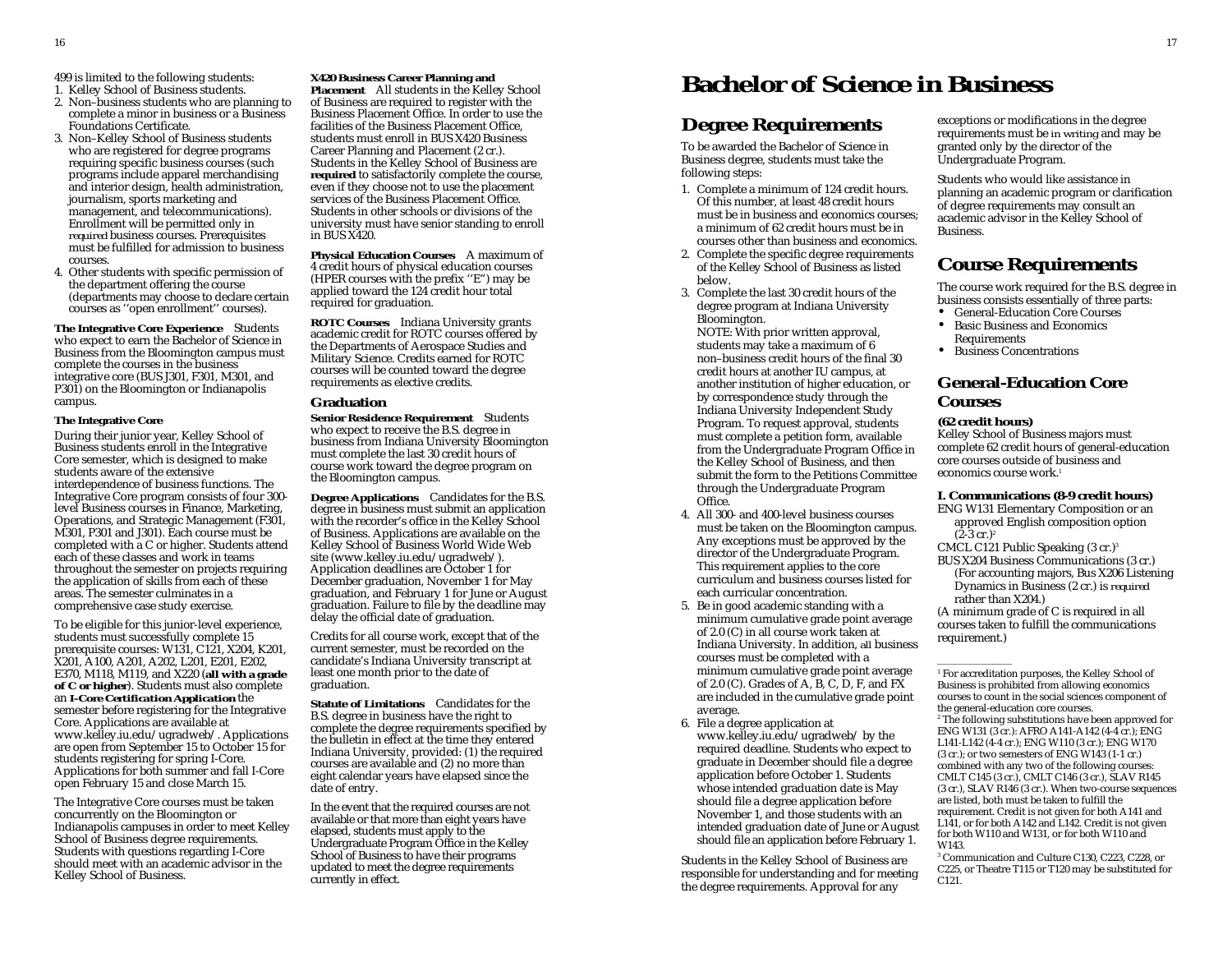### **II. Mathematics (6 credit hours)**

MATH M118 Finite Mathematics (3 cr.)<sup>1</sup> MATH M119 Brief Survey of Calculus I (3 cr.) or MATH M211 Calculus I  $(4 \text{ cr.})^2$ 

(A minimum grade of C is required in all courses used to fulfill the mathematics requirement.)

### **III. International Dimension Requirement (at least 6 credit hours required)**

The international dimension requirement may be fulfilled in any one of the following four ways.

1. *Language*

6 credit hours of a language at the 200 level or above.

2. *International Business and Economics* Two courses selected from the following list: Business D301 The International Business Environment

Business D302 International Business: Operations of International Enterprises Business L411 International Business Law Business F494 International Finance

Business G494 Public Policy and the International Economy

Business M401 International Marketing Economics E303 Survey of International Economics

Economics E331 International Trade

Economics E332 International Monetary Economics

Economics E337 Economic Development Economics E386 Soviet-Type Economies in Transition

### 3. *Approved Overseas Programs*

Participation in any approved overseas program of Indiana University (minimum 6 cr.) will fulfill this requirement. Please see a business advisor.

4. *Area Studies*

Selection of two approved courses (6 cr.) from one of the following area studies programs.

- a. African studies
- b. Central Eurasian studies
- c. East Asian studies
- d. Latin American and Caribbean studies
- e. Near Eastern studies
- f. Russian and East European studies
- g. West European studies

NOTE: International students studying in the Kelley School of Business should see a business advisor to obtain a waiver for the International Dimension Requirement.

<sup>2</sup> Approved substitutions for these courses are MATH M213 (4 cr.), or COAS J113 (3 cr.).

### **IV. General-Education Requirement (27 credit hours)**

*Students may choose ONE of two alternatives—the nonspecialization general-education option or ONE field specialization—to complete a required 27 hour component of the general-education core courses.*

#### *Nonspecialization General-Education Option*

Complete a total of 27 credit hours of generaleducation course work distributed in the following way:

- 1. Fifteen (15) credit hours of course work offered by the College of Arts and Sciences in *one* of the areas listed below with a minimum of 6 credit hours at the 300/400 level (with the exception of Natural and Mathematical Sciences, which requires 6 credit hours at the 200 level or higher): a. Arts and Humanities
	- b. Social and Historical Studies<sup>3</sup>
- c. Natural and Mathematical Sciences<sup>4</sup> 2. Six (6) credit hours in each of the other two College of Arts and Sciences areas not

selected for the 15 credit hour requirement. *Note:* For the nonspecialization generaleducation option, students may use one course for each area chosen from the following: COAS TOPICS courses E103, E104, E105, S103, S104, and S105, and Intensive Freshmen Seminar courses.

### *Field Specialization Option*

Students may complete *one* of the field specializations listed below by taking any courses from the departments or schools within the chosen field. At least 6 of the 27 required credit hours must be at the 300/400 level for all but the science and technology field, which requires at least 6 credit hours at the 200 level or above.

#### **1. Communication**

- a. Journalism
- b. Telecommunications
- c. English
- d. Communication and culture
- e. Speech and hearing sciences<br>f. Physics (P105 and P106 only)
- Physics (P105 and P106 only)
- **2. Environmental**
	- a. Biology
	- b. Chemistry
	- c. Geological sciences
	- d. Public and environmental affairs
	- e. Physics (P120, P201, P202, P211, and P310 only)
- **3. International5**
	- a. African studies
	- b. Central Eurasian studies

<sup>3</sup> Excluding economics course work.

<sup>4</sup> Students may only count computer courses from other schools as general education courses if they have obtained *prior* approval from a Kelley School of Business academic advisor or the Petitions Committee. <sup>5</sup> Foreign language courses will also count in this area but cannot double count for the international dimension requirement or the international studies concentration.

- c. Classical studies (language courses)
- d. East Asian studies
- e. French/Italian
- f. Germanic studies
- g. India studies Jewish studies
- i. Latin American and Caribbean studies
- 
- j. Near Eastern studies<br>k. Russian and East Eur
- k. Russian and East European studies
- l. Spanish/Portuguese
- m. West European studies
- **4. Not-for-Profit**
	- a. Fine arts b. Jewish studies
	- c. Music
	- d. Philosophy
	- e. Public and environmental affairs
	- f. Religious studies
	- g. Social work
	- h. Theatre

#### **5. Science and Technology1**

- a. Astronomy
- b. Biology
- c. Chemistry
- d. Computer science
- e. Geological sciences
- f. History and philosophy of science
- 
- g. Mathematics h. Medical science
- i. Physics

*Note:* If the subject of a COAS TOPICS course or freshman seminar (such as an Intensive Freshman Seminar) is within the realm of a department listed for a field specialization, students can discuss with a Kelley School of Business advisor the possibility of having it counted toward the field specialization. The applicability of courses to fulfill the field specialization requirements are subject to the approval of the Undergraduate Program.

#### **V. General-Education Electives**

Students may choose courses from throughout the university, excluding Kelley School of Business and Department of Economics courses, to complete the 62 credit hour general-education requirement. The number of credit hours each student will take in this category will depend on how other components of the general-education requirement are met.

### **General Education Special Opportunities**

#### **Freshman Seminars**

Freshman Seminars are 3 credit hour courses taught by full-time faculty with a maximum enrollment of 20 freshmen. They are contentoriented and normally include a writing component.

<sup>1</sup> Students may only count computer courses from other schools as general education courses if they have obtained *prior* approval from a Kelley School of Business academic advisor or the Petitions Committee.

If the subject of a freshman seminar is within the realm of a department listed under a field specialization option, the seminar may count toward the field specialization requirement. For nonspecialization, one freshman seminar course may be counted in each area. See a Kelley School of Business advisor to determine how specific freshman seminars may apply to the nonspecialization or field specialization requirements.

#### **COAS TOPICS Courses**

The Kelley School of Business will use the number definitions established by the College of Arts and Sciences for TOPICS courses as follows:

COAS E103 TOPICS in Arts and Humanities COAS E104 TOPICS in Social and Historical Studies

COAS E105 TOPICS in Natural and Mathematical Sciences

The College of Arts and Sciences has designated the numbers shown below as honors courses. Students may apply any honors course with the following course prefix and number to the nonspecialization or field specialization program; however, only one course will count toward fulfilling

HON H211 Ideas in Human Experience— Ancient (Arts and Humanities) HON H212 Ideas in Human Experience— Modern (Social and Historical Studies) HON H203 Interdepartmental Colloquia (Arts

HON H204 Interdepartmental Colloquia (Social and Historical Studies) HON H205 Interdepartmental Colloquia (Natural and Mathematical Sciences)

**Basic Business and Economics**

**All courses must be completed with a C or**

BUS A100 Business Accounting Skills (1 cr.) BUS A201-A202 Introduction to Financial Accounting and Introduction to Accounting II (3-3 cr.) BUS K201 The Computer in Business (3 cr.) BUS L201 Legal Environment of Business

ECON E202 Introduction to Macroeconomics

Students may apply one COAS TOPICS course per area to the nonspecialization or field specialization requirements. Additional TOPICS courses taken will be counted as elective credit.

#### **COAS Honors**

requirements.

and Humanities)

**Requirements**

**higher.**

(3 cr.)

(3 cr.)

(3 cr.)

BUS X201 Technology (3 cr.) BUS X220 Career Perspectives (2 cr.) ECON E201 Introduction to Microeconomics

<sup>1</sup> Approved substitutions for this course are MATH D116 (3 cr.) *and* D117 (3 cr.) (both are required to meet the requirement), MATH S118 (3 cr.), MATH M301 (3 cr.), MATH M303 (3 cr.), MATH M360 (3 cr.), or MATH S303 (3 cr.).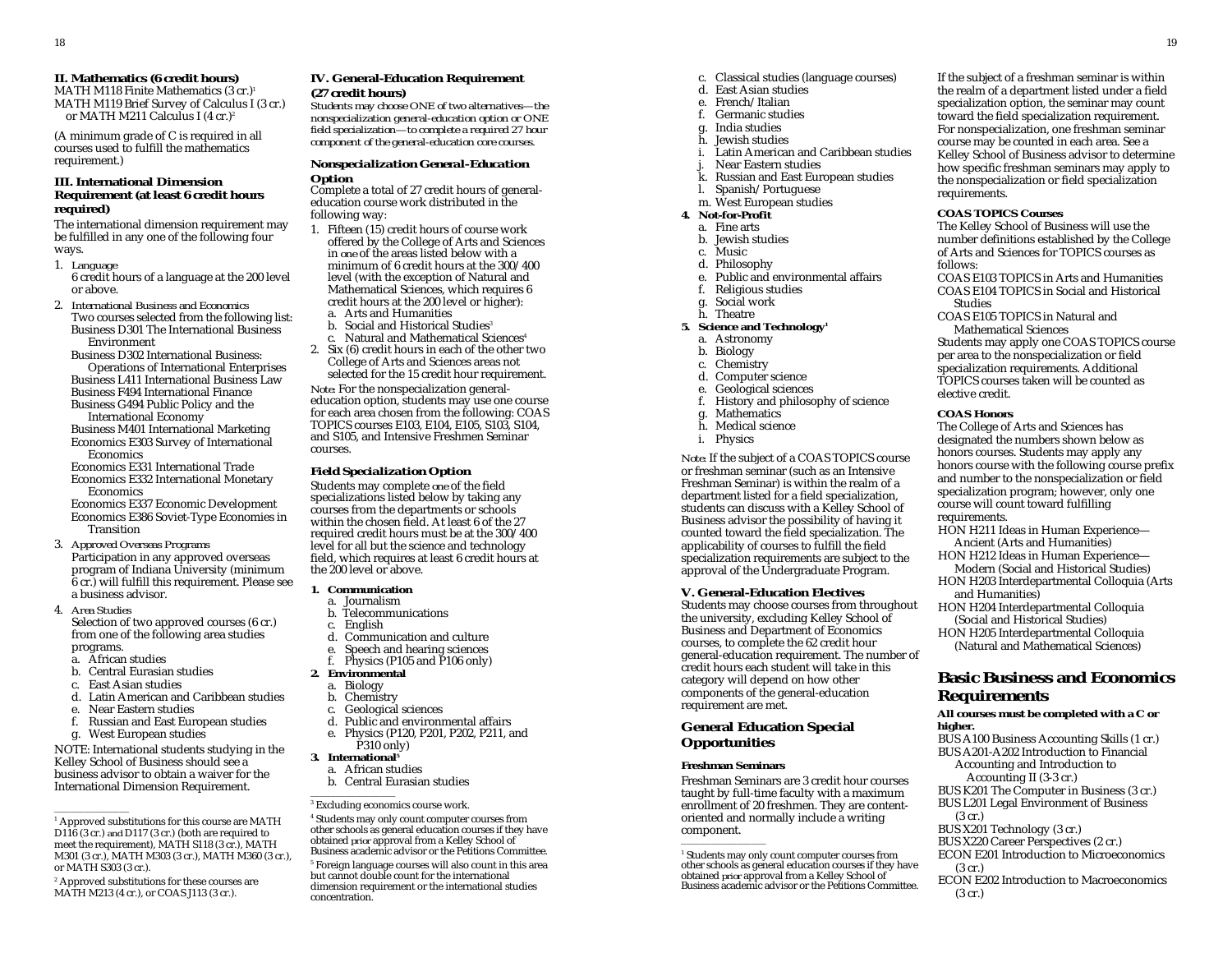ECON E370 Statistical Analysis in Economics and Business  $(3 \text{ cr.})^1$ 

### **Junior and Senior Year:**

*Integrative Core* (**must be completed with a C or higher**) BUS F301 Financial Management (3 cr.) BUS J301 Strategic Management (3 cr.) BUS M301 Introduction to Marketing

Management (3 cr.) BUS P301 Operations Management (3 cr.)

#### *Other courses*

BUS Z302 Managing and Behavior in Organizations (3 cr.) BUS G302 Business Strategy for a Global Environment (2 cr.)

BUS X420 Business Career Planning and Placement (2 cr.)

### **Business Concentrations and Departments**

In addition to fulfilling the general-education core courses requirements and the basic business economics requirements previously listed, students in the Kelley School of Business select one or more of the following concentrations, listed below under their home departments.

**Accounting and Information Systems**

Accounting Computer Information Systems **Business Economics and Public Policy** Economic Consulting Track Public Policy Analysis Track **Business Law** Legal Studies **Finance** Finance Track Real Estate Track **Management** Entrepreneurship International Studies<sup>2</sup> Management Management of Not-for-Profit **Organizations Marketing** Marketing Marketing—Distribution Management **Operations and Decision Technologies** Business Process Management Production/Operations Management Students who would like assistance in selecting a business concentration may consult a Kelley School of Business academic advisor

or a faculty member. **Concentration requirements are subject to change during the two years covered by this** **bulletin. It is the student's responsibility to stay informed of concentration changes by seeing a business academic advisor on a regular basis. The Academic Advising Office is located on the second floor of the Kelley School of Business.**

### **Department of Accounting and Information Systems**

Please see a business advisor for current minimum grade requirements.

### *Accounting*

The Bachelor of Science (B.S.) in accounting curriculum prepares students for careers in auditing, corporate accounting, management consulting, government and not-for-profit organizations, and taxation. It equips the prospective business executive with tools for intelligent analysis, planning, control, and decision making. Graduates of this program are among the leaders of the profession and the worldwide business community. The accounting curriculum also provides an excellent foundation for the student who wants to pursue graduate work in business, public administration, or law. Because this curriculum is highly structured—most of the courses must be taken in a certain order interested students should select this major as soon as possible in order to graduate within four years.

Internships in business or government are available on a selective basis during the fall, spring, and summer terms. Fall is an ideal time to apply for an accounting internship, as the majority of public accounting internships are spring-semester positions. The Business Placement Office can provide further information about internships. The Kelley School of Business does not award academic credit for internships.

Accounting graduates who meet the requirements of the State Board of Public Accountancy of Indiana are eligible to sit for the Uniform CPA Examination in Indiana. Those who wish to engage in public accounting practice in Indiana as certified public accountants should familiarize themselves with the rules and regulations issued by the Indiana State Board of Public Accountancy, 912 State Office Building, Indianapolis, IN 46204. Beginning in the year 2000, most states (including Indiana) began requiring accounting professionals who wish to be licensed as certified public accountants to have completed 150 semester hours of education. The Department of Accounting and Information Systems has two graduate programs for those individuals who wish to fulfill the education requirements necessary to sit for the CPA examination (described below). Students planning to practice outside Indiana should consult the CPA board in their

intended state of residence. Call 1-800-CPA-EXAM for additional information.

### *Concentration Requirements*

**Freshman Year:** BUS A100. **Sophomore Year:** BUS A201-A202, and X206. **Junior Year:** BUS A311, A325/X301, A329/X302, and S302. **Senior Year:** BUS A312, A424 and either A422, or A437. Students must also elect a 9 credit hour supporting concentration in a business discipline other than accounting; information systems is recommended.

**Accounting Graduate Programs** The Master of Business Administration in Accounting (M.B.A./Acc.) program is designed for those students who seek an accelerated path into the business world. It provides an opportunity for some Kelley School of Business students to earn both B.S. and M.B.A. degrees in five years. Admission to the program is on a competitive basis during the junior year or later. The M.B.A. in Accounting is intended to develop leaders in the business community through accelerated preparation for the accounting and consulting professions. Students who follow this path focus on the development of professional and personal skills and attitudes, as well as on more comprehensive professional and business knowledge. Students interested in applying for this program should visit the Accounting Graduate Programs Office during their sophomore year or early in their junior year.

The Master of Professional Accountancy (M.P.A.) program is for students who already hold a B.S. or B.A. in any discipline. Students who hold undergraduate degrees in accounting can complete this program in one academic year; others will need a full calendar year. The program is designed to prepare promising students for active participation in the business community through corporate or public accounting entry points. Students who follow this path will focus on the development of professional and personal skills and attitudes, as well as technical accounting and business knowledge.

For further information on either one of the programs, please contact the Accounting Graduate Programs Office in Business 426, phone (812) 855-7200, e-mail acctgrad@indiana.edu, or visit the Web site at www.kelley.iu.edu/agp.

### *Computer Information Systems*

The Bachelor of Science (B.S.) in computer information systems curriculum prepares students for careers in the broadly defined computer information systems field as it applies to business. Most program graduates begin their careers as systems analysts, programmer/analysts, or consultants, but an increasing number of information systems graduates are likely to be employed as computer liaisons in the traditional functional areas of accounting, finance, marketing, or production. Demand for information systems graduates is expected to remain high for the foreseeable future, with average starting salaries likely to be the highest among all concentrations available in the Kelley School of Business. Opportunities in the information systems area are superb for students with an interest in computers, a high level of analytical ability, and a desire to work on challenging problems in a business environment. Strong demand exists both in corporations and in management consulting organizations.

In addition to the courses required for all business students, students pursuing a concentration in computer information systems must take eight business courses. These include S205 Visual Programming and one other programming course, either S210 Business Programming Using COBOL, or S215 Business Programming Using C and C++; S302 Management Information Systems; S305 Business Telecommunications; S307 Data Management; S310 Systems Analysis and Design; and two 400-level courses chosen from S405, S410, S415, S417, S420, and S434. Because this curriculum is highly structured—most of the courses must be taken in a certain order interested students should select this concentration as soon as possible in order to graduate within four years.

#### *Concentration Requirements*

**Freshman Year:** BUS K201 and MATH M118- M119.

**Sophomore Year:** BUS S205 and either S210 or S215.

**Junior Year:** BUS S302, S305, and S307. **Senior Year:** S310 and choose two of the following: S405, S410, S415, S417, S420, or S435.

### **Department of Business Economics and Public Policy**

Please see a business advisor for current minimum grade requirements.

### *Business Economics and Public Policy*

Business economics is playing an increasingly important role in managerial decision making in the United States and in international settings. Consequently, job opportunities have expanded. Firms are particularly interested in the fields of policy analysis, applied economics, and forecasting. Enterprises have also become increasingly influenced by governmental rules, regulations, and policies. Specifically regulated industries, such as public utilities, have a need for individuals

<sup>&</sup>lt;sup>1</sup> Approved to substitute for ECON E370 are MATH K310 (3 cr.), MATH M365 (3 cr.), MATH M366 (3 cr.), or PSY K310 (3 cr.).

<sup>&</sup>lt;sup>2</sup> May be selected as a second concentration only.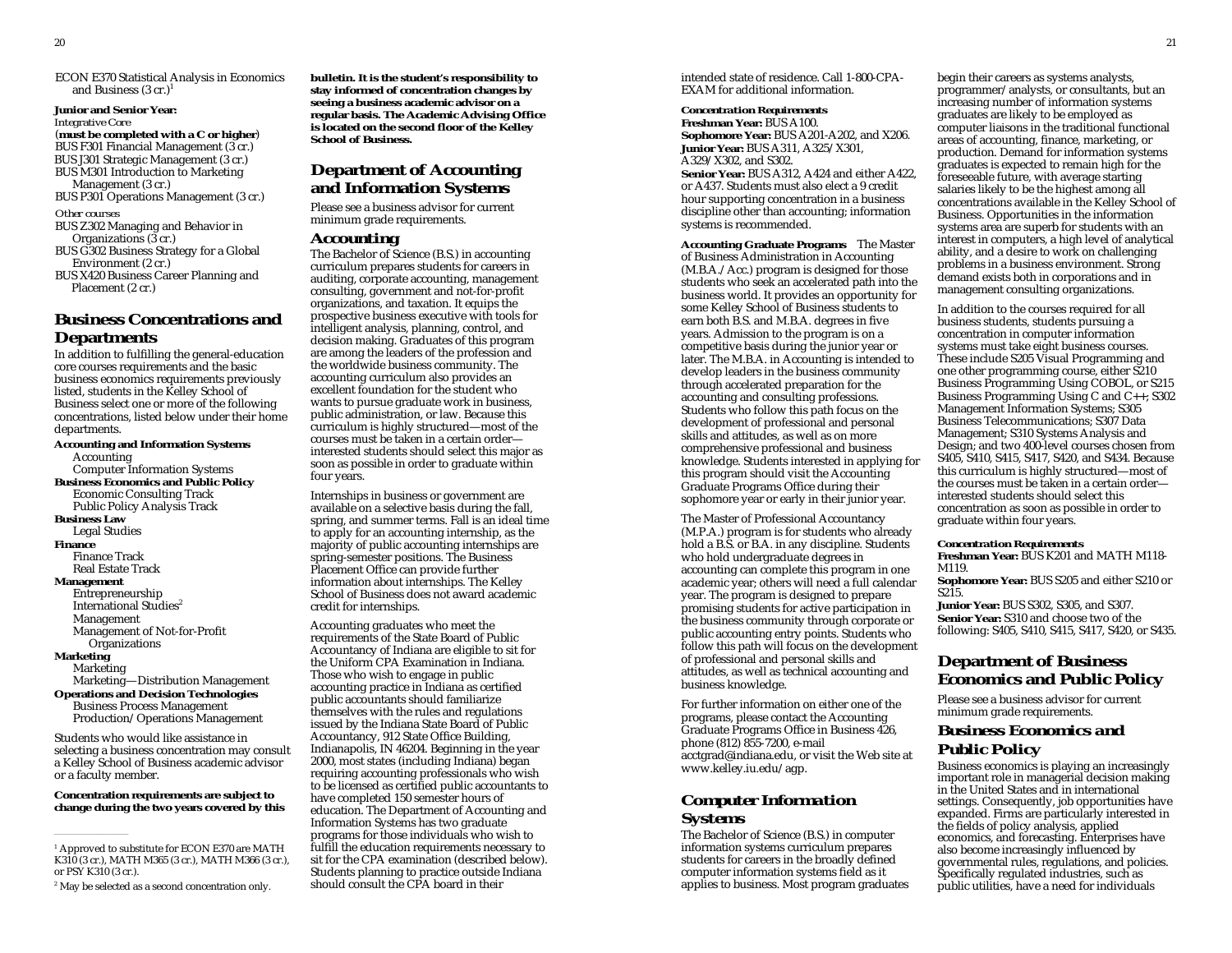qualified to deal with the economic and administrative problems that they encounter as they face increased competition and government scrutiny. The undergraduate concentration in business economics and public policy provides students with training in the application of micro- and macroeconomics to problems of business decision making, the effect of governmental policies on the business environment, and forecasting techniques.

The concentration is especially useful for students who wish to pursue business or government careers that are related to the fields of applied economics, economic development, regulation, policy analysis, and forecasting. Students intending to pursue graduate programs in law, business, public administration, or economics will find that a business economics and public policy concentration serves as an excellent foundation.

The department offerings include courses in managerial economics, forecasting, international economics and policy, business conditions analysis, public policy, urban economics, game theory, and business and economic history.

#### **Economic Consulting Track**

To be a successful management or economic consultant, one must master three types of skills: diagnostic (ask the right questions), analytical (be mathematical and logical), and communication (write and speak not only well, but logically). Tools and thinking processes, rather than specialized industry knowledge, are the essential assets that enable the consultant to cope with a vast array of challenges. The range of problems is virtually infinite: antitrust, industry regulation, damage analyses, economic and financial modeling, intellectual property valuation, environmental economics, and public policy, to name a few.

#### *Concentration Requirements*

G300, G303, G345, G350, G400, G406, and G490

### **Public Policy Analysis Track**

This track is aimed at students who want a liberal arts concentration to prepare for graduate or professional school or to prepare for a public-sector position.

### *Concentration Requirements*

G300, G303, G330, G345, G350, and G494

### **Department of Business Law**

Please see a business advisor for current minimum grade requirements.

### *Legal Studies*

The business law department's course offerings acquaint students with what is probably the most important external factor affecting business operations: the law. They provide an

understanding of the nature, functions, and practical operations of the legal system. They also provide considerable information about the most important substantive legal rules restricting—and facilitating—business operations. Finally, they help develop both critical reasoning skills and an appreciation of the social, ethical, and economic forces that help make the law what it is.

*Concentration Requirements* **Sophomore, Junior, and Senior Years:** Bus L<sub>20</sub>1 and L<sub>470</sub>; three courses from Bus L<sub>100</sub>. L250, L303, L315, L350, L406, L408, L409, L411, L412, L420, and M429; and one additional course from the above list or from Bus D301, G330, G406, N300, J404, X405, Z404; Jour J300; SPEA V450: and POLS Y304.<sup>1</sup>

### **Department of Finance**

Please see a business advisor for current minimum grade requirements.

The finance concentration prepares students for a broad range of careers. Within the finance concentration are two "tracks" to choose from—finance and real estate. Students progressing on a four-year schedule generally need to choose between these tracks before registering for senior-year courses.

All students in the finance concentration program take a common core of five courses— BUS A311, A312, A324, F303, and F305. A311, A312, and A324 provide the kind of solid foundation in financial accounting that employers demand. F303 and F305 provide a rigorous treatment of the core concepts of the finance concentration and serve as foundations for all 400-level finance electives.

Virtually all jobs in finance require the use of spreadsheet software. A common theme of the finance concentration is developing applied spreadsheet skills for financial modeling something that employers want graduates to have. Several courses (F301, F303, and F409) have individual projects in which each student constructs financial models using spreadsheet software.

### *Finance Track*

The finance track prepares students for careers in corporate finance, commercial banking, savings and credit institutions, investment analysis, and the selling of financial instruments and services. The curriculum emphasizes finance electives that provide advanced knowledge and skills in the areas of corporate finance (F402 and F307), investments (F335, F420 and F421), banking and financial intermediation (F446), and international finance (F494).

<sup>1</sup> Students must receive approval from the Department of Business Law to count a course on law and public policy not listed here as the additional course.

#### *Concentration Requirements*

**Required Courses:** BUS A311, A312, A324, F303, and F305.

**Elective Hours:** BUS A327, A329 or A420 and four courses from BUS F307, F335, F402, F420, F421, F446, F470, F494, and G345.

### *Real Estate Track*

The real estate track prepares students for careers in corporate real estate, investment analysis, appraising, financing, mortgage banking, property management, and residential and commercial properties marketing. The curriculum emphasizes analytic techniques applicable to real estate (R305), appraisal methods (R440), and the decision-making process for acquiring, financing, and managing income-producing properties (R443). Real estate represents a substantial portion of the nation's wealth and is an important component of the investment portfolios of many individual investors and financial institutions.

#### *Concentration Requirements*

**Required Courses:** BUS A311, F303, F420 or F446, L408, R305, R440, and R443. **Elective Hours:** Three (3) credit hours from BUS A312, A324, A327, A329, F402, F420, F421, F446, F494, and L408.

Exceptions for accounting/finance double majors:

Accounting/finance double majors may count one advanced accounting course as an elective finance course. In other words, double majors may pick two out of eight finance electives and count one advanced accounting course rather than pick three out of eight finance electives.

Accounting/finance double majors may take A325/X301 Intermediate Managerial Accounting 1 (3 cr./1 cr.)—a course tailored for accounting students—rather than A324 (1.5 cr.) plus A327 or A420 (1.5 cr.), all of which are designed for finance majors.

### **Department of Management**

Please see a business advisor for current minimum grade requirements.

The Department of Management encompasses the areas of management and organizations, human resource management, organizational behavior, business strategy and policy, entrepreneurship, and international business. The curriculum provides students with either a broad-based background preparing them for entrance into managerial positions or specialized training in an area of concentration.

The department offers concentrations in entrepreneurship, international studies,

management, and management of not-for profit organizations.

### *Entrepreneurship*

The image of business in the United States is often one of mammoth national and multinational corporations. Too often the role of the entrepreneur and the importance of small businesses in the economy are overlooked. A vital cornerstone in sustaining the free enterprise system is the continual birth of new enterprises and the identification, encouragement, and nurturing of entrepreneurial aspirations.

The Indiana University Kelley School of Business, recognizing the contributions of entrepreneurs and the interest shown by students in creating and managing small businesses, offers an entrepreneurship concentration. This concentration focuses on the special skills and knowledge needed by entrepreneurs and managers of small and medium-size firms.

#### *Concentration Requirements*

**Junior and Senior Years:** BUS A3051, W211, W311, W406; one course from BUS Z404, Z440, Z442, and Z443.

### *International Studies*

In response to new and dynamic patterns of international business, American business firms have progressed far beyond the comparatively simple stage of import-export operations. Many companies are becoming multinational, with production units in numerous foreign countries. Private enterprise in the United States has become more intimately concerned with the economic, political, and social trends of foreign nations. The Kelley School of Business has recognized these developments in its international business administration program.

Students may elect two courses—BUS D301 and D302—dealing with the general problems involved in international business, economics, or area studies. The student of international studies may also participate in overseas study programs or take foreign language courses. Students who wish to pursue further course work in the international area may choose international studies as a second concentration.

- 1. The international studies concentration (ISC) is an option available only to students admitted to the Kelley School of Business.
- 2. The ISC is a second concentration available to Kelley School of Business students. It may not be listed as a first concentration.

<sup>1</sup> BUS F365 may substitute for A305 if A305 is not available.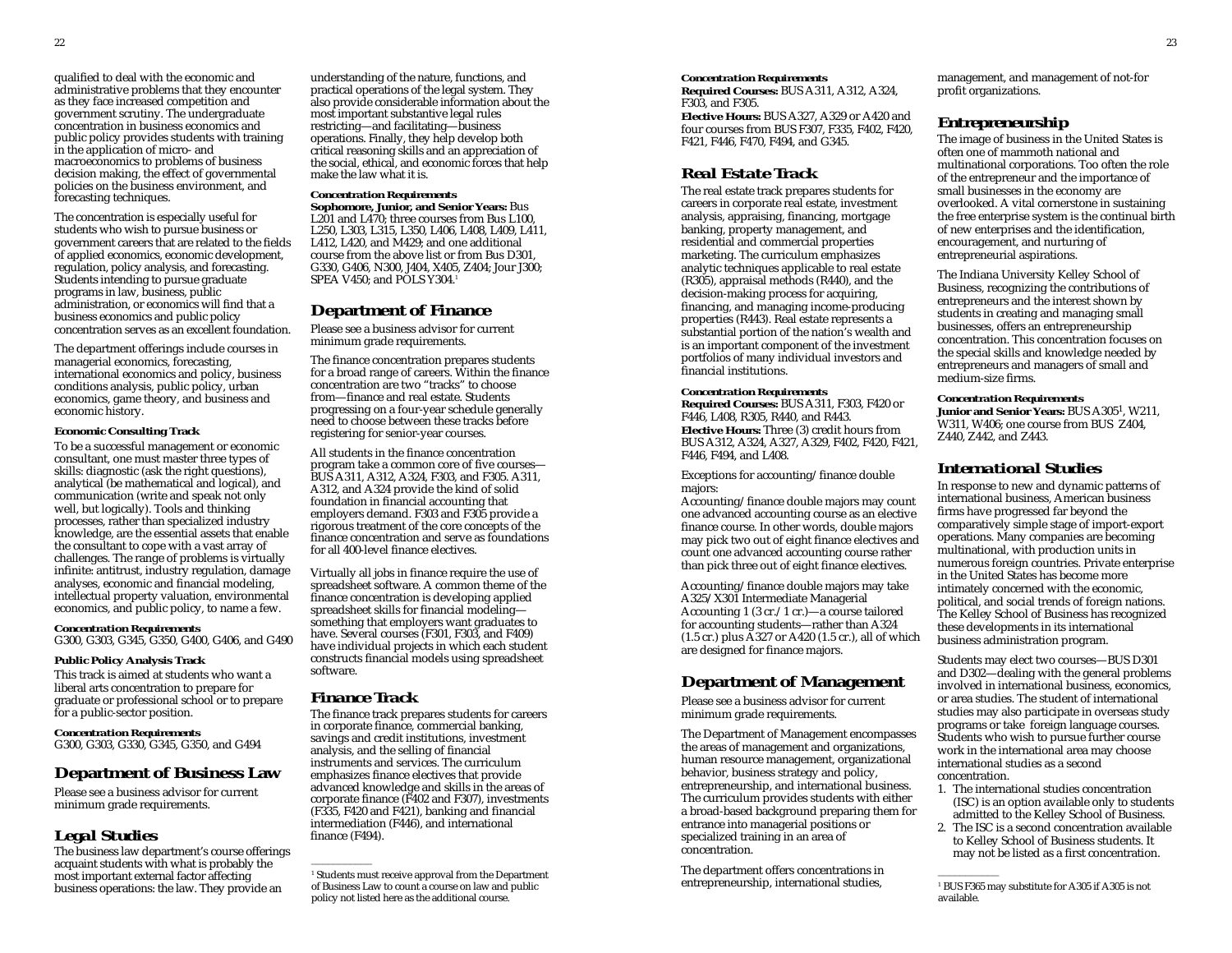3. The ISC consists of 9 credit hours of course work taken in addition to the international dimension requirement. These 9 credits may not be selected from the same options used for the international dimension requirement.

Options include the following:

- 1. Foreign language (a maximum of 6 credit hours of foreign language at the 200 level or above may be applied to the international studies concentration). If the international dimension requirement is fulfilled with a foreign language, 9 additional credit hours must be completed from the other options.
- 2. International business and economics course work.
- 3. Area studies course work.
- 4. Participation in an overseas study program (a maximum of 9 credit hours may be applied to the international studies concentration). If the international dimension requirement is fulfilled through participation in an overseas study program, 6 to 9 additional credit hours must be completed from the other options for a total of 15 credit hours.

See a business academic advisor, second floor of the Kelley School of Business, to discuss the possible combinations for fulfilling this concentration.

#### **Options for International Students**

International students admitted to the Kelley School of Business are not expected to fulfill the international dimension requirement. They may pursue the second concentration in international studies through one of the following options:

1. Complete the 9 credit hours of business courses listed below:

D301 The International Business Environment (3 cr.)

- D302 International Business: Operations of International Enterprises (3 cr.)
- F494 International Finance (3 cr.) *or*
- G494 Public Policy and the International Economy (3 cr.)
- 2. Participate in an overseas study program that earns a minimum of 12 credit hours. Students must complete the overseas study program in a country that is not their native country.

### *Management*

Society recognizes the importance of understanding both management and the complex nature of the organizations under which managers operate: business, government, hospitals, and universities. The faculty is concerned with improving this understanding through a study of individual and group behavior, organizational theory, and human resource development.

The courses offered in this concentration are concerned not only with the broad aspects of management and organization, but also with developing skills for dealing with problems of motivation, organization design, and the increasingly complex problems of human resource allocations in today's interdependent society.

This concentration provides the flexibility to accommodate students whose interests include preparation for entry into corporate management training positions, application of behavioral science to management, the personnel function in both line and staff capacities, and managing the small business.

### *Concentration Requirements*

**Junior and Senior Years:** BUS W430, Z404, Z440, Z442, and Z443. (Z302 is a prerequisite for all of these courses).

### *Management of Not-for-Profit Organizations*

The not-for-profit or independent sector of the U.S. economy is often referred to as ''the third sector.'' Its importance alongside government and the marketplace can hardly be exaggerated. Not-for-profit organizations include such diverse institutions as social service agencies, museums, hospitals, churches, educational bodies, and arts and cultural agencies. As government funding has tightened or been reduced, many of these notfor-profit organizations have begun commercial activities to diversify their revenue bases. The need for individuals with a broad background in business to fill management and administrative positions in these institutions is great because not all have been managed well in the past. In this context, a concentration in mangement of not-for-profit organizations will contribute to the improvement of this vital sector.

This concentration was developed in partnership with the Indiana University Center on Philanthropy, which has a substantial library and archive collection in the area of philanthropic studies. Students are encouraged to pursue other courses in the notfor-profit field specialization as part of their general-education requirements. Courses for this field specialization might be chosen from fine arts, Jewish studies, music, philosophy, public and environmental affairs, religious studies, social work, and theatre. Students who plan to work in organizations with education, health, social service, and religious connections are encouraged to select courses

oriented to these fields. Minors, when available, should be considered.

Students are strongly encouraged to affiliate with Kelley School of Business's Civic Leadership Development program. For more information, contact the program director in the Kelley School of Business. For academic advising, contact the Kelley School of Business Academic Advising Office.

#### *Concentration Requirements*

**Required Courses:** BUS W220, W430, Z404, Z442, Z443, and SPEA V453. Choose one of the following: SPEA V362, V550, or JOUR J531.

### **Department of Marketing** *Marketing*

Please see a business advisor for current minimum grade requirements.

The study of marketing concerns itself with all activities related to the marketing and distribution of goods and services, from producers to consumers. Areas of study include buyer behavior, the development of new products, pricing policies, institutions and channels of distribution (including retailing and wholesaling), advertising, professional selling, sales promotion, marketing research, and the management of marketing to provide for profitable and expanding businesses.

The marketing curriculum provides comprehensive training for students so they can approach problems with a clear understanding both of marketing and of the interrelationships between marketing and other functions of the firm. Marketing majors include students planning careers in marketing, management, advertising, professional sales, sales management, retailing, wholesaling, marketing research, or distribution. Students may pursue within the curriculum a modest degree of specialization in the area of their vocational interest.

#### *Concentration Requirements*

**Junior Year:** BUS M340, M341, M342, M343, and M303.

**Junior and Senior Years:** Three courses from BUS M401, M402, M405, M407, M411, M412, M415, M419, M426, M429, and M430. **Senior Year:** M450.

### *Marketing—Distribution Management*

The undergraduate concentration in distribution management prepares students for careers in physical distribution management and transportation. The curriculum emphasizes the role of distribution and transportation in making goods available in the world marketplace and to the nation in a timely and economical fashion. A student completing the distribution management

concentration is qualified for work in corporate distribution management, private carrier management, warehousing, and transportation carrier management in railroad, motor carrier, airline, or related fields. The courses combine theory, principles, concepts, and practice, involving marketing, distribution channels, rate negotiations and rate making, transportation regulation, transportation economics and public policy, and customer service standards and related subjects.

### *Concentration Requirements*

**Junior Year:** BUS M303. **Senior Year:** BUS M411, M412, and two courses from BUS M402, M407, M426, and M450.

### **Department of Operations and Decision Technologies**

Please see a business advisor for current minimum grade requirements.

### *Business Process Management*

Business Process Management (BPM) majors will be able to interact with technology in significant ways to solve organizational problems. BPM majors will learn to use SAP Enterprise Resource Planning software, as well as other software packages, to improve operations. Today's global business environments are characterized by unprecedented competitive pressures that demand innovative and speedy solutions. A key component of managing these fastchanging environments is a breed of new information systems that integrate and optimize processes across the entire enterprise. Such systems are called Enterprise Resource Planning (ERP) systems. SAP AG, a German firm, is the world leader in developing and implementing ERP systems. Its SAP product will be used. The opportunities for BPM majors range from designing and/or managing the technical operations of a complex, computer-controlled manufacturing firm to providing technical support for a large retailer and/or distributor to designing and/or managing technology that supports investment portfolios and banking operations. In addition to these areas, a BPM degree prepares students for support/consulting positions. Increasingly, companies are outsourcing certain types of work, including technology-related projects, to consulting agencies. Students interested in traditional operations management occupations also should consider this concentration.

#### *Concentration Requirements*

**Required Courses:** K317 and one of the following: S205, S215, or CSCI A201; and three of the following: K410, P421, P429, P431, and K217.

**Required Set of Electives:** Two courses from ONE of three sets: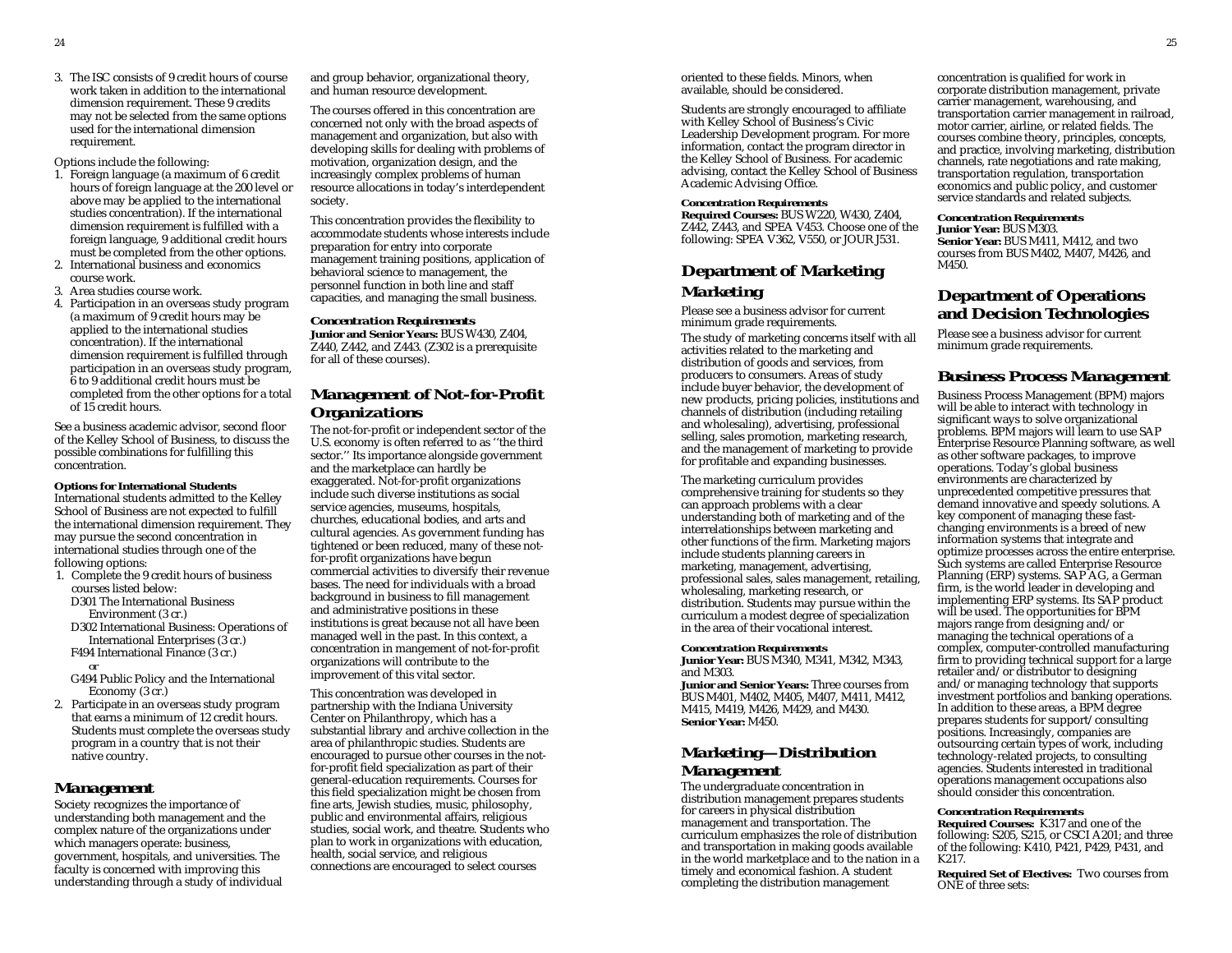**Computer Technology:** CSCI A202, A306, BUS S302, S305, S307, S310, and K490 (S205 or S215 may be counted as an elective if not counted for the requirement mentioned above.)

**Financial Analysis:** F303, F305, and F421 **Materials Management:** M303, M402, M407, M411, M412, and P320

### *Production/Operations Management*

The production/operations management concentration allows students the greatest tailoring of their interests in either line or staff positions in industries such as transportation, retailing, and entertainment. Students can also customize this concentration by pursuing courses that focus on the application of computing and information technology to improve manufacturing operations. Job opportunities are in such fields as systems analysis, production control, and quality assurance.

Both the inbound (purchasing) and outbound (distribution management) functions control the flow of material in an organization. Job opportunities as buyers, inventory planners, and material planners exist in manufacturing and service industries such as health care. In addition, the concentration can prepare students for careers as first-line supervisors, which provide a breadth of experience like no other assignment in a firm. Opportunities are present in auto manufacturing, bank backoffice operations, and food processing.

#### *Concentration Requirements*

Fifteen (15) credit hours required. Nine (9) credit hours in P320, P421, and P429, and 6 credit hours from A311, A325, ECON E304, E315, BUS F402, K217, K410, M303, M402, M407, M411, M412, S302, S305, S307, S310, S410, and P490.

### **Special Opportunities**

### **Honors Program**

The Kelley School of Business Honors Program is a highly selective academic experience that provides the student with increased challenge and innovative learning experiences. The program emphasizes special curricula, independent research, leadership opportunities, and individual student/faculty interaction that is necessary to fully develop those students who possess the capacity and motivation to excel.

#### **Admission**

Students may apply for admission to the Kelley School of Business Honors Program if they have completed 26 credit hours of college course work, earned a minimum cumulative

grade point average of 3.5, and are applying to or have been admitted to the Kelley School of Business. Students are admitted in the fall semester only, and applications are due by April 1 of the preceding semester. Applications are available at www.kelley.iu.edu/ugradweb/. Applicants are evaluated on the basis of their grade point average, participation in extracurricular activities, demonstrated leadership ability, work experience, and faculty recommendations.

#### **Curriculum**

Honors courses enable superior students to engage in a rigorous, competitive, and challenging course of study while enjoying the benefits of smaller classes and closer faculty involvement.

Once admitted, honors students are required to take part in a leadership development and team-building retreat, take honors sections of several sophomore-level courses, and take the honors section of the integrative core in the fall semester of the junior year. The core includes an integrating exercise and is taught by tenured faculty. Each student must also take a 1 credit hour writing experience, X393 Honors Writing Business, which requires brief written critiques of lectures and interviews.

As a senior, each honors student must complete the 3 credit hour course X496 Supervised Independent Honors Research in Business in an area of his or her choice. The research will be supervised by a Kelley School of Business faculty member. In addition, each student will take X493 Honors Seminar in Business during the spring semester of the senior year. A topic of current interest to business organizations will be selected to provide a semester-long theme for the seminar. Each student is required to undertake either an internship or to participate in an overseas study program. Lastly, honors students must maintain a minimum grade point average of 3.5 throughout the program of study. Upon graduation, students who have maintained this grade point average and have successfully completed the program will have ''with Departmental Honors'' noted on their diplomas and transcripts.

#### **Overseas Study Programs**

The Kelley School of Business offers students the opportunity to discover the culture of a different country through a semester of study overseas. The students learn about international business and the economic, social, and political environment of the country in which they are living. These programs may give students further opportunities to visit governmental and political agencies, as well as multinational firms.

Qualified students may participate in the following programs:

**Spring Semester** Maastricht, the Netherlands; Monterrey, Mexico (four semesters of college-level Spanish required); Manchester, England; Hong Kong **Summer** Maastricht, the Netherlands (6 weeks); Mikkeli, Finland (10 weeks) **Fall Semester** Rouen, France (5-6 semesters of college-level French required)

These academic programs enable students to earn 6 to 15 hours of Indiana University credit by attending English-speaking classes taught by faculty from the host university. The exceptions are programs in Monterrey, Mexico, where some classes will be taught in Spanish, and Rouen, France, where some classes will be taught in French. Typically, business students participate in these programs during the junior or senior year. The integrative core is a prerequisite for participation in Kelley School of Business overseas study programs. The overseas study programs will fulfill the international dimension requirement or may apply to the international studies concentration.

The Kelley School of Business offers two German internship programs sponsored in connection with the Fachhochschule für Wirtschaft at Pforzheim and the Universitat at Nurnberg Erlangen-Nurnberg. Qualified business students spend approximately 10 to 12 weeks in Germany. Qualified students may also spend 8 to 10 weeks in an internship program in Slovenia beginning in the middle of May sponsored in connection with the University of Ljubljana. The programs are open to Kelley School of Business juniors, seniors, and first-year M.B.A. students. Undergraduate students must have taken or be currently enrolled in the integrative core. Students need some German language background in order to participate in the German internship program.

A dual-degree program with ESB Reutlingen, Germany offers students the opportunity to obtain two degrees from two of the best business schools in the world. Designed for students interested in a challenging education that combines the study of German and business, the dual-degree program is the first of its kind at Indiana University Bloomington.

The IU/Maastricht University Extended Degree Program offers selected students the opportunity to obtain the Bachelor of Science in Business from Indiana University and the Master of International Business degree from Maastricht University, Maastricht, The Netherlands in a five-year program. Admission to the program is on a competitive basis during the junior year.

This program is intended to prepare promising students for active participation in international business.

### **Optional Arts and Sciences Minors**

Students in the Kelley School of Business may elect to complete the requirements for a minor in College of Arts and Sciences course work through those departments offering approved minors. The department offering the minor will define the requirements for completing the minor. Students are required to follow departmental rules regarding grades, prerequisites, and course requirements. The minor will appear on the student's Indiana University transcript. No more than three minors may appear on the transcript.

Information concerning approved minors is available in the Academic Advising Office in the Kelley School of Business and in the College of Arts and Sciences Bulletin. Students should consult with an advisor in the department offering the minor.

Business students may also complete the requirements for a minor in kinesiology through the School of Health, Physical Education, and Recreation.

### **Minor in Business**

Students pursuing a baccalaureate degree on the Bloomington campus in the College of Arts and Sciences; the School of Music; the School of Health, Physical Education, and Recreation; the School of Continuing Studies; or the School of Public and Environmental Affairs may obtain a minor in business by successfully fulfilling the following requirements:

- 1. Complete 26 or more credit hours of college course work that counts toward graduation and be admitted to a degree-granting school.
- 2. Successfully complete the following courses: BUS A200 (or equivalent) BUS K201<sup>1</sup> (grade of C or higher required) BUS L201
	- Four of the following five:
- **BUS F300**<sup>2</sup>
- **BUS G300<sup>2</sup>**
- **BUS M300<sup>2</sup>**
- **BUS P300<sup>2</sup>**
- BUS Z302

Economics E201 is recommended to round out the student's minor in business.

IMPORTANT NOTE: The College of Arts and Sciences (COAS) limits the number of hours outside COAS that will count toward a degree.

<sup>&</sup>lt;sup>1</sup> College of Arts and Sciences computer science majors may substitute CSCI C211 for BUS K201.

<sup>2</sup> These courses must be taken on the Bloomington campus.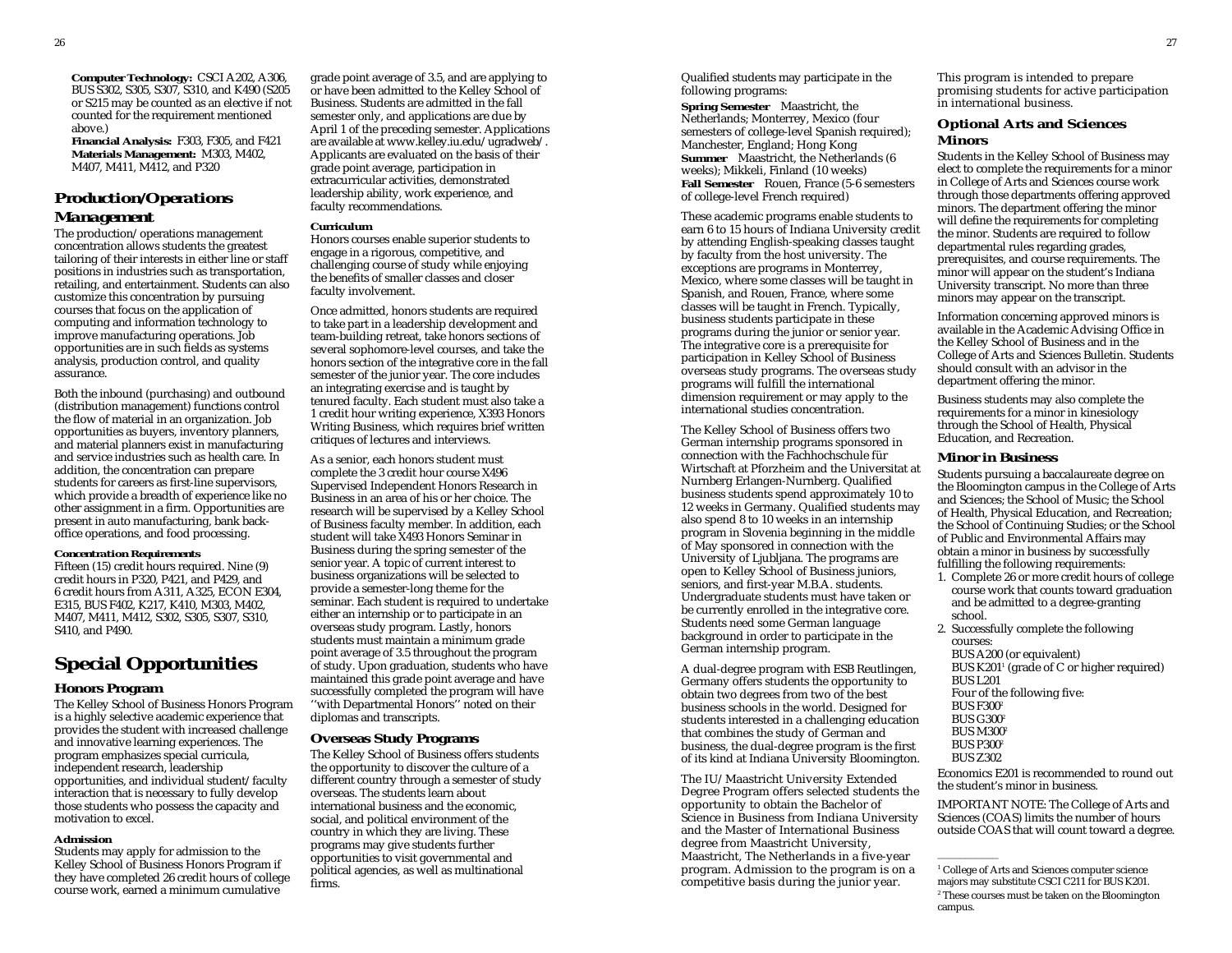See the COAS Bulletin for details. Students who are unclear about requirements or minimum grades should check with the COAS recorder's office, Kirkwood Hall 001.

Students completing a business minor should fill out an Application for Minor form in the Recorder's Office of the school in which they intend to graduate to have the minor listed on their transcripts.

Students should meet with an advisor from their major department to ensure that program planning is accurate.

### **Minor in Entrepreneurship and Small Business Management**

This minor is intended for students (nonbusiness majors) who have aspirations and goals in business that will require entrepreneurial skills. Such students might plan to open businesses of their own, or work for smaller and/or family-owned businesses. As an alternative to the more traditional minor in business, the minor in entrepreneurship and small business management will fulfill such students' educational needs while allowing them to pursue their career goals more directly. Students must complete the following requirements:

- 1. Complete 26 or more credit hours of college work and be *admitted* to any of the following IUB degree-granting units: College of Arts and Sciences; School of Continuing Studies; School of Health, Physical Education, and Recreation; School of Journalism1; School of Music; and School of Public and Environmental Affairs.
- 2. Successfully complete the following courses (18 credit hours): BUS A200 Foundations of Accounting (3 cr.) (or A100 and A201 *or* A100 and A202) BUS K201 The Computer in Business (3 cr.) with a grade of  $C$  or higher<sup>2</sup> BUS L201 Legal Environments of Business (3 cr.) BUS W211 Contemporary Entrepreneurship (3 cr.) BUS M300 Introduction to Marketing (3 cr.)
	- (P: A200 or A100 and A201 *or* A100 and A202) BUS W300 Small Business Management
	- (3 cr.) (P: A200 or A100 and A201 *or* A100 and A202)

NOTE: The College of Arts and Sciences, the School of Continuing Studies, and the School of Journalism require a grade of C– or higher

<sup>2</sup> College of Arts and Sciences computer science majors may substitute CSCI C211 (previously C201) for BUS K201 with a grade of C or higher. If major changes, then K201 will be required.

in each course (except for K201, which requires a minimum grade of C), and an overall  $GPA$  of at least 2.0 in all courses required for the minor. All other units or schools on the Bloomington campus require at least a grade of C in K201 and a minimum overall GPA of 2.0 in all courses required for the minor. It is the students' responsibility to check with his or her individual unit or school to make sure they are completing the necessary requirements and following procedures for declaring the minor.

### **Business Foundations Certificate Program**

The Kelley School of Business offers a 30 credit hour certificate program in the fundamentals of business. All courses required in the Business Foundations Certificate Program are introductory and may be applied toward a four-year degree. Courses used to complete the Business Foundations Certificate may not be taken through correspondence.

### **Economics Requirements (6 cr.)**

ECON E201 Introduction to Microeconomics (3 cr.)

ECON E202 Introduction to Macroeconomics (3 cr.)

**Foundation Course Requirements (9 cr.)** BUS A200 Foundations of Accounting  $(Nonmajor)<sup>1</sup>$  (3 cr.) BUS F260 Personal Finance (3 cr.) BUS X100 Introduction to Business (3 cr.)

### **Business Foundations Electives (6 cr.)**

- BUS D301 The International Business Environment (3 cr.) BUS G300 Introduction to Managerial
- Economics (3 cr.) P: ECON E201 and E202
- BUS K201 The Computer in Business<sup>2</sup> (3 cr.) BUS L100 Personal Law (3 cr.)
- BUS L201 Legal Environment of Business (3 cr.)
- BUS L408 Real Estate Law (3 cr.) P: L201 BUS M300 Introduction to Marketing (3 cr.)
- P or C: A200 or equivalent. BUS R300 Principles of Real Estate (3 cr.)
- P: A200 or equivalent
- BUS W211 Contemporary Entrepreneurship (3 cr.)
- BUS W300 Small Business Management (3 cr.) P: A200 or equivalent
- BUS W311 New Venture Creation (3 cr.)
- P: W211 or F301, J301, M301, and P301
- BUS X204 Business Communications<sup>2</sup> (3 cr.) P: ENG W131 or equivalent
- 

<sup>1</sup> BUS A100/A201 or A100/A202 may be substituted for A200.

<sup>2</sup> No substitutes allowed. Grade of C or higher is required.

#### **Additional Electives (9 cr.)**

credit hour certificate program may be taken campus. However, remedial and correspondence courses will not count.

In addition to satisfying course requirements, candidates for the business foundations certificate must meet the following criteria:

- in which they are enrolled in the final the application at the information window on the second floor of the Kelley School of Business.
- 2. Students should be fully admitted student at IU Bloomington and complete a total of 30 credit hours, including elective credits, with a minimum cumulative grade point (C) in the 21 credit hours of the business foundations curriculum.
- 3. If a student has completed more than 21 credit hours of courses that may be used for the required 21 credit hour core, the courses in which the student earned the highest grade will be condsidered in the calculation of the GPA. If a student retakes a course, the highest grade will be used in the calculation of the GPA.
- credit hours required for the certificate must be taken on the Bloomington or Indianapolis (IUPUI) campus.
- 5. The 9 elective credit hours may not be taken in remedial or correspondence course work. Questions about elective credits should be directed to the Academic Advising Office in the Kelley School of Business.

### **Second Bachelor's Degree**

Students considering admission for a second bachelor's degree are advised to investigate opportunities for graduate work or other skilloriented offerings. Few students are admitted for the purpose of completing a second undergraduate degree. Only students with strong academic credentials should consider the second bachelor's degree as an option. Candidates who qualify and are admitted for a second degree will be exempted from requirements that have already been completed in their first degrees.

Students who have already earned a bachelor's degree in business are not eligible to earn a second business degree, regardless of their credentials. Students who have completed a Kelley School of Business bachelor's degree may register through the School of Continuing Studies to gain skills in another concentration, but cannot be certified for a business degree a second time.

The 9 credit hours needed to complete the 30 from any department on the Bloomington

1. Students should apply for the Business

- Foundations Certificate during the semester course for completion. Students can pick up
- average of 2.0 (C). Students must also pass all required courses and have a GPA of 2.0
- 
- 4. At least 15 of the 21 business and economics

<sup>&</sup>lt;sup>1</sup> School of Journalism majors must consult a journalism advisor for second concentration requirements.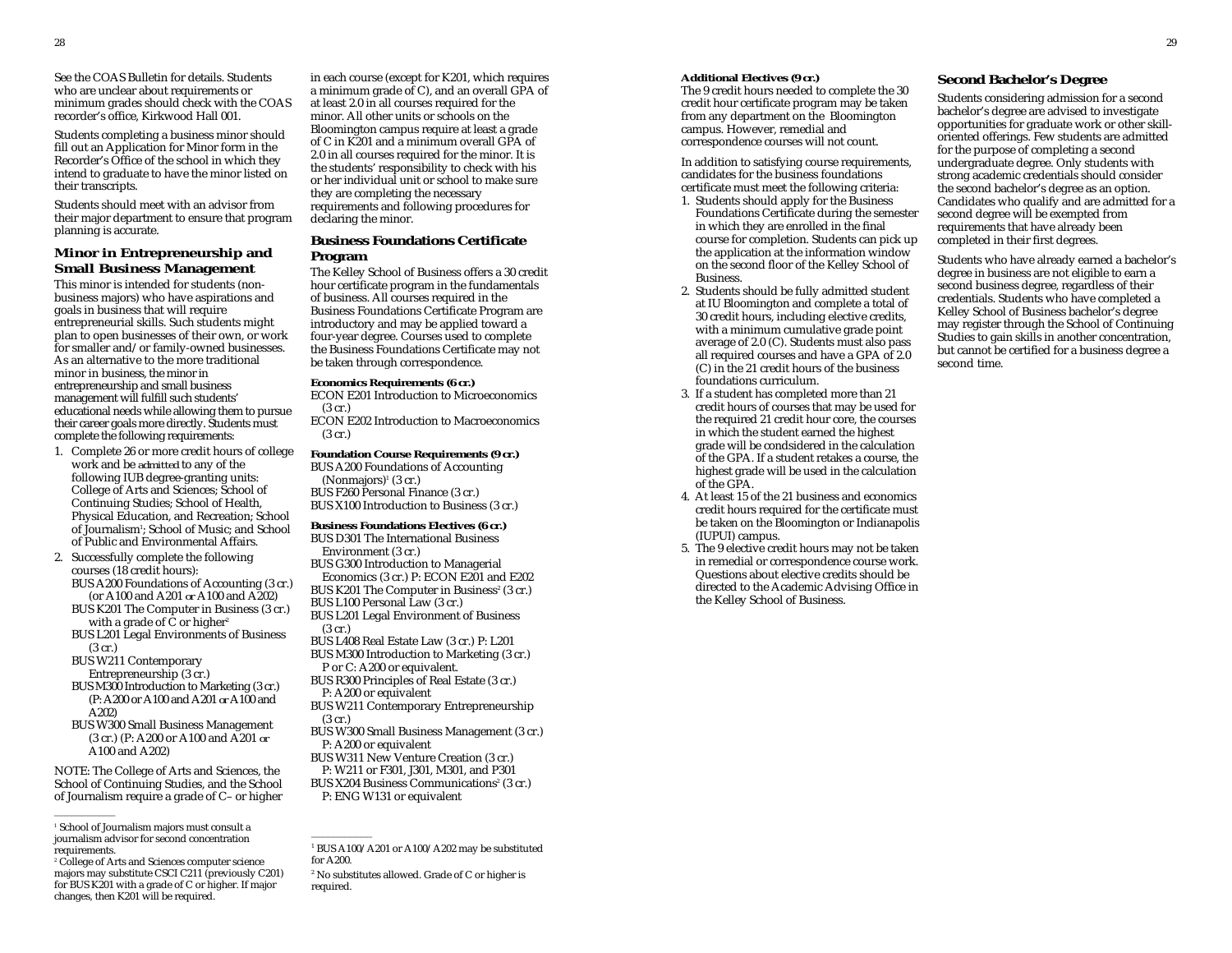# **Undergraduate Courses 2000-2002**

The courses listed in this bulletin represent the complete undergraduate offerings of departments and programs of the Kelley School of Business at the time of printing.

The number of credit hours given a course is indicated in parentheses following the course title.

The abbreviation ''P'' refers to the course prerequisite or prerequisites, and the abbreviation "C" refers to the course corequisite or corequisites.

Some of the courses listed are offered infrequently. Students are advised to check with the departments to determine when a course will be offered.

### **Accounting and Information Systems ACCOUNTING**

**A100 Basic Accounting Skills (1 cr.)** Required of all business majors. Introduces students to the accounting and financial information environment of the firm. Consists of five modules: (1) introduction to accounting information users and systems; (2) financial accounting; (3) management accounting; (4)  $tax accounting$ ; and  $(5)$  integrative activity. Includes current real-world examples taken from the popular business press. Provides students with the foundation necessary for higher-level accounting courses.

### **A200 Foundations of Accounting**

**(Nonmajors) (3 cr.)** The role of accounting in society and business with a special emphasis on fundamental concepts and the basic design of accounting systems. For non–business majors who are interested in learning about how accounting affects their lives and businesses. Credit not given for both A200 and A201 or A202.

### **A201 Introduction to Financial Accounting**

**(3 cr.)** P: A100. Provides balanced coverage of the mechanics, measurement theory, and economic context of financial accounting. Strikes a balance between a preparer's and a user's orientation, emphasizing that students must understand both how transactions lead to financial statements (preparer's orientation) as well as how one can infer transactions given a set of financial statements (user's orientation). Relies on current real-world examples taken from the popular business press. First part of the course introduces students to the financial accounting environment, financial statements, the accounting cycle, and the theoretical framework of accounting measurement. Second part of the couse covers the elements of financial statements, emphasizing mechanics, measurement theory, and the economic environment. Students cannot receive credit for both A201 and A200.

**A202 Introduction to Accounting II (3 cr.)** P: A100. Concepts and issues associated with the accounting of and management of business; particular emphasis is given to understanding the role of accounting in product costing strategic decisions, costing for quality, cost-justifying investment decisions, and performance evaluation and control of human behavior. Credit not given for both A200 and A202.

**A205 Honors Introduction to Accounting I (3 cr.)** P: A100 and authorization. Concepts and issues associated with corporate financial reporting; particular emphasis is placed on understanding the role of financial accounting in the economy, how different accounting methods affect financial statements, and developing a basis for life-long learning. **A305 Entrepreneurial Accounting (3 cr.)** P: A100/A201-A202. Expands students' business knowledge by focusing their attention on the accounting issues and concerns that are vital to small- and mediumsize businesses. Focuses on the accounting and finance issues that must be addressed to assist these businesses in meeting their objectives of growth, preparation for a public offering, retirement of owners, etc. Not open to students with a concentration in accounting.

**A308 Personal Income Taxes (3 cr.)** For students who wish to learn how to prepare income tax returns for individuals and to plan their personal business affairs so as to minimize federal income tax liability. The course assumes no prior education in business or taxation, and it is not open to students with a concentration in accounting.

**A311 Intermediate Financial Accounting 1 (3 cr.)** P: A100/A201-A202. Provides students with a thorough understanding of the theoretical foundations underlying financial reporting, revenue recognition, and the matching of expenses; financial statement presentation; and accounting for assets. Course's primary objective is to give students the tools necessary to understand and execute appropriate accounting procedures. Another goal is to help students understand the process through which accounting standards are determined and to evaluate the outcomes of that process from the perspectives of managers, shareholders, auditors, and others. Students will learn to assess competing accounting theories and methods from multiple perspectives.

#### **A312 Intermediate Financial Accounting 2**

**(3 cr.)** P: A311. Provides students with a thorough understanding of accounting for long-term liabilities and debt investment, stockholders' equity, and preparation of cash flow statements. Course's first objective is to give students the tools necessary to understand and execute appropriate accounting procedures. Course's second objective is to help students understand the process through which accounting standards are determined and to evaluate the outcomes of that process from the perspectives of managers, shareholders, auditors, and others. Students will learn to assess competing accounting theories and methods from multiple perspectives.

**A324 Cost Management (1.5 cr.)** P: A311. Product costing and strategic cost management. Covers several accounting systems and techniques that ascribe costs to products, services, and other activities, and the costing systems' potential effects on business decisions in light of a firm's strategic, technological, and environmental position. Particular emphasis is placed on interpretation of the numbers and analyses generated by various accounting systems and the pitfalls most commonly encountered in their use. Not open to students with a concentration in accounting.

**A325 Intermediate Managerial Accounting 1 (3 cr.)** P: A100/A201-A202; C: X301. Enables the student to prepare, use, and critically evaluate management accounting information for purposes of strategic decision making, planning and control, product costing, and performance measurement and evaluation.

**A327 Tax Analysis (1.5 cr.)** P: A100, A201, A202. Provides a business framework for tax planning and decision making. Applications include selection of savings vehicles for individuals, comparison of business entities, compensation tax planning, and international tax planning.

#### **A329 Taxes and Decision Making (3 cr.)** P: A100, A210, and A202; C: X302. Provides a business framework for tax planning and decision making based on discounted after-tax cash flows. Technical tax topics are covered within the context of the framework.

**A335 Fund Accounting (3 cr.)** P: A202. Financial management and accounting for nonprofit-seeking entities such as municipal and federal governments, schools, and hospitals.

**A337 Computer-Based Accounting Systems (3 cr.)** P: A311. Impact of modern computer systems on analysis and design of accounting information systems. Discussion of tools of systems analysis, computer-based systems, and internal controls and applications. Focus on microcomputer usage.

### **A420 Financial Statement Analysis and**

**Interpretation (1.5 cr.)** P: A312. Covers issues associated with the analysis and interpretation of financial statements. Particular emphasis is placed upon understanding the economic characteristics of a firm's business, the strategies the firm selects to compete in each of its businesses, and the accounting procedures and principles underlying the financial statements.

### **A422 Advanced Financial Accounting (3 cr.)**

P: A312. Generally accepted accounting principles as applied to partnerships, business combinations, branches, international operations, and not-for-profit organizations. Particular emphasis is given to consolidated financial statements.

**A423 Financial Accounting Issues (3 cr.)**

P: A422. Capstone financial accounting course that integrates several theoretical accounting issues with business-world situations.

**A424 Auditing (3 cr.)** P: A312. Objectives of course are to provide students with an understanding of: (1) the auditing environment and professional ethics; (2) audit reports and the conditions under which alternatives are used; (3) basic auditing concepts; (4) audit evidence and documentation; (5) analytical reviews; (6) the audit risk model; (7) review and documentation of internal controls; (8) audits of cycles; (9) statistical sampling; and (10) audit objectives and audit procedures for mechanized systems. Emphasis is on the conceptual development of the subject matter, the nature of professional practice, and the technology of auditing.

**A425 Contemporary Accounting Theory (3 cr.)** P: A422. Development of accounting principles; theory of income determination and presentation of financial condition. Covers conceptual framework and generally accepted accounting principles.

**A433 International Aspects of Accounting (3 cr.)** P: A422. Study of numerous differences between countries in accounting principles, in legal traditions reflected in corporation and tax laws, and in political and economic philosophies revealed in attitudes of management and labor toward their social and economic involvement.

#### **A437 Intermediate Managerial Accounting 2**

**(3 cr.)** P: A325. Objective of course is to provide students with advanced managerial accounting knowledge and skills. Emphasis is on strategic decision making and management control systems. Students will provide case analyses and presentations.

**A490 Independent Study in Accounting (1-3 cr.)** P: Consent of department chairperson and of instructor. Supervised individual study and research in student's special field of interest. Student will propose the investigation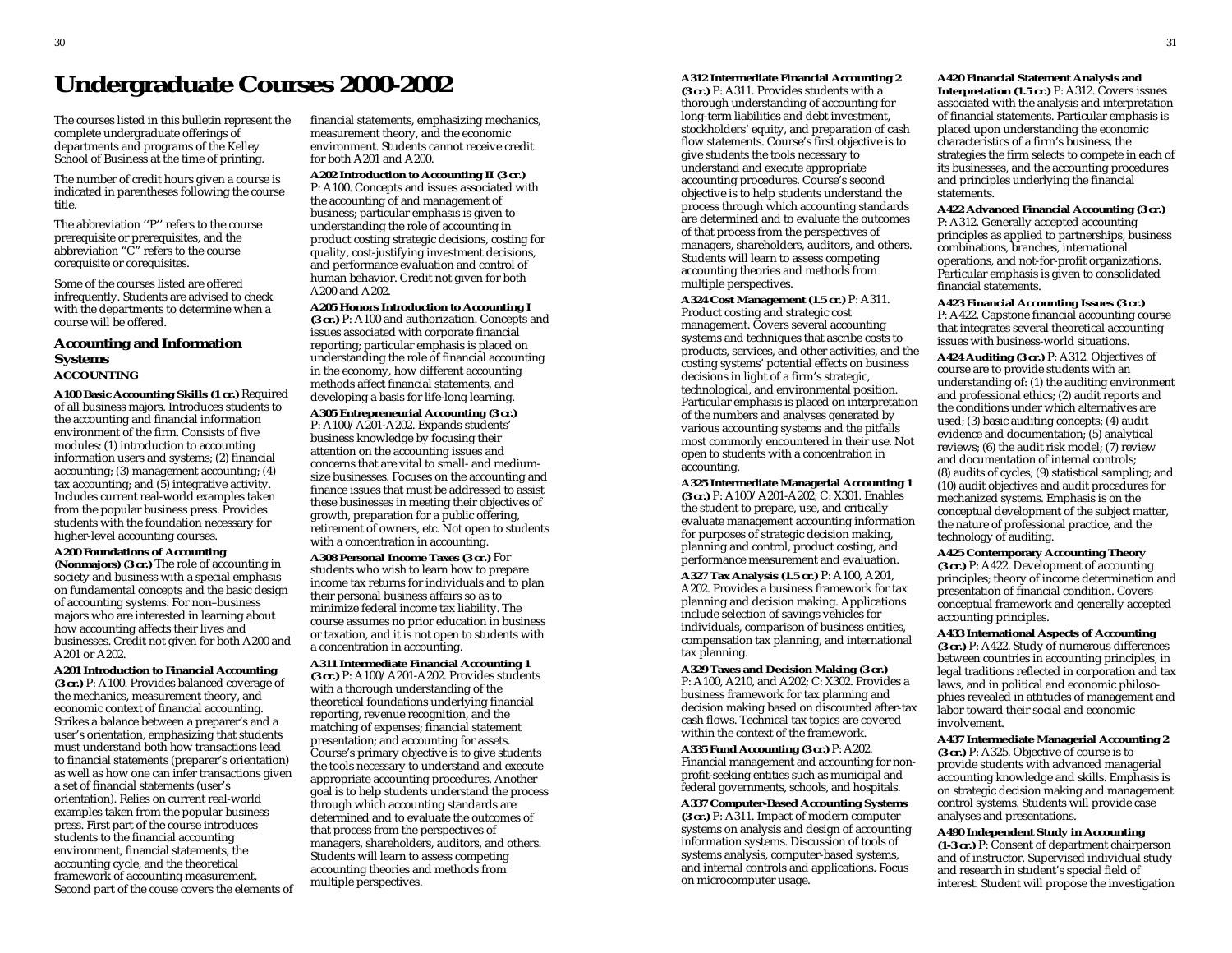desired and, in conjunction with the instructor, develop the scope of work to be completed. Comprehensive written report required.

**X206 Listening Dynamics in Business (2 cr.)** Required for all accounting majors. The course explores business communication from the perspective of the receiver. The course focus is on skill development and the perceptual factors that affect face-to-face interaction. Completion of the Kelley School of Business Oral Communication Proficiency Assessment is required.

**X301 Communications Core (1 cr.)** P: X206. C: A325. Required for all accounting majors and is intended to develop proficiency in written communication skills. The focus is on effective writing for cost accounting and is directly linked to the Cost Accounting course. **X302 Communications Core II (1 cr.)** P: X206; C: A329. Required for all accounting majors and is intended to develop proficiency in written communication skills. The focus is on effective writing for tax accounting and is directly linked to the Tax Accounting course.

### **COMPUTER INFORMATION SYSTEMS**

**S205 Visual Programming (3 cr.)** P: K201. Introduces students to business applications programming by providing them with the skills necessary to design and implement programs and program interfaces using visual development tools. Tools such as Visual Basic and Power Builder are employed.

**S210 Business Programming Using COBOL (3 cr.)** P: S205. Programming is at the heart of computer utilization, and COBOL remains a popular programming language for some business applications. Introduces the systems development process and considers the role of programming within that process. Covers details of the COBOL language from basic components to maintenance of sequential and nonsequential files. Structured programming approach is emphasized as students prepare COBOL programs for an increasingly difficult series of exercises. Recommended as an elective course for students pursuing a concentration in information systems.

**S215 Business Programming Using C and C++ (3 cr.)** P: S205. The programming language C is used more and more by many businesses. Teaches business programming applications using C and C++.

**S302 Management Information Systems (3 cr.)** P: K201. Overview of management information systems (MIS) within a business context. Covers MIS theory and practice as they relate to management and organization theories; current trends in MIS; managerial usage of information systems; computer hardware, software, and telecommunications; information systems for marketing, finance, accounting, and other business areas; systems development process; and the role of microcomputers. Provides experiential learning with widely used software packages.

**S305 Business Telecommunications (3 cr.)** P: S302. Introduces students to a wide range of telecommunications technologies, including local area networks, wide area networks, and the Internet, as well as to the uses of these technologies in the organization.

**S307 Data Management (3 cr.)** P: S205; P or C: S302. Improves students' understanding of and develops their skills in the design and implementation of business databases using modern database management systems. Covers data structures and the conceptual, logical, and physical design of databases, as well as database implementation and general issues in business data management.

**S310 Systems Analysis and Design (3 cr.)**  P: S307. Analysis of an organization and the subsequent design of computer systems to meet business requirements are at the heart of the computer information systems (CIS) field. Course is the first in a two-course sequence with S410 that addresses the multiphased process for developing information systems. Courses follow the systems development life cycle, although alternative methodologies are also covered. This first course covers the phases from information systems planning through the specification of structured system requirements in functional form (i.e., logical system design) and concentrates on methods, techniques, and tools used to determine information requirements and to document these requirements in a thorough and unambiguous form. Also introduces computer-aided software engineering (CASE) technology. Students learn the discipline of systems analysis and logical design through a hypothetical case situation.

**S405 Alternative Development Methods and Systems (3 cr.)** P: S310 and either S210 or S215. Exposes students to system development and methods that differ substantially from the traditional methods presented in S310. Covers methods such as object-oriented analysis and design, rapid application development/ prototyping, and joint application design. Illustrates these approaches with reference to the development of decision-support and expert systems, collaborative systems, and other evolving systems.

**S410 Systems Implementation (3 cr.)** P: S310 and either S210 or S215. Effective development of an information system depends on proper utilization of a broad range of information technology, including database management systems, operating systems, computer systems, and telecommunications networks. The second course in a two-course sequence with S310 that addresses the multiphased process for developing information systems, this course

covers the phases from physical system design through the installation of working information systems. Concentrates on using the results of systems analysis and design, typically documented in CASE technology, and either building or generating systems to meet these specifications. A semester-long field project and various hands-on exercises provide practical experience in building, testing, and installing a system.

**S415 Enterprise Resource Planning Systems Using SAP R/3 (3 cr.)** P: S310 and either S210 or S215. This course focuses on enterprise resource planning systems (ERPs), in particular on the market leader, SAP R/3. ERPs are on-line, interactive systems that fulfill the information systems needs of complex organizations. Specifically, ERPs are cross-functional integrated systems that support more recent process-oriented organizational paradigms (for example, lean production or just-in-time manufacturing). The course focuses on the type of knowledge that is needed to be an ERP consultant.

**S417 SAP R/3 Basis Configuration (3 cr.)** P: S310 and either S210 or S215; P or C: S415. This course addresses the technological foundations (Basis) of the SAP R/3 enterprise resource planning system. R/3 is a multitiered, client-server system that functions in open systems environments. ABAP/4, SAP's proprietary programming language, underlies the majority of technical areas. Hence, this course uses the ABAP/4 programming as a springboard for introducing further areas of technical interest.

#### **S420 Object-Oriented Design and**

**Development (3 cr.)** P: S215 and S310. This course is designed to introduce students to the concepts of object-oriented design and development. The Unified Modeling Language (UML) will be used to demonstrate objectoriented design concepts. The programming language Java will be used to illustrate objectoriented programming concepts. The focus of the course will be on the use of UML and Java to create business applications. Students will learn how to use Java to create both standalone applications and applets.

**S435 Advanced Topics in Computer Information Systems (3 cr.)** P: S302 and consent of the department chairperson. Variable topics course; topics offered will depend on student interest and faculty interest and expertise. Possible topics include telecommunications and networking, advanced systems development methods, data administration, and management of the information systems function.

**S490 Independent Study in Computer Information Systems (1-3 cr.)** P: Consent of department chairperson and of instructor. Supervised individual study and research in student's special field of interest. Student will propose the investigation to be completed. Comprehensive written report required.

### **Business Economics and Public Policy**

**G100 Business in the Information Age (3 cr.)** Direct admit freshmen or Honors College students only. An introductory but comprehensive survey of business and economic data and information. Focuses on sources of information, what it means and how to interpret it, the accuracy and reliability of the data, and its use and abuse. Introduction to the *Wall Street Journal* and other major domestic and foreign information sources. Emphasis is on trends, current events, and issue analysis.

**G300 Introduction to Managerial Economics (3 cr.)** Microeconomic analysis and its applications to business decision making. Includes topics of demand and consumer behavior, production and costs, theory of firms, and public policy toward business. Focuses on the applied aspects of microeconomics. Credit given for only one: G300, ECON E321.

### **G302 Business Strategy for a Global**

**Environment (2 cr.)** P: Junior standing. Successful business strategy entails more than outmaneuvering rival companies. Managers must also devise strategies to cope with the global outside forces that confront businesses and other forms of organization. This course provides managers and leaders with strategies that win against the economic, political, social, legal, cultural, and technological forces that make up our global business landscape.

### **G303 Game Theory for Business Strategy**

**(3 cr.)** P: G300. Managerial decisions are not static and cannot be made in isolation. A manager must take into account and react to the "moves" of rival firms, government, and subordinates and superiors within the company. The ultimate aim of this course is to strengthen students' ability to think strategically in business situations.

**G330 Principles of Urban Economics (3 cr.)** P: G302, G303. Introduction to basic concepts and techniques of urban economic analysis to facilitate understanding of current urban problems: urban growth and structure, public provision of urban services, housing, employment, transportation, and relationships between public and private sectors.

**G345 Money, Banking, and Capital Markets (3 cr.)** P: A100, A202 and ECON E201-E202 and E370. An analysis of the interrelated financial systems of central banks, private banks, and other sources and users of financial capital. Theoretical and empirical policy and institutional issues are analyzed using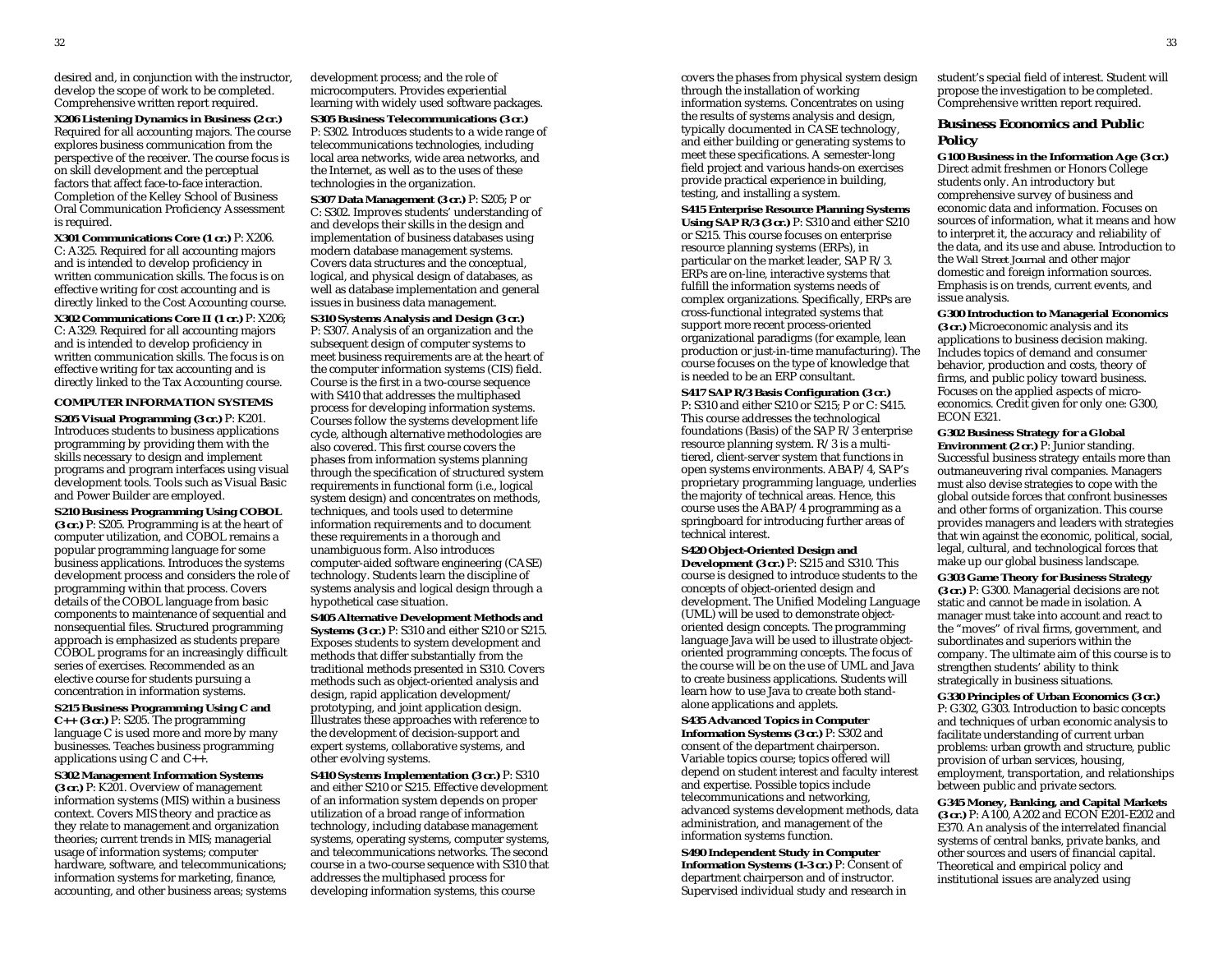economics and finance methodologies. Topics include the theory of money supply and demand, monetary policy and central banks, interest rate determination, inflation, financial intermediaries, and international financial markets.

**G350 Statistics and Forecasting for Business Decisions (3 cr.)** P: G300. Statistical analysis is a necessary and powerful tool for many business decisions. This course is designed to apply the tools and methodologies used in the business world. The focus will be on demand analysis, group comparisons, discriminant analysis, and sales/earnings forecasts.

**G400 Workshop on Economic Consulting (3 cr.)** P: G300, G303, G345, and G350. This workshop intends to develop or sharpen those skills that are associated with a successful consultant. Students taking this course are expected to be highly motivated and have basic diagnostic, analytical, and communication skills.

**G406 Business Enterprise and Public Policy (3 cr.)** Legal, political, and economic framework of business-government relationships in the United States and in selected foreign countries; government promotion of market competition and policing of market practices, and government industrial policies to affect international competitiveness of domestic industries.

**G490 Independent Study in Business Economics and Public Policy (1-3 cr.)** P: Consent of department chairperson and of instructor. Supervised individual study and research in student's special field of interest. The student will propose the investigation desired and, in conjunction with the instructor, develop the scope of work to be completed. Comprehensive written report required.

**G494 Public Policy and the International Economy (3 cr.)** P: Completion of I-Core. Analyzes the public policy environment of the world economy with particular emphasis on its effect on business decision making. Topics include the international trading and monetary systems, functioning of foreign exchange and international bond and money markets, international debt analysis, and international market integration.

#### **Business Law**

**L100 Personal Law (3 cr.)** Effects of law on everyday lives. Topics may include family law, criminal offenses and traffic violations, personal injury and property damage claims, employee rights, landlord-tenant law, consumer rights, debt collection, selected real and personal property issues, wills and estates, selected contract law issues, and forms of business organization (partnership, proprietorship, and corporation).

**L201 Legal Environment of Business (3 cr.)**  P: Sophomore standing or honors division freshman. Emphasis on understanding the nature of law through examining a few areas of general interest, such as the duty to avoid harming others (torts), the duty to keep promises (contracts), and government regulation of business. Credit not given for both L201 and L203.

**L203 Commercial Law I (3 cr.)** P: Sophomore standing. Includes the nature of law, torts, contracts, sale goods, and legal regulation of business competition. Designed for accounting majors and others intending to take L303 in order to attain a broad yet rather detailed knowledge of commercial law. Credit not given for both L201 and L203.

**L250 Law and the Arts (3 cr.)** Examines legal issues of importance to visual or performing artists and persons involved in arts-related businesses. Subject areas may include copyright and trademark law; First Amendment concerns; the right of publicity; advertising law; and selected issues of tort, contract, personal property, and agency law. Legal aspects of organizing a business may also be addressed.

**L303 Commercial Law II (3 cr.)** P: L201. Focuses mainly on the law of ownership, forms of business organization, commercial paper, and secured transactions. For accounting majors and others desiring a broad yet rather detailed knowledge of commercial law. **L315 The Business and Law of Entertainment**

**and Sports (3 cr.)** P: L201, K201 and either M300 or M301, or consent of instructor. Explores the legal and practical problems facing executives managing for-profit enterprises in or related to the entertainment and sports industry. Emphasizes intellectual property law (trade secrets, trademarks, right of publicity, and copyright), telecommunications regulation, and antitrust law. Examines the nature of sports leagues and associations as well as entertainment guilds. Considers contracts in music recording, stadium financing, broadcasting, and sponsorship of sports and entertainment events.

**L350 Online Law (3 cr.)** Online law focuses on the management of legal problems that arise from the use of the Internet and other interactive computer networks. The goals of the course are to increase students' awareness of the legal issues that arise in a variety of online contexts, familiarize students with the legal frameworks that are evolving in the U.S. and other legal systems to resolve those issues, and guide students in strategies for managing the legal risks inherent in communicating and doing business online.

**L405 The Corporation in America Today (3 cr.)** A discussion course focusing on

proposals for making business corporations more responsive to the needs of society; includes study of laws applicable to corporations and their directors, officers, and employees. Involves student research and development of proposals.

**L406 Employment Problems and the Law (3 cr.)** Examines current legal problems in the area of employment. Topics include race and sex discrimination, harassment, the Americans with Disabilities Act, employment at will, privacy issues such as drug testing, and limits on monitoring and testing.

**L407 Unfair Trade Practices and Consumer Protection (3 cr.)** Examines and evaluates the law of unfair and deceptive trade practices, consumer protection, and intellectual property, including antitrust law, misleading advertising and other marketing practices, trademarks, copyright, and trade secrets.

**L408 Real Estate Law (3 cr.)** P: L201. Legal problems incident to ownership and transfer of real property; attention to landlord-tenant law and the tools of land-use planning (nuisance law, zoning, private restrictions, subdivision control, and eminent domain).

**L409 Law and the Environment (3 cr.)** Uses of law to deal with problems involving the degradation of our physical environment.

**L410 Current Business Problems and the Law (3 cr.)** P: Consent of instructor. Examines a few selected current problems facing business or society and analyzes the impact of the legal system on these problems.

**L411 International Business Law (3 cr.)** P: L201, or consent of instructor. Covers the law and practice of international trade, licensing, and investment. Subjects include the legal risks of international business, international public law, international organizations, and private dispute settlement procedures. Also discussed are the risks associated with importing and exporting, foreign licensing and franchising, and foreign investment.

**L412 The Ethical Responsibilities of Business (3 cr.)** Covers the debate over corporate social responsibility and the social control of business; the major ethical theories relevant to determining that responsibility; and applications of those theories in areas such as competition, marketing, advertising, the environment, employer-employee relations, and the international arena.

**L420 Legal Aspects of Corporate Finance and Entrepreneurship (3 cr.)** P: Senior standing in the Kelley School of Business. An in-depth consideration of selected legal constraints affecting decisions of the entrepreneur, investment advisor, and corporate officer. Topics are selected from the areas of

corporation law, securities regulation, and investment manager regulation.

**L470 Research in Business Law and Public**

**Policy (3 cr.)** In this three-hour independent study course, students are required to write a 30-35 page research paper on a legal studies topic of their choice. This class is designed to build on the analytical thinking and legal analysis skills students have acquired in earlier business law courses. Additionally, students will become familiar with the diverse legal research sources located within the law school. Students will be expected to learn how to do research by using both legal books and electronic sources. Information gained from these sources will be used in preparing the research paper that should help hone the students' writing skills and lead to clearer and more persuasive writing. Students will also be expected to demonstrate expertise in legal research and legal citation. Toward that end, the research paper will meet the general format of a law review article.

**L490 Independent Study in Business Law (1-3 cr.)** P: Consent of department chairperson and of the instructor. Supervised individual study and research in student's special field of interest. The student will propose the investigation desired and, in conjunction with the instructor, develop the scope of work to be

completed. Comprehensive written report

### required. **Finance**

**F260 Personal Finance (3 cr.)** Financial problems encountered in managing individual affairs: family budgeting, installment buying, insurance, home ownership, and investing in securities. No credit for juniors and seniors in the Kelley School of Business.

**F300 Introduction to Financial Management**

**(3 cr.)** P: A200 or A100/A201-A202. Broad survey of finance for non–Kelley School of Business students. Topics include the determinants of interest rates and the time value of money; the sources and uses of financial information; the structure, role, and regulation of financial markets; monetary policy; the pricing of risk in financial markets; goals of investors; and how firms manage their financial affairs, including planning, budgeting, and decision making.

**F301 Financial Management (3 cr.)** P: W131, C121, X204, K201, and X201, A100, A201, A202, L201, E201, E202, E370, M118, M119, and X220 (all with a grade of C or better). Part of the integrative core, along with J301, M301 and P301. Broad survey of finance for all business students. Provides a conceptual framework of a firm's investment, financing, and dividend decisions; includes working capital management, capital budgeting, and capital structure strategies.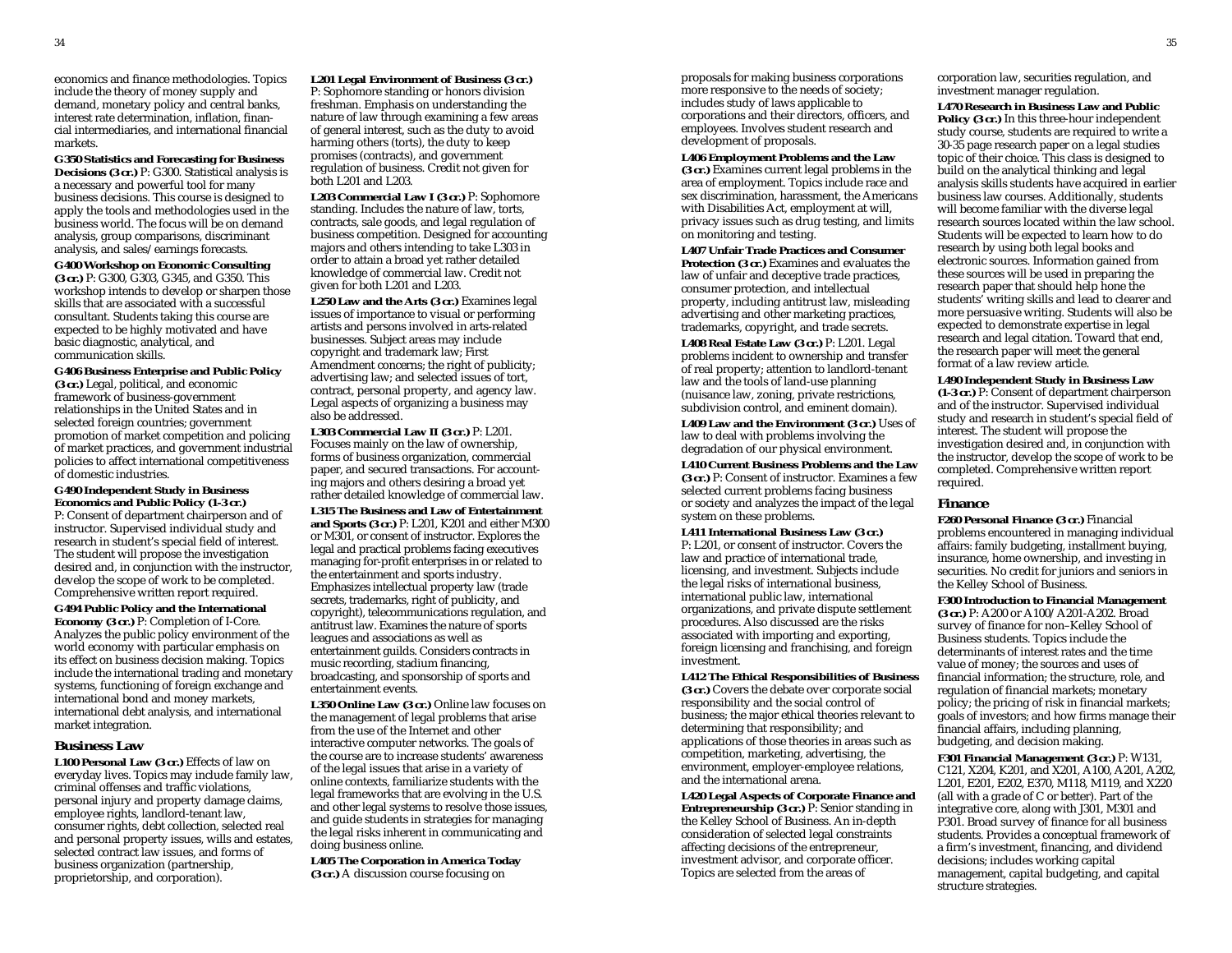**F303 Intermediate Finance (3 cr.)** P: F301; C: F305. Rigorous treatment of core concepts of finance for all students with a concentration in finance. In particular, enables students to develop the skills for portfolio optimization, pricing of equity, examining derivatives and fixed income, analyzing market efficiency, and understanding the basis of corporate financial policy. Serves as a foundation for all 400-level finance electives.

**F304 Financial Management: Honors (3 cr.)** P: W131, C121, X204, K201, and X201, A100, A201, A202, L201, E201, E202, E370, M118, M119, and X220 (all with a grade of C or better) and admission to the business honors program. Part of the honors integrative core, along with J304, M304 and P304. Broad survey of finance for all honors business students. Provides a conceptual framework of a firm's investment, financing, and dividend decisions; includes working capital management, capital budgeting, and capital structure strategies.

**F305 Intermediate Corporate Finance (3 cr.)** P: F301 or F304; C: F303. Part of the finance core. Provides a rigorous treatment of the core concepts of corporate finance for finance majors. Covers capital budgeting, the valuation of firms, and capital structure and payout policies. Makes extensive use of spreadsheet modeling to implement financial models. Serves as a foundation for all 400-level finance electives.

**F307 Working Capital Management (3 cr.)** P: F301 or F304. Emphasizes the set of decisions and problems that financial managers face in determining short-term financial policy, financial diagnostics, and operations of the company. Major topics include identifying working capital elements and their relationships to company operations, financial analysis, cash forecasting, banking relations, cash-flow systems, and short-term investment and borrowing strategies.

**F335 Security Trading and Market Making (3 cr.)** P: F301 or F304. Theory and practice of securities trading at exchanges around the world. How trading and the design of markets affects liquidity, informativeness, transparency, volatility, and fairness. Analyzes alternative trading strategies and the cost of trading. Examines innovations in security exchanges and regulatory policy. Provides hands-on trading experience using realistic trading simulations.

**F365 Personal Finance (3 cr.)** Financial problems encountered in managing individual affairs: family budgeting, installment buying, insurance, home ownership, and investing in securities. No credit toward finance major requirements.

**F402 Corporate Financial Strategy and Governance (3 cr.)** P: F303 or F304. Advanced treatment of corporate financial management. Covers all major areas of corporate financial decisions: capital budgeting, dividends, capital structure, cash-flow projections, mergers, and acquisitions.

**F420 Equity and Fixed Income Investments (3 cr.)** P: F303 or F304. A detailed examination of the management of equity and fixed income investments. Covers analysis of individual securities, formation of these securities into portfolios, and use of derivative securities to modify the return/risk profiles of more traditional stock and bond portfolios.

**F421 Derivative Securities (3 cr.)** P: F303 or F304. Advanced treatment of options, futures, and other derivative securities. Detailed description of the entire spectrum of derivative products. Theoretical and numerical valuation of derivative securities. Risk management and financial engineering using derivative securities.

**F428 Investment Banking (1.5 cr.)** P: consent of instructor. This course will first introduce the students to the history and structure of the investment banking industry. The remainder of the semester will be spent developing the skills necessary to fill the basic responsibility that a summer intern will face at an investment banking firm. Specifically, these will be spreadsheet skills focusing on pro-forma statement preparation of new issues and proforma statements of merged firms. In addition, students will be introduced to tax implications of mergers and the due diligence requirements in assessing new issues.

**F429 Investment Banking II (1.5 cr.)** P: F428 or consent of instructor. This course will continue the development of the students' spreadsheet skills and knowledge base of deal structures. There will be an emphasis on developing presentation and writing skills. The major part of the course will involve the students developing a complete oral and written presentation of a deal: a merger, a new issue, a complex refinancing, a solution to a complex hedging problem, or a portfolio structure for a wealthy client. The final will consist of a presentation to the Advisory Board.

**F446 The Management of Commercial Banks and Other Financial Institutions (3 cr.)** P: F303 or F304. The main topics are (1) the economic role of financial intermediaries, with an emphasis on commercial banks; (2) the evolution of markets in which banks and other financial intermediaries operate; and (3) the regulation of commercial banks and other financial institutions.

**F470 Current Topics in Finance (3 cr.)** P: F303 or F304. Course content varies. Course is offered only occasionally.

### **F490 Independent Study in Finance (1-3 cr.)** P: Consent of department chairperson and of instructor. Supervised individual study and research in student's special field of interest.

The student will propose the investigation desired and, in conjunction with the instructor, develop the scope of work to be completed. Comprehensive written report required.

**F494 International Finance (3 cr.)** P: F303 or F304. Covers the international dimension of both investments and corporate finance. Develops strategies for investing internationally, including hedging exchange rate risk, adjusting to client preferences and home currencies, evaluating performance, estimating a corporation's exposure to real exchange rate risk, strategies to hedge risk or to dynamically adjust to shocks, and reasons for a corporation to hedge. Also covers international capital budgeting, multinational transfer pricing, and international cash management.

#### **REAL ESTATE**

**R300 Principles of Real Estate (3 cr.)** P: A200 or A100/A201. For students who plan to take only one course in the area of real estate. Topics include real estate law, brokerage, property management, appraising, mortgage finance, and investment analysis. No credit for juniors or seniors in the Kelley School of Business.

**R305 Introduction to Real Estate Analysis (3 cr.)** P: F301 or F304. For students who may take additional real estate courses. Topics include real estate law, brokerage, property management, appraising, mortgage finance, and investment analysis. Emphasis is on the analytic techniques applicable to real estate.

**R440 Real Estate Appraisals (3 cr.)** P: R305 or consent of instructor. Techniques and methods of appraising real property, with an emphasis on income property. Covers concepts and analytic techniques used to estimate the market value of real estate. Course content is similar to that which a professional appraiser must learn. Fall semester only.

**R443 Real Estate Finance and Investment Analysis (3 cr.)** P: R305 or consent of instructor. Application of financial concepts and techniques to the analysis of real estate financing and investment alternatives. Computer analysis and case studies are used.

**R490 Independent Study in Real Estate and Land Economics (1-3 cr.)** P: Consent of department chairperson and of instructor. Supervised individual study and research in student's special field of interest. The student will propose the investigation desired and, in conjunction with the instructor, develop the scope of work to be completed. Comprehensive written report required.

### **Management**

**J301 Strategic Management (3 cr.)** P: W131, C121, X204, K201, X201, A100, A201, A202, L201, E201, E202, E370, M118, M119, and X220 (all with a grade of C or better). Part of the integrative core along with F301, M301, and P301. Strategic Management is concerned with the roles and tasks of firms' top managers (i.e., strategic decision-makers). This course is designed to provide an appreciation for the total firm perspective and the means by which firms create and sustain competitive advantage in today's increasingly challenging and complex business environment (domestic and global). Strategic management of a firm involves diagnosing the firm's current situation and developing realistic solutions to the strategic and organizational problems that confront top managers. A desired outcome of this course is an enhanced appreciation for the complexities of managing a formal organization.

The primary objective of the course is to help develop analytical skills for identifying key strategic issues and formulating appropriate strategies given a firm's situation. The course will provide exposure to the theories, concepts, and techniques of strategic management through the text, readings, illustrative cases, and video vignettes.

**J304 Strategic Management: Honors (3 cr.)** P: W131, C121, X204, K201, X201, A100, A201, A202, L201, E201, E202, E370, M118, M119, and X220 (all with a grade of C or better), and admission to the business honors program. Part of the integrative core along with F304, M304, and P304. Strategic Management is concerned with the roles and tasks of firms' top managers (i.e., strategic decision-makers). This course is designed to provide an appreciation for the total firm perspective and the means by which firms create and sustain competitive advantage in today's increasingly challenging and complex business environment (domestic and global). Strategic management of a firm involves diagnosing the firm's current situation and developing realistic solutions to the strategic and organizational problems that confront top managers. A desired outcome of this course is an enhanced appreciation for the complexities of managing a formal organization. The primary objective of the course is to help develop analytical skills for identifying key strategic issues and formulating appropriate

strategies given a firm's situation. The course will provide exposure to the theories, concepts, and techniques of strategic management through the text, readings, illustrative cases, and video vignettes.

**J404 Business and Society (3 cr.)** Examines major ethical theories to provide a basis for analyzing ethical behavior in the business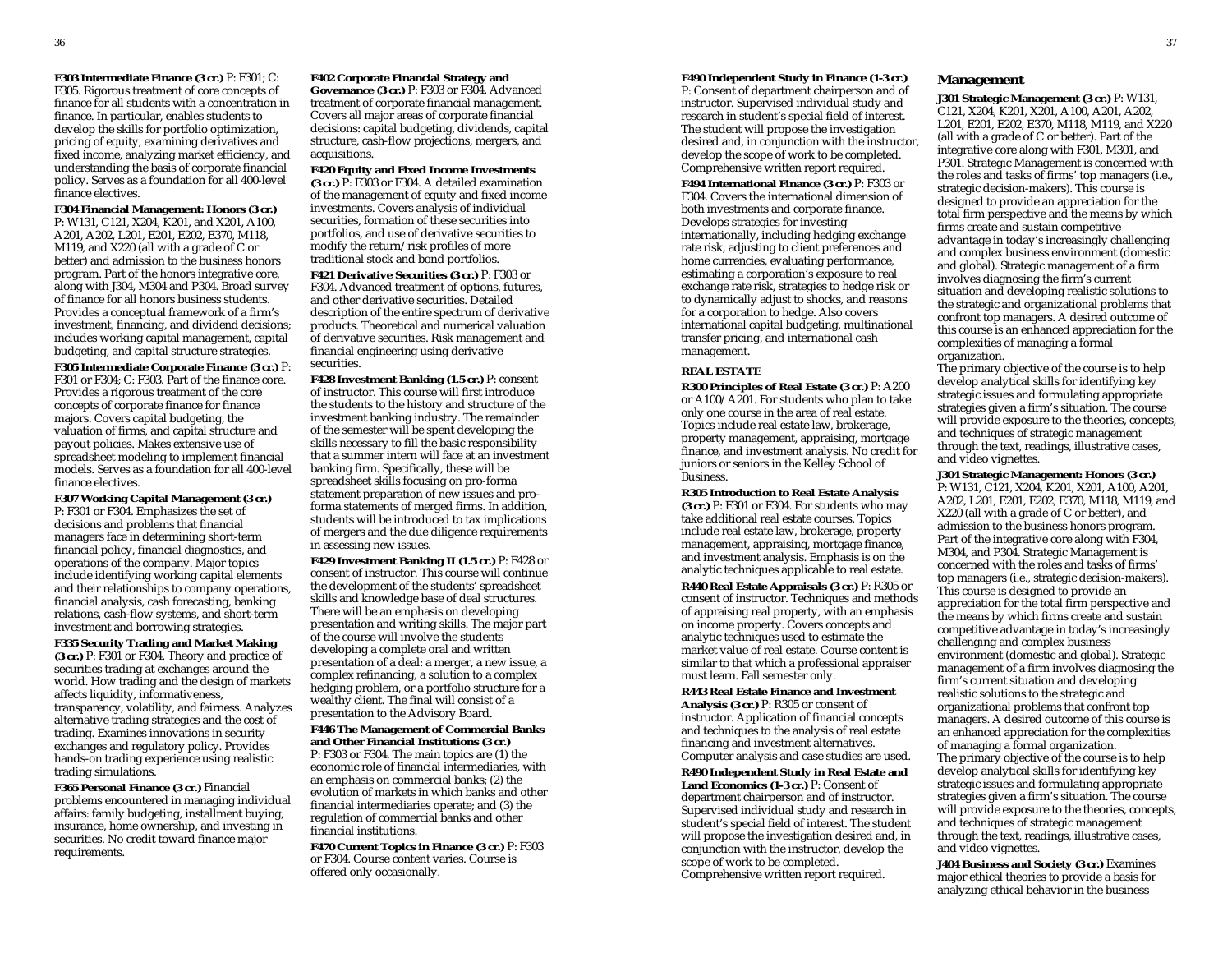**J490 Independent Study in Policy (1-3 cr.**) P: Consent of department chairperson and of instructor. Supervised individual study and research in student's special field of interest. The student will propose the investigation desired and, in conjunction with the instructor, develop the scope of work to be completed. Comprehensive written report required.

**W211 Contemporary Entrepreneurship (3 cr.)** Survey course designed to enable students to explore the vast opportunities of entrepreneurship. Multidisciplinary approach that examines the macro- and microconditions that encourage entrepreneurship. Course objectives are (1) to learn the basic concepts of entrepreneurship; (2) to understand the human side of entrepreneurship; and (3) to encourage entrepreneurial thinking by the student and enable the student to evaluate the personal prospects for entrepreneurship.

### **W220 Introduction to the Nonprofit**

**Corporation (3 cr.)** Introduces students to the not-for-profit sector and provides them with a quality volunteer experience. Students participate in a complete volunteer experience (careful placement, orientation, reflection/3 hours per week/12 weeks). Students gain an understanding of the not-for-profit sector as distinct from and overlapping with business and government. Course uses reading, writing, discussion, and lecture, as well as many guest speakers.

#### **W300 Small Business Management (3 cr.)** P: A200. Note: This course is open only to nonbusiness majors. No credit will be given to students currently or subsequently admitted to the Kelley School of Business. This course provides an exploration into the fundamentals of effective small business management. We cover such diverse activities as management, marketing, finance, and operations. Topics such as growth, advertising, financial analysis, budgeting, purchasing, inventory management, and financial control are also covered. We will also look at some of the special issues facing small business owners and managers: technology, crime, risk management, family business, ethics, and the global market place.

**W311 New Venture Creation (3 cr.)** P: W211 or J301, F301, M301, and P301. Primarily for those interested in creating a new business venture or acquiring an existing business. Covers such areas as choice of a legal form, problems of the closely held firm, sources of funds, preparation of a business plan, and negotiating.

**W406 Venture Growth Management (3 cr.)** P: W211, W311, and Z302. For students interested in a growth-oriented business. Covers such areas as negotiation, acquisition, ethics, and succession.

**W430 Organizations and Organizational Change (3 cr.)** P: Z302. Analysis and development of organization design and change in order to increase organizational effectiveness.

#### **W490 Independent Study in Business Administration (1-3 cr.)** P: Consent of department chairperson and of instructor. Supervised individual study and research in student's special field of interest. The student will propose the investigation desired and, in conjunction with the instructor, develop the scope of work to be completed. Comprehensive written report required.

**W494 Herman B Wells Seminar in Leadership (3 cr.)** Open to seniors in the Kelley School of Business and selected seniors from other schools with high scholastic ability and promise of developing leadership qualities as exemplified by Herman B Wells.

**Z302 Managing and Behavior in Organizations (3 cr.)** P: Junior standing. Integration of behavior and organizational theories. Application of concepts and theories toward improving individual, group, and organizational performance. Builds from a behavioral foundation toward an understanding of managerial processes.

**Z404 Effective Negotiations (3 cr.)** P: Z302. Exposure to the concepts of negotiations in both the national and international environments, including negotiation strategies and tactics, influence, third-party intervention, audience effects, nonverbal communication, and ethical and cultural aspects. Case studies, simulations, and guest speakers will be used throughout the course.

**Z440 Personnel—Human Resource Management (3 cr.)** P: Z302. Nature of human resource development and utilization in American society and organizations; government programs and policies, labor force statistics, organizational personnel departments, personnel planning, forecasting, selection, training, development, and integration of government and organizational human resource programs.

**Z442 Leading and Motivating Individuals and Teams (3 cr.)** P: Z302. Improves manager's ability to motivate employees to work on behalf of the company by examining what motivates people to work (focusing on compensation) and how to direct individuals and teams toward a desired goal.

**Z443 Developing Employee Skills (3 cr.)**  P: Z302. Focuses on skills that relate to the acquisition and/or identification of

knowledge, skills, and abilities among job applicants or current employees. Students will learn how to identify individuals who currently possess the knowledge, skills, and abilities (KSAs) required to be effective members of contemporary organizations and how to identify specific training needs and formulate and implement programs designed to address observed KSA deficiencies.

### **Z490 Independent Study in Personnel**

**Management and Organizational Behavior (1-3 cr.**) P: Consent of department chairperson and of instructor. Supervised individual study and research in student's special field of interest. The student will propose the investigation desired and, in conjunction with the instructor, develop the scope of work to be completed. Written report required. Grade of A, S, or F assigned by faculty.

### **INTERNATIONAL STUDIES (Second Concentration area)**

#### **D301 The International Business**

**Environment (3 cr.)** P: Junior standing. The national and international environmental aspects of international business. Examines the cultural, political, economic, systemic, legalregulatory, trade, and financial environments and how they affect the international business activities of firms in the United States and in selected other countries.

**D302 International Business: Operations of International Enterprises (3 cr.)** P: D301. The administration of international aspects of business organizations through an examination of their policy formulation, forms of foreign operations, methods of organization and control, and functional adjustments. **D490 Independent Study in International Business (1-3 cr.)** P: Consent of department chairperson and of instructor. Supervised individual study and research in student's special field of interest. The student will propose the investigation desired and, in conjunction with the instructor, develop the scope of work to be completed. Comprehensive written report required. **D496 Foreign Study in Business (2-6 cr.)** P: Senior standing and consent of instructor. Work in, or visits to, business firms; discussions with business executives and government officials. Prior background reading, orientation work, and approval of project required. Two credit hours for each three weeks of foreign residence.

### **Marketing**

**M300 Introduction to Marketing (3 cr.)** P or C: A200 or A100/A201-A202. Offered for students with a formal minor in business who may be majoring in apparel merchandising and interior design, journalism, telecommunications, or sports marketing and management.

Examination of the market economy and marketing institutions in the United States. Decision making and planning from the manager's point of view and impact of marketing actions from consumer's point of view. No credit toward a degree in business.

#### **M301 Introduction to Marketing Management (3 cr.)** P: W131, C121, X204, K201, X201, A100, A201, A202, L201, E201, E202, E370, M118, M119, and X220 (all with a grade of C or better). Part of the integrative core, along with F301, J301 and P301. Marketing planning and decision making examined from firm and consumer points of view. Topics include the marketing concept

and its company-wide implications, the integration of marketing with other functions, and the role that product, price, promotion, and distribution play in marketing strategy and implementation.

**M303 Marketing Research (3 cr.)** P: M301 and P or C: M342-343 for Kelley School of Business students; P: M300 and either ECON E370 or PSY or MATH K300 for non–business students. Focuses on the role of research in marketing decision making. Topics include defining research objectives, syndicated and secondary data sources of marketing information, exploratory research methods, survey research design, experimental design, and data analysis.

### **M304 Introduction to Marketing**

**Management: Honors (3 cr.)** P: W131, C121, X204, K201, X201, A100, A201, A202, L201, E201, E202, E370, M118, M119, and X220 (all with a grade of C or better), and admission to the business honors program. Part of the honors integrative core, along with F304, J304, and P304. Examines the marketing concept, strategic planning, marketing research, and information systems. Covers consumer and organizational buying behavior, forecasting sales, and market segmentation and position. Also focuses on new product development process; product lines and brands; pricing strategies; distribution-channel management; advertising; personal selling; and organizing, evaluating, and controlling marketing.

**\*M340 Effective Marketing Communications (1.5 cr.)** P or C: M301; C: M341; restricted to students in the marketing concentration. Develops communication skills necessary for marketing careers. Topics include producing effective marketing reports; basics of layout and design; techniques for effective speaking, persuasion, and listening; presentation graphics; and multimedia software.

\* Students must be declared marketing majors or non-business students.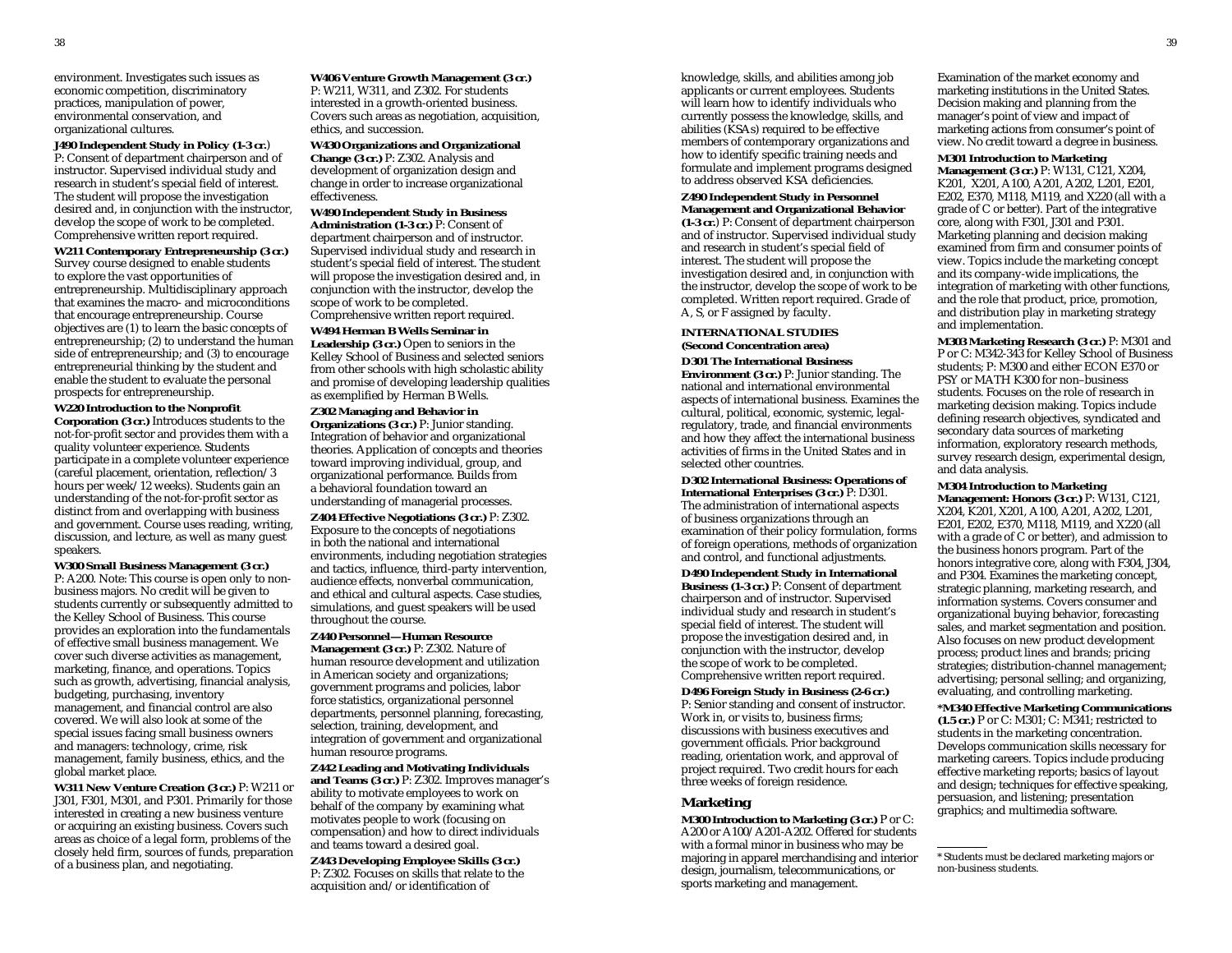**\*M341 Creativity in Marketing (1.5 cr.)** P or C: M301; C: M340; restricted to students in the marketing concentration. Develops creativity and creative problem-solving skills necessary for marketing careers. Covers theories and models of creativity, obstacles to creativity, techniques for stimulating personal and group creativity, and applications of creativity in marketing.

**\*M342 Management, Analysis, and Display of Marketing Data (1.5 cr.)** P or C: M301; C: M343; restricted to students in the marketing concentration. Develops skills needed to manage, evaluate, analyze, and display marketing data. Topics include data coding, data analysis using statistical software, attitude measurement and scaling, graphic display of data, data-driven market segmentation, and competitor analysis.

**\*M343 Database Marketing (1.5 cr.)** P or C: M301; C: M342; restricted to students in the marketing concentration. Provides skills in the use of single-source and geocoded databases in a marketing decision environment. Emphasis is on using database systems to accomplish specific objectives. Topics include the nature and sources of scanner data, micromerchandising systems, geodemographic systems, and analysis tools for databases.

**\*M401 International Marketing (3 cr.)** P or C: M303 for Kelley School of Business students; P: M300 for non–business students. Covers world markets, their respective consumers, and their political/economic marketing environments. Examines the marketing issues required to meet the product, promotion, price, and distribution demands of a world market. Though course has a global orientation, issues specific to exporting are discussed.

**\*M402 Marketing Channels (3 cr.)** P or C: M303 for Kelley School of Business students; P: M300 for non–business students. Marketing channels are analyzed as organized behavior systems. Focus is on the institutional structure, relationships, and functions of channels of distribution. Franchising, vertical integration, and vertical channel agreements are also emphasized.

**\*M405 Buyer Behavior (3 cr.)** P or C: M303 for Kelley School of Business students; P: M300 for non–business students. Description and explanation of consumer behavior in retail markets. Topics include demographic, socioeconomic, psychographic, attitudinal, and group influences on consumer decision making. Applications to promotion, product design, distribution, pricing, and segmentation strategies.

**\*M407 Business to Business Marketing (3 cr.)** P or C: M303 for Kelley School of Business students; P: M300 for non–business students. Examines problems, activities, and decision methods involved in the marketing of goods and services by business-to-business entities. Covers product development, pricing, promotion distribution systems, and analysis of the roles of nonconsumer buyers.

**\*M411 Transportation Carrier Management (3 cr.)** P or C: M303 for Kelley School of Business students; P: M300 or permission of instructor for non–business students. Study of the carrier-shipper marketing interface with concentration on the variables of rates, service, government regulations, and public policy. Model coverage from an integrated marketing viewpoint. An advanced course that exposes students to market-rate considerations, carrier financial problems, operational factors, and marketing opportunities. Functional analysis of all major transportation modes. Identification of major issues, analysis of alternatives, and discussion of probable future outcomes.

**\*M412 Physical Distribution Management (3 cr.)** P or C: M303 for Kelley School of Business students; P: M300 or permission of instructor for non–business students. Management of product distribution systems within an organization. Traffic, inventory control, warehousing, and other activity centers are analyzed for improvement and related to overall systems performance. Covers order entry and the customer service variables of order cycle time, and analysis of the impact of physical distribution decisions on other functional areas.

**\*M415 Advertising and Promotion Management (3 cr.)** P or C: M303 for Kelley School of Business students; P: M300 for non–business students. Examines basic advertising and sales-promotion concepts; the design, management, and integration of a firm's promotional strategy; and public policy aspects and the role of advertising in marketing communications in different cultures.

**\*M419 Retail Management (3 cr.)** P or C: M303 for Kelley School of Business students; P: M300 for non–business students. Covers major management problems in retail institutions. Examines treatment of retail/marketing strategy design and problems related to financial requirements, buying, inventory, pricing, promotion, merchandising, physical facilities, location, and personnel.

**\*M426 Sales Management (3 cr.)** P or C: M303 for Kelley School of Business students; P: M300 for non–business students. Emphasizes the activities and problems of field-sales management. Includes organizing sales force, recruiting, training, compensation, motivation,

sales techniques, forecasting, territory design, evaluation, and control. Lectures and case studies.

**\*M429 Legal Aspects of Marketing (3 cr.)**  P or C: M303 for Kelley School of Business students; P: M300 for non–business students. Analysis of statutes, regulations, and law doctrines applicable to marketing practices. Examination of legal issues encountered by marketers in dealing with consumers, competitors, and other marketplace participants.

**\*M430 Professional Selling (3 cr.)** P or C: M303 for Kelley School of Business students; P: M300 for non–business students. Focuses on the tactical and strategic aspects of the professional selling process with particular emphasis on managing the large, complex sale. Topics include account entry strategies, effective investigative techniques, objection prevention, the client decision process, negotiation skills, and account development strategies. Participant interaction, role playing, work groups, and case studies are used as learning tools.

**\*M450 Marketing Strategy and Planning (3 cr.)** P or C: M303, and declared a concentration in marketing. Focuses on marketing's role in gaining a sustainable competitive advantage. Topics include competitor analysis, managing competitive interaction, and marketing signaling. Emphasis is on applications through the use of case studies and/or computer game simulation of competitive interaction and the development of a strategic marketing plan. **\*M490 Independent Study in Marketing (1-3 cr.)** P: Consent of department chairperson and of instructor. Supervised individual study and research in student's special field of interest. The student will propose the investigation desired and, in conjunction with the instructor, develop the scope of work to be completed. Comprehensive written report required.

### **TRANSPORTATION MANAGEMENT**

**T315 Urban Transportation and Public Policy (3 cr.)** Examines role of transportation in shaping the modern city; development of urban mobility and passenger transportation problems; and development of federal, state, and local policy and programs to solve urban transport problems.

**T401 Transportation Issues: History and Social Perspectives (1 cr.)** Uses feature films, books and other readings, and videos to provide historical perspective on how and why transportation policy has developed in the United States.

**T415 Mass Transit Management (3 cr.)**

Focuses on methods of consumer-oriented management of mass transportation: workable objectives, financing, organization structure, accounting and information systems, personnel, maintenance programs, equipment selection, routing and scheduling, communication and control, the marketing program, marketing research, advertising, public information, community relations, fares, and fare collection.

### **Operations and Decision Technologies**

**K201 The Computer in Business (3 cr.)** Introduction to the role of computers and other information technologies in business. Provides instruction in both functional and conceptual computer literacy. Conceptual computer literacy is the focus of the weekly lecture. After introducing the basic concepts of computer use, these lectures devote special attention to current technological innovation in social and business environments. Topics include technology and organizational change, telecommunications, privacy in the information age, and business security on the Internet. Functional computer literacy is the focus of the weekly discussion section, which meets twice a week in a computer lab. After the basic skills needed to use a spreadsheet (Excel 7.0), a relational database (Access 7.0), and electronic communications software (email and WWW browsers) have been introduced, emphasis is on applying these skills to solve a variety of business problems.

**K217 Business Process Tools (3 cr.)** P: K201. This course focuses on extracting information from already-existing databases. In particular, the focus is more on database warehouses and data mining than on design of efficient transactional databases. The themes of the course include learning Visual Basic for Applications (VBA), mastering Excel pivot tables, summarizing data from databases, and learning online.

**K317 Enterprise Resource Planning Tools (3 cr.)** P: Successful completion of I-Core and consent of department. In this course a business is viewed as a series of processes and sub-processes. To improve these processes continuously, they must be understood and linked together. This understanding will require the use of quantitative tools that can be used to analyze and improve each process or sub-process and, to exploit the linking, SAP/R/3, a state-of-the-art enterprise resource planning (ERP) tools for integration and management. The primary focus of the course will be on understanding, applying, and integrating the elements of various management science and operations management tools together to improve processes and operations. This approach will

<sup>\*</sup> Students must be declared marketing majors or non-business students.

<sup>\*</sup> Students must be declared marketing majors or non-business students.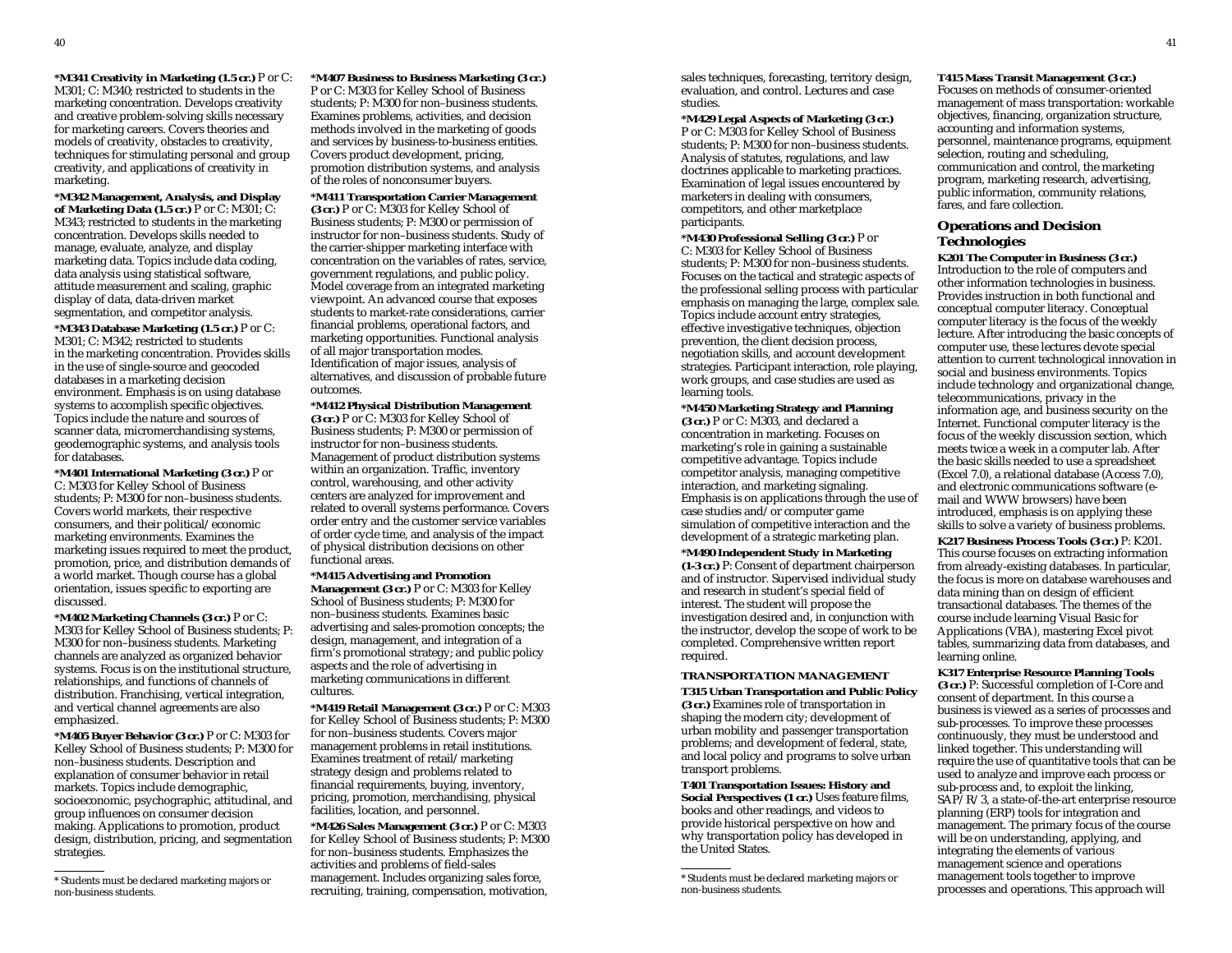work very well with SAP since the SAP R/3 system has been developed using many of these same techniques. A typical course exercise will consist of charting processes, estimating the time required to complete various tasks, determining necessary resources, and attaining quality output. Finally, the processes or operations will be stimulated. Process improvements will be developed either by eliminating waste or by redesigning, using better flow techniques and technology.

#### **K410 Decision Support Systems (3 cr.)**

P: S215. Teaches students how to develop mathematical models that can be used to improve decision making within an organization. Uses cases based on actual management situations to enhance the student's model-building abilities. State-ofthe-art computer software helps students implement models that can be used to support an organization's decision-making process.

#### **P300 Introduction to Operations**

**Management (3 cr.)** P: A200 and A100/K201. Offered for students with a formal minor in business. The operations function is concerned with the activity associated with the production of goods and services. Provides an overview of operating decisions and practices in both manufacturing- and service-oriented firms. While no attempt is made to cover any particular area in depth, standard terms and concepts required to communicate effectively with operating personnel are introduced. No credit toward a degree in business.

#### **P301 Operations Management (1.5-3 cr.)**

P: W131, C121, X204, K201, and X201 (all with a grade of C or better) and A100, A201, A202, L201, E201, E202, E370, M118, M119, and X220. Part of the integrative core, along with F301, J301 and M301. A survey course concerned with the production and distribution of goods and services. Topics include inventory management, demand forecasting, aggregate production planning, shop scheduling, project management, quality control, and layout and process design. Primary focus for integration is a case problem at the end of the semester.

**P304 Operations Management: Honors (3 cr.)** P: W131, C121, X204, K201, and X201 (all with a grade of C or better) and A100, A201, A202, L201, E201, E202, E370, M118, M119, and X220, and admissions to the business honors program. Part of the honors integrative core, along with F304, J301 and M304. A survey course concerned with the activity associated with the production of goods and services. Topics include quality management, process design, capacity management, materials management (including materials requirements planning and the ''just in time'' inventory system), and project management.

**P320 Supply Chain Management: Sourcing (3cr.)** P: F301, J301, M301, and P301 with a C or higher; or consent of instructor. Sourcing/ purchasing has become a major source of economic benefit to most firms. This course is a comprehensive look at this important area of supply chain management. The course examines the purchasing function in industrial firms. Topics include sourcing (domestic and international), specifications, and standards; contract and pricing practices; negotiation; quality assurance and reliability; inventory management; value analysis; capital equipment buying; make-or-buy decisions; evaluation of purchasing performance, and ethics. **P421 Supply Chain Management: Material**

**Planning and Logistics (3 cr.)** P: F301, J301, M301, and P301 with a C or higher; or consent of instructor. Focuses upon the material planning and execution systems used to manage the flow of material in the distribution and manufacturing stages of the supply chain. Topics include computer/software systems for demand management and forecasting techniques; inventory control systems for distribution channels; materials and capacity requirements planning systems in manufacturing; and scheduling and order dispatching systems.

**P429 Operations Processes (3 cr.)** P: P301. Focuses on the study of the processes by which products are created and delivered to customers. The course emphasizes the process flow method using three measures of process achievement: throughput—the rate of product delivery; flowtime—the time it takes to deliver that product; and inventory. Topics include Little's Law, the uses of inventory, the importance of time-based competition, process analysis and bottleneck analysis. Computational analysis using simulation will be emphasized.

#### **P431 Enterprise Operations Planning (3 cr.)**

P: K317. This course focuses upon teaching and applying the best practices and procedures for effectively managing a set of linked operations within an organization and the evaluation of them in an integrated environment. This course uses an experience-based approach learning mode by employing cases and a team-oriented simulation project to illustrate various best practices that can be used in managing subprocess operations. The course is viewed as a capstone experience for students interested in getting an in-depth exposure to advance enterprise resource planning (ERP) concepts and software systems like SAP R/3.

**P490 Independent Study in Operations Management (1-3 cr.)** P: Consent of department chairperson and of instructor. Supervised individual study and research in student's special field of interest. The student will propose the investigation desired and, in conjunction with the instructor, develop the

scope of work to be completed. Comprehensive written report required.

### **General and Honors Courses**

**X100 Introduction to Business (3 cr.)** Business administration from the standpoint of the manager of a business firm operating in the contemporary economic, political, and social environment. No credit for juniors or seniors in the Kelley School of Business.

**X201 Technology (3 cr.)** Gives an introduction to a range of technologies currently deployed in organizations. Provides a broad understanding of how technologies are deployed, their impact and potential, their strategic importance, and their impact on organizations and on society. Topics covered include the changing impact of technology, software engineering, telecommunications, networks, process technologies, applications of technology, economic impact of technologies, and future technologies.

**X204 Business Communication (3 cr.)** P: ENG W131 or equivalent. Theory and practice of written and oral communication in a business context. Students learn to use correct, forceful English in preparation of letters, memoranda, and reports. Completion of the Kelley School of Business Oral Communication Proficiency Assessment required.

**X205 Business Communication: Honors (3 cr.)** P: ENG W131 or equivalent. In addition to the requirements of X204, students are introduced to the basic concepts of academic research and work with components of a research proposal with the goal of developing a viable topic for the senior research thesis. Completion of the Kelley School of Business Oral Communication Proficiency Assessment required.

**X206 Listening Dynamics in Business (2 cr.)** P: ENG W131 or equivalent. Required for all accounting majors. The course explores business communication from the perspective of the receiver. The course focus is on skill development and the perceptual factors that affect face-to-face interaction. Completion of the Kelley School of Business Oral Communication Proficiency Assessment is required.

**X220 Career Perspectives (2 cr.)** Introduces students to the process of career planning and development through self-assessment, exploration of business options, and early planning. Provides weekly individualized feedback to students on oral and written communication skills and on the substance of career-related projects. It is highly interactive, incorporating hundreds of guests per semester including alums and other corporate mentors and speakers, faculty, and senior students.

**X305 Interpersonal Communication in Business (3 cr.)** Investigates issues in

interpersonal communication in the business community. Students are provided an opportunity to develop the interpersonal skills necessary for success in business, as well as fine-tune small group and public presentation skills.

**X306 Listening Dynamics in Business (2 cr.)** P: ENG W131 or equivalent. This course explores business communication from the perspective of the receiver. The course focus is on skill development and the perceptual factors that affect face-to-face interaction. Not open to accounting majors.

**X333 Managing Business Functions (3 cr.)** Open to juniors in the Liberal Arts and Management Program only. Offering a variety of real-world and simulated projects that wrestle with the complex opportunities and problems facing business managers in a variety of settings, this course emphasizes the development of strategic focus and decisionmaking skills under conditions of ambiguity, change, and uncertainty.

**X393 Honors Business Writing (1 cr.)** Required of all students in the Business Honors Program. Designed to assist students in their preparation for X496 Honors Research in Business. Students write reports based on research of related literature and interviews with a mentor and business professionals. This is a two-semester course.

**X405 Business Management and the Natural Environment (3 cr.)** An in-depth study of environmental issues related to business management. Topics include social and ethical approaches to the natural environment, environmental issues, and the environmental movement. Cases and projects help students develop a personal philosophy that integrates the business and environmental concerns that they are likely to face in their careers.

#### **X420 Business Career Planning and**

**Placement (2 cr.)** Assists students in obtaining positions consistent with career goals. Covers career planning, self-assessment, career options, organized employment campaigns, interviewing techniques, employment communications, alternate job search strategies, and career management. Involves in-depth work with resumes, electronic mail, and other communication tools. Includes sessions with corporate managers describing work issues and training programs. Also open to seniors of other schools who wish to use the Business Placement Office's services and facilities.

**X480 Professional Practice Abroad (3 cr.)** Undergraduate students with two years of college-level German skills may apply and interview for this internship program. Following selection into the program, students will be assigned to an internship position with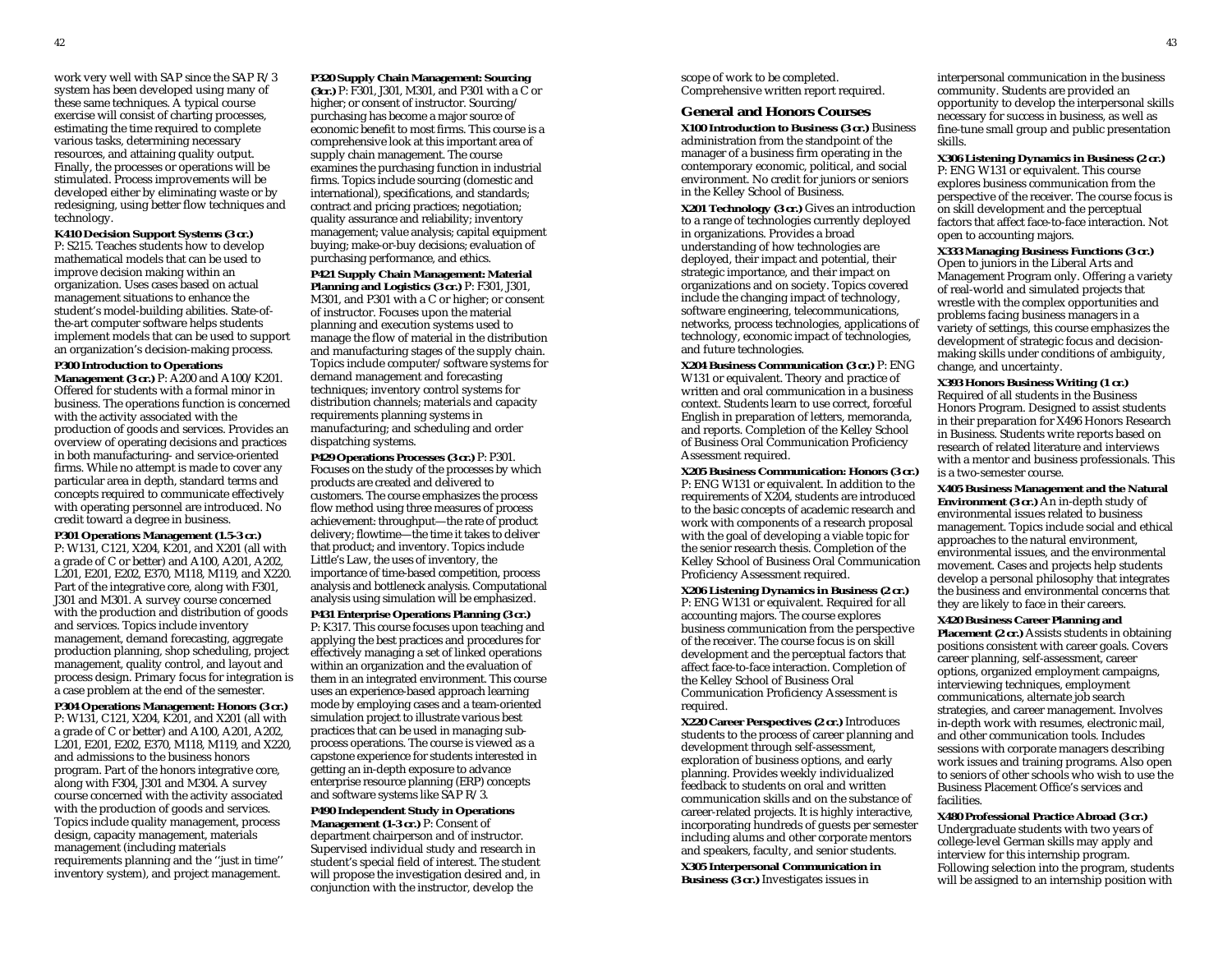on-campus orientation sessions during spring semester, a two-day orientation upon arrival in Germany, successful completion of the internship, and a written report to be submitted by October 1 of the following fall.

**X485 Overseas Study I (3 cr.)** P: Enrollment in a Kelley School of Business overseas study program. Lectures and discussion on current topics relating to the international environment of business.

**X486 Overseas Study II (3 cr.)** P: Enrollment in a Kelley School of Business overseas study program. Lectures and discussion on current topics relating to the international environment of business.

**X487 Seminar in Business Administration** 

**(1-3 cr.)** Instruction of an interdisciplinary nature for student groups involved in university-related nonprofit ventures. May be repeated up to a maximum of 6 credits.

**X488 Current International Topics (1-6 cr.)** Lectures and discussion on current topics relating to the international environment of business, as well as to the cultural aspects of the area in which an overseas study program is located.

**X493 Honors Seminar in Business (3 cr.)** Each honors student is required to take the Honors Seminar in Business during the spring semester of the senior year. Topics of current interest to business organizations are selected to provide a basis for discussion in the seminar. A variety of presenters conduct the presentations and lead the discussion. The course meets once a week. A number of projects and written assignments are required throughout the semester.

**X496 Supervised Independent Honors Research in Business (3 cr.)** P: Senior standing. For students in the Kelley School of Business Honors Program.

# a company in Germany for 8 to 10 weeks during the summer. Requirements include two during the summer. Requirements include two during the summer. Requirements include two

### **Faculty Emeriti**

Belth, Joseph M., Ph.D. *(University of Pennsylvania, 1961),* C.L.U., C.P.C.U., *Professor Emeritus of Insurance*

Biagioni, Louis F., Ph.D. *(University of Missouri, 1964), Professor Emeritus of Accounting and Information Systems*

Bonser, Charles F., D.B.A. *(Indiana University, 1965), Professor Emeritus of Public and Environmental Affairs (School of Public and Environmental Affairs), Dean Emeritus of Public and Environmental Affairs, and Professor Emeritus of Business Administration (Kelley School of Business)*

Bunke, Harvey C., Ph.D. *(University of Illinois, 1951), Professor Emeritus of Business Administration and Professor Emeritus of Business Economics and Public Policy*

Childers, Victor E., D.B.A. *(Indiana University, 1967), Associate Professor Emeritus of International Business*

Crawford, T. James, Ph.D. *(University of Pittsburgh, 1956), Professor Emeritus of Business (School of Business) and Professor Emeritus of Education (School of Education)*

Dalrymple, Douglas J., D.B.A. *(Michigan State University, 1964), Professor Emeritus of Marketing*

David, H. Donald, D.B.A. *(Indiana University, 1959), Associate Professor Emeritus of Business Education*

Day, Ralph L., Ph.D. *(University of North Carolina, 1961), Distinguished Professor Emeritus of Business Administration*

Donnell, John D., D.B.A. *(Harvard University, 1966), Professor Emeritus of Business Administration*

Dvorak, Earl A., Ed.D. *(Indiana University, 1951), Associate Professor Emeritus of Business Education (School of Business) and Associate Professor Emeritus of Education (School of Education)*

Frumer, Samuel, D.B.A. *(Indiana University, 1960),* C.P.A., *Professor Emeritus of Accounting*

Gordon, Paul J., Ph.D. *(Syracuse University, 1958), Professor Emeritus of Management* Granbois, Donald H., D.B.A. *(Indiana University, 1963), Professor Emeritus of Marketing*

Greenleaf, Robert W., D.B.A. *(Indiana University, 1961), Professor Emeritus of Finance* Grossack, Irvin M., Ph.D. *(Columbia University, 1962), Professor Emeritus of Business Economics and Public Policy*

Haeberle, William L., D.B.A. *(Indiana University, 1952), Professor Emeritus of Management*

Hartley, Joseph R., D.B.A. *(Indiana University, 1957), Professor Emeritus of Business Administration*

Leibman, Jordan H., J.D. *(Indiana University, 1979), Professor Emeritus of Business Law*

Long, John D., D.B.A. *(Indiana University, 1954),* C.L.U., C.P.C.U., *Arthur M. Weimer Professor Emeritus of Business Administration*  Martin, David D., Ph.D. *(University of California, Los Angeles, 1955), Professor Emeritus of Business Economics and Public Policy*

Martin, E. Wainright., Jr., Ph.D. *(The Ohio State University, 1952), Professor Emeritus of Business Administration*

Muth, John F., Ph.D. *(Carnegie-Mellon University, 1962), Professor Emeritus of Operations Management*

Novit, Mitchell S., Ph.D. *(University of Michigan, 1966), Associate Professor Emeritus of*

*Personnel and Organizational Behavior*

Otteson, Schuyler F., Ph.D. *(The Ohio State University, 1948), Professor Emeritus of Business Administration*

Patterson, James M., Ph.D. *(Cornell University, 1961), Professor Emeritus of Marketing*

Pfister, Richard L., Ph.D. *(Massachusetts Institute of Technology, 1959), Professor Emeritus of Business Economics and Public Policy*

Raber, Nevin W., M.A.L.S. *(Indiana University, 1952), Assistant Professor Emeritus of Business Administration*

Ryan, William G., M.B.A. *(Harvard University, 1956), Assistant Professor Emeritus of Business Administration*

Schaller, Howard G., Ph.D. *(Duke University, 1953), Professor Emeritus of Business Economics and Public Policy*

Scott, William E., Jr., Ph.D. *(Purdue University, 1963), Professor Emeritus of Personnel and Organizational Behavior*

Seawell, Lloyd Vann, D.B.A. *(Indiana University, 1958),* C.P.A., *Professor Emeritus of Accounting*

Shaffer, Robert H., LL.D. *(Indiana University, 1985), Professor Emeritus of Business Administration (School of Business) and Professor Emeritus of Education (School of Education)*

Stockton, R. Stansbury, Ph.D. *(The Ohio State University, 1956), Professor Emeritus of Business Administration*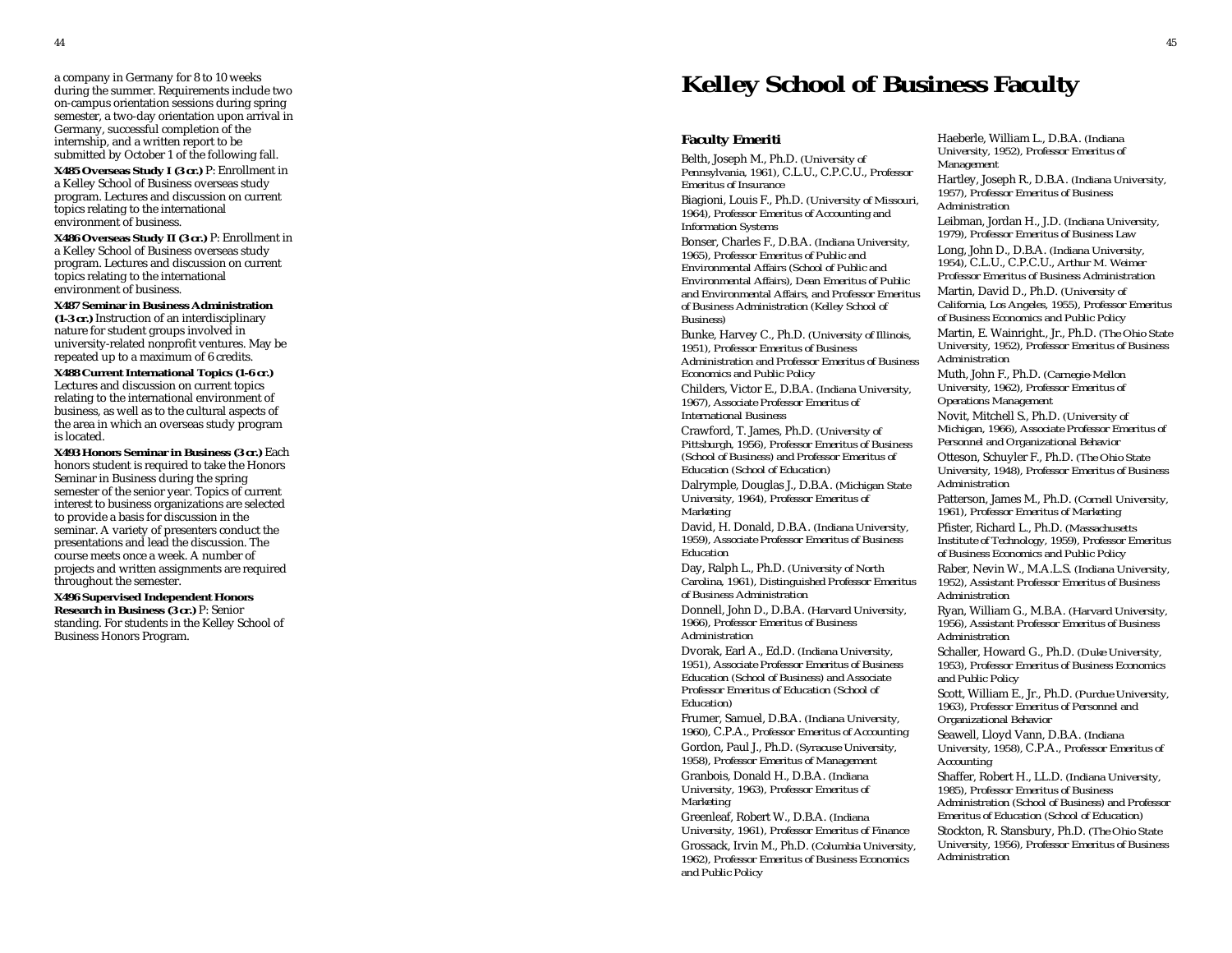Suelflow, James E., Ph.D. *(University of Wisconsin, 1965), Professor Emeritus of Business Economics and Public Policy*

Thorelli, Hans B., Ph.D. *(University of Stockholm, Sweden, 1954), E. W. Kelley Professor Emeritus of Business Administration* Waldman, Joseph M., D.B.A. *(Indiana University, 1966), Professor Emeritus of Business Administration*

Waters, L. Leslie, Ph.D. *(Indiana University, 1987), University Professor Emeritus of Transportation and Business History*

Wells, Herman B, A.M. *(Indiana University, 1927),* LL.D. *(1962), Chancellor of the University and Professor Emeritus of Business Administration*

Wentworth, Jack R., D.B.A. *(Indiana University, 1959), Arthur M. Weimer Professor Emeritus of Business Administration*

Williams, Edgar G., D.B.A. *(Indiana University, 1952), Vice President Emeritus of Indiana University and Professor Emeritus of Business Administration*

Wilson, George W., Ph.D. *(Cornell University, 1955), Distinguished Professor Emeritus of Business Economics and Public Policy (School of Business) and Professor Emeritus of Economics (College of Arts and Sciences)*

#### **Faculty**

Acito, Franklin, Ph.D. *(State University of New York at Buffalo, 1976), Chairperson and Professor of Marketing, Faculty Director of the Center for Education and Research in Retailing* 

Akaiwa, Frank, M.B.A. *(Indiana University, 1994), Lecturer in Operations and Decision Technologies, K201 Coordinator*

Albright, S. Christian, Ph.D. *(Stanford University, 1972), Professor of Decision and Information Systems*

Allen, Jeffrey W., M.S. *(Georgia State University, 1991), Assistant Professor of Accounting and Information Systems*

Anderson, Ronald Dean, Ed.D. *(Indiana University, 1973), Professor of Marketing and American United Life Professor of Business Administration*

Andrews, Jonlee, Ph.D. *(University of Wisconsin, 1992), Visiting Associate Professor of Marketing*

Arnold, Thomas, M.S. *(Temple University, 1993), Visiting Assistant Professor of Finance*

Baginski, Stephen P., Ph.D. *(University of Illinois, 1986), Professor of Accounting and Information Systems*

Baldwin, Timothy T., Ph.D. *(Michigan State University, 1987), Associate Professor of Business Administration*

Barth, C. Diane, M.S. *(Indiana University, 1986), Lecturer of Business Adminstration*

Battle, Thomas E., Ph.D. *(Indiana University, 1985), Lecturer in Finance (part-time)* Baye, Michael R., Ph.D. *(Purdue University, 1983), Bert Elwert Professorship in Business and Professor of Business Economics and Public Policy* Beggs, Jeri Mullins, M.B.A. *(Southern Illinois University, 1993), Visiting Lecturer in Marketing*  Beneish, Messod Daniel, Ph.D. *(University of Chicago, 1987), Associate Professor of Accounting and Information Systems, Barney Faculty Fellow* Bettencourt, Lance Allan, Ph.D. *(Arizona State University, 1998), Assistant Professor of Marketing*

Bhattachrarya, Utpal, Ph.D. *(Columbia University, 1990), Associate Professor of Finance* Birr, Martin J., M.B.A. *(Indiana University,*

*1987), Lecturer in Accounting* Blacconiere, Walter G., Ph.D. *(University of*

*Washington, 1988), Assistant Professor of Accounting*

Blocher, James D., Ph.D. *(Purdue University, 1991), Assistant Professor of Operations Management*

Bond, Clay Marc, M.A. *(Indiana University, 1987), Lecturer in Operations and Decision Technologies*

Bonser-Neal, Catherine, Ph.D. *(University of Chicago, 1988), Associate Professor of Finance (part-time)*

Boquist, John A., Ph.D. *(Purdue University, 1973), Edward E. Edwards Professor of Finance*

Bordoloi, Bijoy, Ph.D. *(Indiana University, 1988), Visiting Associate Professor of Accounting and Information Systems*

Bowers, Thomas, J.D. *(New York University, 1977), Associate Professor of Business Law*

Bretthauer, Kurt M., Ph.D. *(Indiana University, 1990), Associate Professor of Operations and Decision Technologies*

Briggs, Carl M., Ph.D. *(Indiana University, 1992) Lecturer in Decision and Information Systems, and X201 Coordinator*

Brown, Carol V., Ph.D. *(Indiana University, 1989), Associate Professor of Information Systems* Brown, Susan A., Ph.D. *(University of Minnesota, 1997), Assistant Professor of Information Systems*

Buchholz, Laura, M.B.A. *(Indiana University, 1992), Lecturer in Marketing*

Burkhart, Ronald, Associate *(Indiana University, 1996), Lecturer in Operations and Decision Technologies (part-time)* Burley-Gant, Diana, Ph.D*. (Carnegie-Mellon*

*University, 1998), Assistant Professor of Accounting and Information Systems*

Butler, Terry G., M.B.A. *(Harvard University, 1986), Visiting Lecturer in Accounting and Information Systems*

Byrer, Joyce Kay, Ph.D. *(Indiana University, 1991), Lecturer in Accounting and Information Systems*

Canada, Richard B., M.S. *(Indiana University, 1969), Lecturer in Marketing and Executive Director, Center for Sales Studies and Market Intelligence*

Carow, Kenneth A., Ph.D. *(Purdue University, 1993), Assistant Professor of Finance*

Chatterjea, Arkadev, M.A. *(Cornell University, 1990), Visiting Assistant Professor of Finance* Chidambaram, Laku, Ph.D. *(Indiana University, 1989), Associate Professor of Accounting and Information Systems (part-time)*

Covin, Jeffrey Glenn, Ph.D. *(University of Pittsburgh, 1985), Samuel and Pauline Glaubinger Professor of Entrepreneurship, Professor of Strategic Management*

Cox, Anthony D., Ph.D. *(Indiana University, 1984), Associate Professor of Marketing*  Cox, Dena S., Ph.D. *(University of Houston,*

*1984), Associate Professor of Marketing*

Crack, Timothy F., Ph.D. *(Massachusetts Institute of Technology, 1996), Assistant Professor of Finance*

Daily, Catherine M., Ph.D., *(Indiana University, 1991), Associate Professor of Strategic Management, Kosin Faculty Fellow*

Dalton, Dan R., Ph.D. *(University of California, Irvine, 1979), Dean, and Harold A. Poling Chair of Strategic Management*

Davidson, Lawrence S., Ph.D. *(University of North Carolina, 1976), Director, Global Business Information Network and Professor of Business Economics and Public Policy*

Dayton, Keith, M.B.A. *(Indiana Wesleyan, 1983), Lecturer in Management (part-time)* DeHayes, Daniel W. Jr., Ph.D. *(The Ohio State University, 1968), Professor of Business Administration* 

Denekamp, Johannes, Ph.D. *(The Ohio State University, 1988), Lecturer of Management*

Devane, Gladys F., Ph.D. *(Indiana University, 1989), Lecturer in Business and Managerial Communications*

Dhanaraj, Charles, M.S.E. *(Memorial University of Newfoundland [Canada], 1990), Assistant Professor of Management*

DiSilvestro, Elvyn Ruth, M.A.T. *(Indiana University, 1971), Lecturer in Business Communication*

DiSilvestro, Frank R., Ed.D. *(Indiana University, 1973), Associate Professor of Management (parttime)*

Dittmar, Amy Kathleen, Ph.D. *(University of North Carolina, 1999), Assistant Professor of Finance*

Dittmar, Robert Fred, Ph.D. *(University of North Carolina, 1999), Assistant Professor of Finance*

Divakaran, Radha, P.G.D.B.A. *(Annamalai University, 1991), Lecturer in Operations and Decision Technologies (part-time)*

Dollinger, Marc J., Ph.D. *(Lehigh University, 1983), Lawrence D. Glaubinger Professor of Business Administration and Chairperson, Undergraduate Program*

Donahue, Kimberly A., M.B.A. *(Wright State University, 1988), Lecturer in Marketing*

Dreher, George F., Ph.D. *(University of Houston, 1977), Professor of Business Administration* Dull, Richard B., Ph.D. *(Virginia Polytechnic Institute and State University, 1997) Assistant Professor in Accounting*

Dupuy, Francois, M.A. *(Sciences Politiques Paris, 1974), Professor of Management (part-time)* Dworkin, Terry M., J.D. *(Indiana University, 1974), Jack and Linda Gill Professor of Business Law and Chairperson, Business Law; Director, Center for International Business Education and Research*

Dybvig, Susan, M.B.A. *(Indiana University, 1981), Director, Graduate Programs in Accounting and Lecturer in Accounting and Information Systems*

Earley, Paul Christopher, Ph.D. *(University of Illinois, 1984), Randall L. Tobias Chair of Global Leadership, Professor of Organizational Behavior*

Easton, Anna L., M.S. *(Indiana University, 1976), Lecturer in Administrative Systems and Business Education*

Echelbarger, Jewel, M.B.A. *(Indiana University, 1980), Lecturer in Management (part-time)* Fisher, Jeffrey D., Ph.D. *(The Ohio State University, 1980), Director, Center for Real Estate Studies, Charles H. and Barbara F. Dunn Professor of Real Estate, and Professor Finance and Real Estate*

Fisher, Joseph G., Ph.D. *(The Ohio State University, 1987), Associate Professor of Accounting*

Fletcher, Kathy J., Ph.D. *(Indiana University, 1986), Visiting Lecturer in Communications and Instructional Skills Office*

Fratianni, Michele, Ph.D. *(The Ohio State University, 1971), Chairperson and Professor of Business Economics and Public Policy, W. George Pinnell Professorship*

Frisbie, Gil, M.B.A. *(Indiana University, 1969), Clinical Associate Professor of Marketing* Galpern, Anthony H., B.A. *(University of California, Los Angeles, 1955), Visiting Lecturer in Marketing* 

Garrett, Richard W., Ph.D. *(Northwestern University, 1968), Clinical Associate Professor of Decisions Technology*

Gatewood, Elizabeth, Ph.D. *(University of Georgia, 1986), Director, Center for Entrepreneurship and Innovation and Jack M. Gill Chair of Entrepreneurship*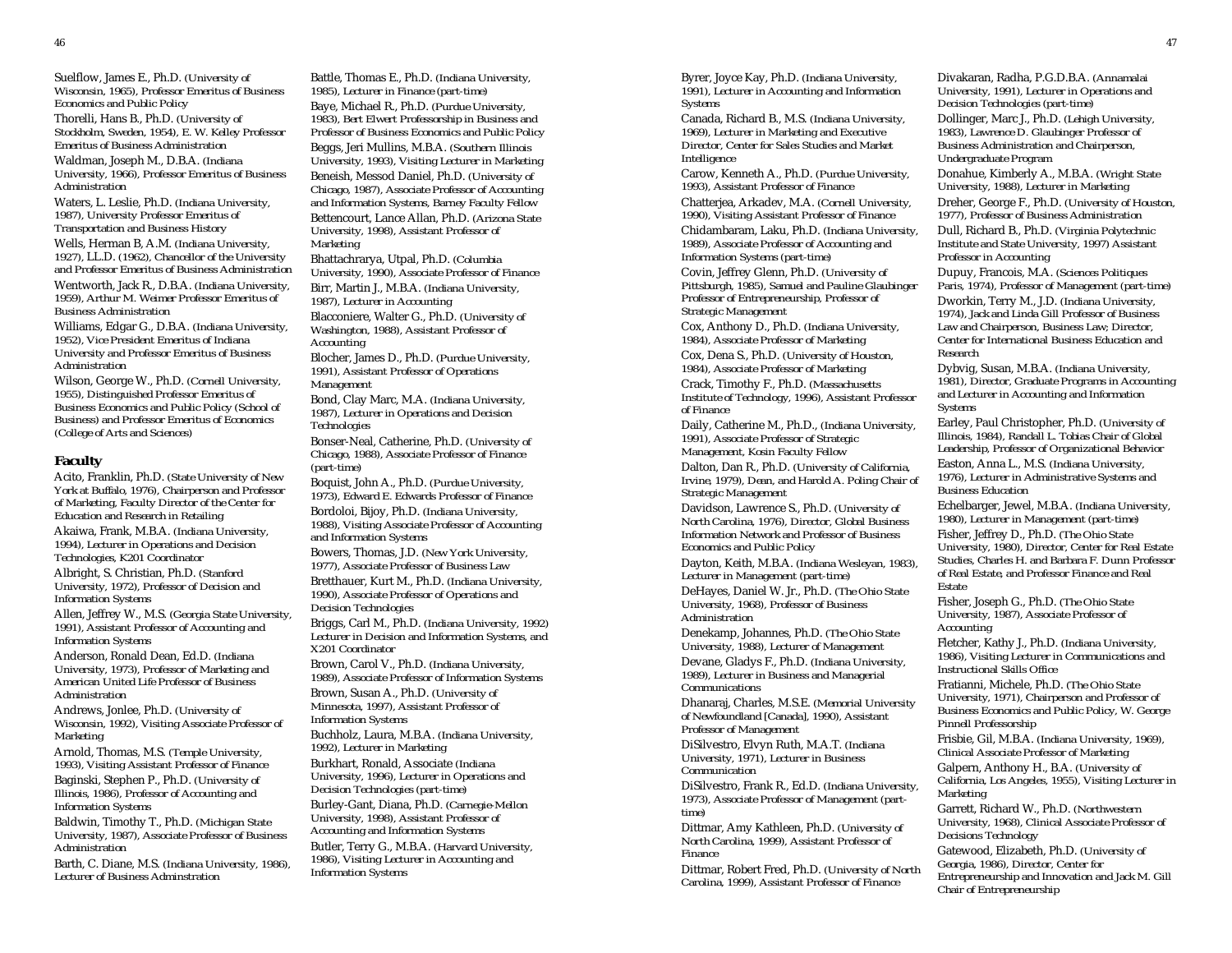Ginger, Laura A., J.D. *(University of Chicago, 1979), Associate Professor of Business Law*

Glass, Kathrine, M.B.A. *(Indiana University, 1984), Lecturer in Accounting and Information Systems*

Goddin, Jeffrey K., M.A. *(Indiana University, 1974), Lecturer in Business Communications*

Goebel, Joseph Michael, Ph.D. *(Florida State University, 1991), Visiting Assistant Professor of Finance* 

Grandorf, James N., M.B.A. *(Indiana University, 1964), Visiting Associate Professor of Accounting and Information Systems*

Green, R. Jeffery, Ph.D. *(University of Illinois, 1967), Associate Dean of Research and Operations; Professor of Business Economics and Public Policy; and Co-Director, Indiana Center for Econometric Model Research*

Greene, David E., J.D. *(Indiana University, 1974), Clinical Associate Professor of Accounting and Information Systems*

Greiner, Daniel, M.S. *(Virginia Polytechnic Institute and State University, 1986), Visiting Assistant Professor of Finance*

Groomer, S. Michael, Ph.D. *(University of Missouri, 1975),* C.P.A., *Professor of Accounting and Information Systems*

Gupta, Anjali, B.S. *(Indiana University, 1993), Lecturer in Operations and Decision Technologies* 

Haeberle, David, M.B.A., J.D. *(Indiana University, 1986), Lecturer in Management* Hall, Robert W., D.B.A. *(Indiana University, 1972), Professor of Operations Management*

Harnett, Donald L., Ph.D. *(Cornell University, 1964), Professor of Operations and Decision Sciences*

Hassell, Barbara L., Ph.D. *(Florida State University, 1990), Clinical Associate Professor of Management*

Hassell, John M., Ph.D. *(Indiana University, 1983), Professor of Accounting*

Hauswald, Robert, Ph.D. *(Stanford University, 1995), Assistant Professor of Finance* Hayford, Stephen L., J.D. *(Indiana University, 1987), Associate Professor of Business Law*

Haywood, Rod G., J.D. *(Saint Thomas University, 1996), Visiting Lecturer in Communications and Instructional Skills Office* Head, Julie S., B.S. *(Indiana University, 1982), Lecturer in Accounting*

Heerema, Douglas L., Ph.D. *(University of Iowa, 1966), Assistant Professor of Accounting (parttime) and Director, Special Programs*

Hegarty, W. Harvey, Ph.D. *(University of North Carolina, 1972), Chairperson of Management and Professor of Business Administration*

Heidewald, Jeanette L., M.A.T. *(Indiana University, 1998), Visiting Lecturer in Communications and Instructional Skills Office* Heitger, Lester E., Ph.D. *(Michigan State University, 1971),* C.P.A., *Professor of Accounting* Helmkamp, John G., D.B.A. *(Indiana University, 1968), Professor of Accounting* Heltsley, April, M.A. *(Indiana University, 1990), Visiting Lecturer in Operations and Decision Technologies*

Heron, Randall A., Ph.D. *(Purdue University, 1995), Assistant Professor of Finance* Heslin, Thomas E., B.A. *(New York University,*

*1961), Clinical Professor of Business Administration*

Hettenhouse, George W., Ph.D. *(Purdue University, 1970), Professor of Finance* Hill, John W., Ph.D. *(University of Iowa, 1986), Associate Professor of Accounting and Chairperson, Graduate Programs in Accounting* Hite, Peggy A., Ph.D. *(University of Colorado, 1986), Associate Professor of Accounting, Faculty Coordinator of the Kelley Scholars Program* Hodge, Frank Douglas, M.B.A. *(Indiana University, 1999), Visiting Lecturer in Accounting and Information Systems*

Holden, Craig W., Ph.D. *(University of California, Los Angeles, 1990), Assistant Professor of Finance*

Hopkins, Patrick E., Ph.D. *(University of Texas, 1995), Assistant Professor of Accounting and Information Systems*

Hustad, Thomas P., Ph.D. *(Purdue University, 1973), Professor of Marketing*

Ippolito, Mark E., M.B.A. *(Seton Hall University, 1976), Lecturer in Operations Management*

Jacobs, F. Robert, Ph.D. *(The Ohio State University, 1979), Professor of Operations and Decisions Technology*

Jaffee, Bruce L., Ph.D. *(Johns Hopkins University, 1971), Associate Dean for Academics and Professor of Business Economics and Public Policy*

James, Jerry, M.B.A. *(University of Chicago, 1975), Lecturer in Finance (part-time)* Jamison, Robert Jr., Ph.D. *(University of Texas at Austin, 1980), Professor of Accounting*

Jarvis, Cheryl, Ph.D. *(Indiana University, 1999), Visiting Assistant Professor, Marketing* Jennings, Robert H., Ph.D. *(University of Texas at Austin, 1981), Chairperson and Professor of Finance, Jack Wentworth Professorship*

Jerman, Roger E., D.B.A. *(University of Oklahoma, 1974), Professor of Business Administration*

Jessup, Leonard M., Ph.D. *(University of Arizona, 1989), Associate Professor of Information Systems*

Johnson, Eric, Ph.D. *(Arizona State University, 1989), Associate Professor of Accounting*

Jones, Steven L., Ph.D. *(Purdue University, 1988), Assistant Professor of Finance*

Kamma, Sreenivas, Ph.D. *(State University of New York at Buffalo, 1987), Associate Professor of Finance*

Kang, Heejoon, Ph.D. *(University of Washington, 1980), Professor of Business Economics and Public Policy*

Keenan, Susan, M. B.A. *(Dartmouth College, 1982), Visiting Lecturer in Accounting and Information Systems*

Keller, J. Howard, M.B.A. *(Indiana University, 1978), Lecturer in Accounting*

Kesner, Idalene F., Ph.D. *(Indiana University, 1983), Frank P. Popoff Chair of Strategic Management*

Kitzmiller, Greg, M.B.A. *(Indiana University, 1981), Lecturer in Marketing*

Klemkosky, Robert C., Ph.D. *(Michigan State University, 1971), Fred T. Greene Chair of Finance* Kofmehl, Ronald J., B.S.E.E. *(Gonzaga University, 1966), Lecturer in Operations and Decisions Technology*

Krishnan, H. Shanker, Ph.D. *(University of Arizona, 1991), Associate Professor of Marketing*

Kulsrud, William N., Ph.D. *(University of Texas at Austin, 1980), Associate Professor of Accounting and Chairperson, M.P.A. Accounting Program, Indianapolis*

Langvardt, Arlen W., J.D. *(University of Nebraska, 1981), Professor of Business Law*

Larimer, Preston A., A.G.S. *(Indiana University, 1993), Lecturer in Operations and Decision Technologies (part-time)*

Larsen, Glen A., Jr., D.B.A. *(Indiana University, 1989), Chairperson of the Undergraduate Program, Indianapolis, and Associate Professor of Finance* 

Lenz, R. Thomas, D.B.A. *(Indiana University, 1978), Professor of Business Administration* Littlefield, Bill, M.P.A. *(Indiana University, 1987), Lecturer in Operations and Decision Technologies* 

Luckenbill, Charles W., M.B.A. *(Indiana University, 1980), Lecturer in Management* Lyles, Marjorie M., Ph.D. *(University of Pittsburgh, 1977), Professor of International Strategic Management*

Lyon, Thomas P., Ph.D. *(Stanford University, 1989), Associate Professor of Business Economics and Public Policy*

Mabert, Vincent A., Ph.D. *(The Ohio State University, 1973), Professor of Operations Management, John and Esther Reese Professorship* MacKay, David B., Ph.D. *(Northwestern University, 1971), Professor of Marketing (Kelley School of Business) and Professor of Geography*

*(part-time)(College of Arts and Sciences)*

MacKenzie, Scott B., Ph.D. *(University of California, Los Angeles, 1983), Professor of Marketing*

Madar, Barbara A., M.B.A. *(University of Pittsburgh, 1993), Visiting Lecturer in Marketing* Magid, Julie, J.D. *(University of Michigan, 1993), Visiting Assistant Professor of Business Law*

Magjuka, Richard J., Ph.D. *(University of Chicago, 1986), Associate Professor of Business Administration and Chairperson, Distance Education, Indianapolis*

Maines, Laureen A., Ph.D. *(University of Chicago, 1990), Associate Professor of Accounting and Information Systems*

Mallor, Jane P., J.D. *(Indiana University, 1976), Professor of Business Law*

Mani, Gayathri, M.B.A. *(Madras Christian College [India], 1988), Visiting Assistant Professor of Marketing*

Marakas, George Michael, Ph.D. *(Florida International University, 1995), Assistant Professor of Accounting and Information Systems*

Marcus, Morton J., M.A. *(Washington University, 1963), Lecturer in Business Economics and Public Policy; Director, Indiana Business Research Center; and Co-Director, Indiana Center for Econometric Model Research*

Marer, Paul, Ph.D. *(University of Pennsylvania, 1968), Professor of International Business (Kelley School of Business) and Professor of Central Eurasian Studies (College of Arts and Sciences)*

Martin, Roger D., Ph.D. *(University of Texas, 1996), Assistant Professor of Accounting and Information Systems*

Massey, Anne P., Ph.D. *(Rensselaer Polytechnic Institute, 1991), Associate Professor of Information Systems*

Maxwell, John W., Ph.D. *(Queens University [Canada], 1992), Assistant Professor of Business Economics and Public Policy*

McCrory, Martin A., J.D. *(Indiana University, 1983), Assistant Professor of Business Law*

McDougall, Patricia Phillips, Ph.D. *(University of South Carolina, 1987), Professor of Strategic Management*

McCrory, Martin A., J.D. *(Indiana University, 1983), Assistant Professor of Business Law*

McKowen, Diana S., M.S. *(Indiana University, 1981), Lecturer in Communications and Instructional Skills Office*

Medrano, Patricia, M.S. (*Indiana University, 1980), Lecturer in Communications and Instructional Skills Office* 

Metzger, Michael B., J.D. *(Indiana University, 1969), Arthur M. Weimer Chaired Professor of Business Administration and Professor of Business Law*

Miller, Barbara V., M.S. *(Indiana University, 1983), Lecturer in Business Administration*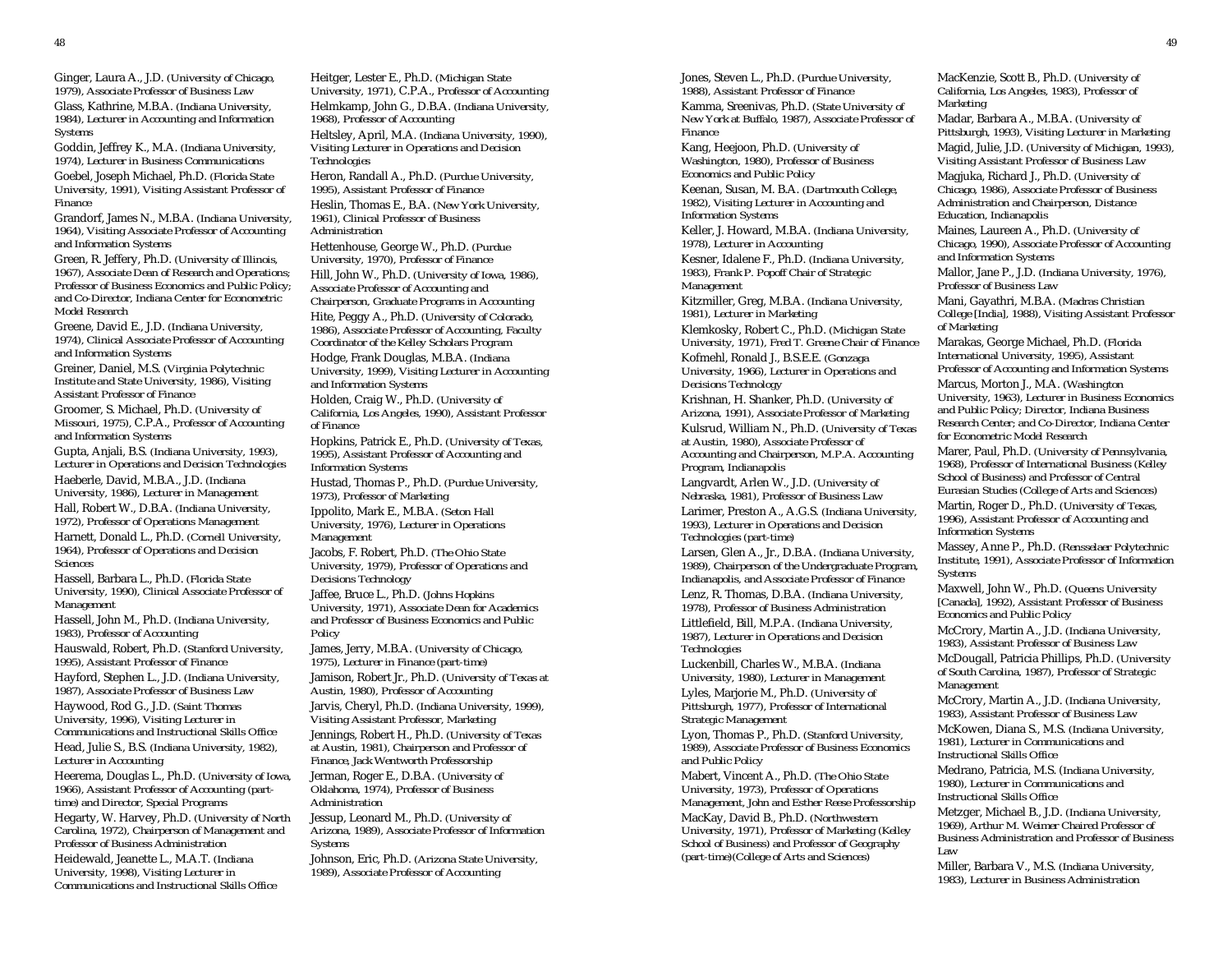Miller, Georgia B., Ed.D. *(University of Kentucky, 1975), Executive Director of Integrated Technologies in Indianapolis and Assistant Professor of Business Administration (part-time)*

Miller, Joseph C., Ph.D. *(University of Wisconsin, 1971),* J.D. *(University of Chicago, 1963), Professor of Marketing*

Monaco, Susan, Ph.D. *(Duke University, 1995), Assistant Professor of Finance*

Montgomery, Michael R., Ph.D. *(University of Florida, 1988), Visiting Associate Professor of Business Economics and Public Policy*

Moore, Joseph C., M.S. *(University of Dayton, 1975), Lecturer in Operations and Decision Technologies*

Morrone, Michael, J.D. *(Southern Methodist University, 1993), Lecturer in Communications and Instructional Skills Office* 

Neal, Robert, Ph.D. *(University of Chicago, 1987), Associate Professor of Finance*

Near, Janet P., Ph.D. *(State University of New York at Buffalo, 1977), Dale M. Coleman Chaired Professor of Management (Kelley School of Business), and Adjunct Associate Professor of Sociology (College of Arts and Sciences)*

Nemeth, Melissa K., M.S. *(Indiana University, 1994), Visiting Lecturer in Operations and Decision Technologies*

Newquist, Jay D., M.B.A. *(Indiana University, 1997), Lecturer in Accounting and Information Systems*

Nixon, Terry D., Ph.D*. (University of South Carolina, 1996), Visiting Assistant Professor of Finance*

O'Donnell, George T., M.A. *(Indiana University, 1995), Visiting Lecturer in Accounting and Information Systems*

Ogan, Pekin, Ph.D. *(University of North Carolina, 1974), Professor of Accounting and Information Systems*

Olshavsky, Richard W., Ph.D. *(Carnegie-Mellon University, 1967), Professor of Marketing*

Organ, Dennis W., Ph.D. *(University of North Carolina, 1970), Professor of Personnel and Organizational Behavior Management and Editor,* Business Horizons

Owen, Sandra H., M.B.A. *(University of Kentucky, 1986), Visiting Lecturer in Communications and Instructional Skills Office*  Parkhe, Arvind, Ph.D. *(Temple University, 1989), Associate Professor of Business Administration*

Parry, Robert W., Jr., Ph.D. *(Lehigh University, 1979), Professor of Accounting*

Pastor, Linda, M.A. *(Columbia University, 1972), Lecturer in Communications and Instructional Skills Office* 

Patterson, James H., D.B.A. *(Indiana University, 1970), Professor of Operations Systems Management* 

Perkins, William C., D.B.A. *(Indiana University, 1966), Professor of Information Systems, Information Systems Coordinator*  Perreault, Peter Paul, Ph.D. *(Indiana University,*

*1992), Visiting Assistant Professor of Marketing* Phillips, Michael J., S.J.D. *(George Washington University, 1981), Professor of Business Law*

Podsakoff, Philip M., D.B.A. *(Indiana University, 1980), John F. Mee Professor of Management, Director, Leadership Institute and Leadership Development Institute*

Powell, C. Randall, Ph.D. *(The Ohio State University, 1973), Professor of Business Administration (part-time); Assistant Dean of Company Relations; and Director, Undergraduate Career Services*

Powell, Frona M., J.D. *(Indiana University, 1976), Associate Professor of Business Law* Powell, Philip T., Ph.D. *(Vanderbilt University, 1995), Assistant Professor of Business Economics and Public Policy*

Pratt, Jamie H., D.B.A. *(Indiana University, 1977), Professor of Accounting, Chairperson of Accounting and Information Systems* Proebsting, Annette, B.G.S. *(University of Texas at Dallas, 1979), Lecturer in Accounting and Information Systems*

Randolph, Ann H., M.A. *(Miami University, Oxford, Ohio, 1994), Lecturer in Accounting and Information Systems*

Rasmusen, Eric B., Ph.D. *(Massachusetts Institute of Technology, 1984), Professor of Business Economics and Public Policy*

Reed, Robert, H., M.B.A. *(Indiana University, 1995), Lecturer in Operations and Decision Technologies*

Rex, Cynthia L., B.A. *(Indiana University, 1972), Course Manager and Instructor,* 

*Undergraduate Career Services*

Richards, Eric L., J.D. *(Indiana University, 1976), Associate Professor of Business Law* Roering, William D., Ph.D. *(University of Minnesota, 1989), Visiting Associate Professor of*

*Management* Rogers, Richard L., Ph.D. *(Pennsylvania State*

*University, 1981), Associate Professor of Accounting*

Rosen, Richard, Ph.D. *(Princeton University, 1987), Assistant Professor of Finance*

Rubenstein, David, Ph.D. *(Texas A&M University, 1986), Lecturer in Management* Salamon, Gerald L., Ph.D. *(The Ohio State University, 1971), A. L. Prickett Professor of Accounting and Information Systems*

Sartoris, William L., Ph.D. *(Purdue University, 1970), Chairperson of International Activities and Professor of Finance*

Saxton, Todd, Ph.D. *(Indiana University, 1995), Assistant Professor of Management*

Schmenner, Roger W., Ph.D. *(Yale University, 1973), Associate Dean and Chairperson of M.B.A. Programs, Indianapolis; Professor of Operations and Decision Technologies* Schrimper, Richard J., M.B.A. *(Indiana University, 1985), Lecturer in Accounting*

Schultz, Kenneth Lewis, Ph.D. *(Cornell University, 1997), Assistant Professor of Operations and Decision Technology* Seida, Jim A., Ph.D. *(Texas A&M University,*

*1997), Assistant Professor of Accounting* Sera, Gipsi L., B.A*.(Indiana University, 1989), Visiting Lecturer in Operations and Decision*

*Technologies* Shockley, Richard, Ph.D. *(Indiana University,*

*1992), Assistant Professor of Finance* Simkowitz, Michael A., Ph.D. *(New York University, 1970), Professor of Finance*

Smart, Scott B., Ph.D. *(Stanford University, 1990), Clinical Associate Professor of Finance*

Smerk, George M., Jr., D.B.A. *(Indiana University, 1963), Professor of Transportation, Director of the Institute for Urban Transportation*

Smith, Daniel C., Ph.D. *(University of Pittsburgh, 1988), Clare W. Chair in Marketing, Chairperson, M.B.A. Programs*

Smith, R. Gordon, M.A. *(University of Illinois, 1969), Lecturer in Business Administration (parttime) and Senior Associate Director, Undergraduate Career Services* 

Smith, Robert E., Ph.D. *(University of Wisconsin, 1977), Professor of Marketing*

Soni, Ashok K., D.B.A. *(Indiana University, 1981), Associate Professor of Decision Sciences*

Spiro, Rosann L., Ph.D. *(University of Georgia, 1976), Professor of Marketing*

Sprinkle, Geoffrey B., Ph.D. *(University of Iowa, 1996), Assistant Professor of Accounting and Information Systems*

Steiner-Williams, Judy F., M.S. *(Indiana University, 1976), Lecturer in Communications and Instructional Skills Office* 

Stephenson, P. Ronald, Ph.D. *(The Ohio State University, 1966), Professor of Marketing* Stern, Jerrold J., Ph.D. *(Texas A&M University, 1979), Professor of Accounting and Information Systems*

Stout, Nathan, M.B.A. *(Indiana University, 1996), Lecturer in Accounting and Information Systems*

Stuart, Lynn, M.B.A. *(University of Massachusetts, Amherst, 1989), Lecturer in Accounting and Information Systems*

Summers, John O., Ph.D. *(Purdue University, 1968), Professor of Marketing*

Thomas, Eugene R., M.A. *(Kansas State University, 1987), Lecturer in Accounting and Information Systems*

Threlkeld, James S., B.A. *(Indiana University, 1995), Lecturer in Operations and Decision Technologies* 

Tihanyi, Laszlo, Ph.D*. (Indiana University, 1996), Visiting Professor of Management* Tiller, Mikel G., D.B.A. *(Indiana University, 1980), Associate Professor of Accounting and Information Systems*

Tomasula, Cindy L., M.A. *(Depaul University, 1995), Visiting Lecturer in Accounting and Information* 

Topi, Heikki Olavi, Ph.D. *(Indiana University, 1995), Visiting Assistant Professor of Accounting and Information Systems*

Trzcinka, Charles, Ph.D. *(Purdue University, 1980), Summerville Chair in Finance, Professor of Finance*

Udell, Gregory F., Ph.D. *(Indiana University, 1983), Bank One Chair of Banking and Finance, Professor of Finance*

Vargo, Sue, Ph.D. *(Indiana University, 1994), Director of Communication & Instructional Skills Office and Lecturer in Accounting and Information Systems*

Venkataramanan, Ramesh, Ph.D. *(University of Arizona, 1995), Assistant Professor of Information Systems*

Venkataramanan, Munirpallam A., Ph.D. *(Texas A&M University, 1987), Chairperson of Operations and Decision Technologies, and Professor of Decision Sciences*

Vertner, Russell, M.B.A. *(Indiana University, 1997), Visiting Lecturer of Business Administration*

Vessy, Iris, Ph.D. *(University of Queensland, 1984), Professor of Accounting and Information Systems*

von Hagen, Juergen, Ph.D. *(University of Bonn, Federal Republic of Germany, 1986), Professor of Business Economics and Public Policy (part-time)*

Wahlen, James M., Ph.D. *(University of Michigan, 1991), Associate Professor of Accounting and Information Systems*

Walters, Rockney G., Ph.D. *(Purdue University, 1984), Associate Professor of Marketing, and I-Core Coordinator*

Way, Michael, M.S. *(Indiana University, 1995), Lecturer in Operations and Decision Technologies* Wedig, Gerard J., Ph.D. *(Harvard University, 1987), Associate Professor of Finance (part-time) (School of Business) and Associate Professor of Public and Environmental Affairs (School of Public and Environmental Affairs)*